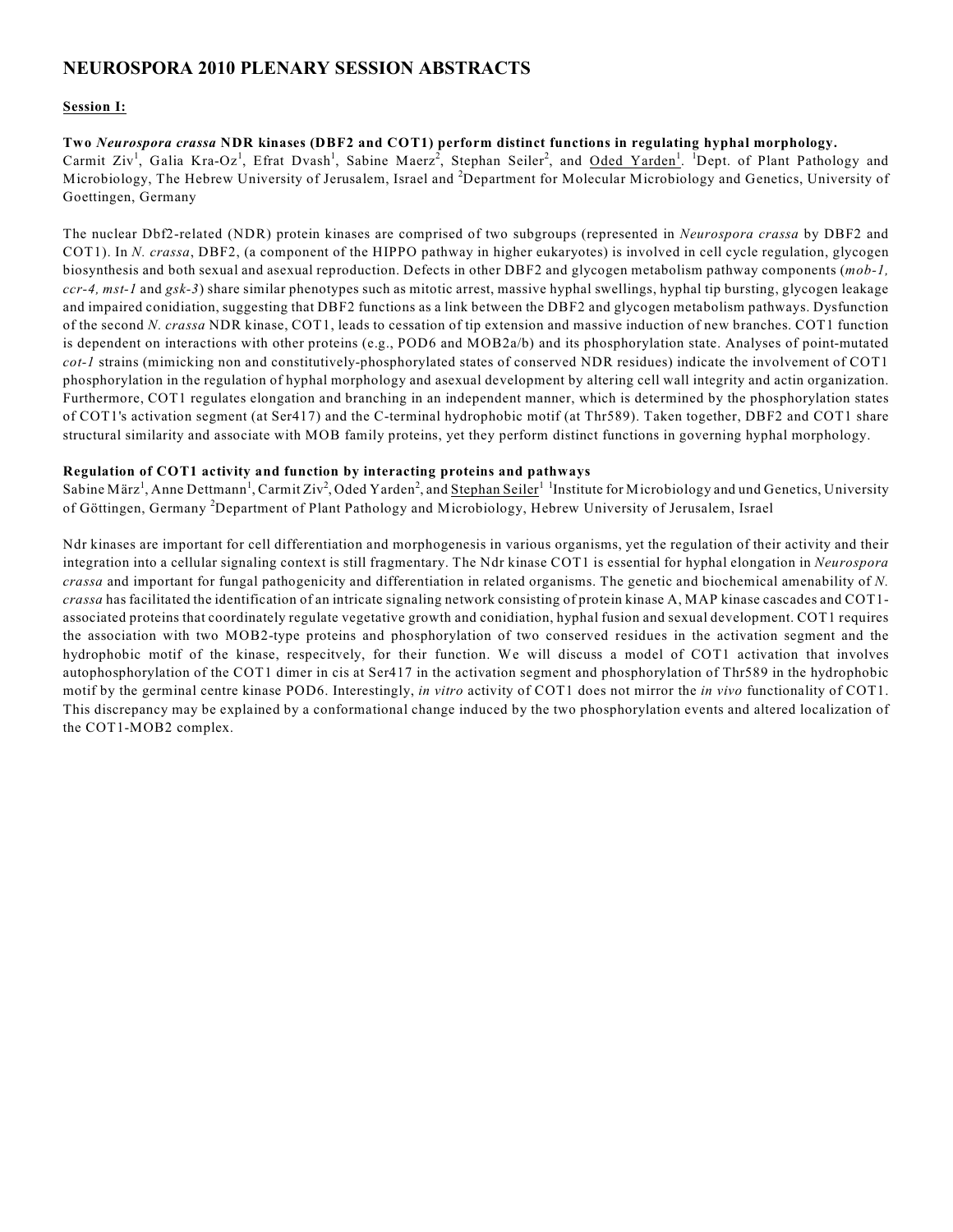## **Directed growth in** *Neurospora crassa*

André Fleißner, Technische Universität Braunschweig, Germany

Polarized hyphal growth is a hallmark of filamentous fungi. At certain developmental stages the growth direction of polarized hyphae is strictly controlled. In *N. crassa* conidial germ tubes exhibit mutual attraction, directed growth towards each other and cell fusion. Similarly hyphae in the older, inner parts of the mycelial colony attract each other and fuse. During sexual development trichogynes sense mating pheromones and grow towards the mating partner.

Directed growth requires the interaction of signaling components with factors controlling cellular polarity. Signaling between fusion germlings is mediated by the MAP kinase MAK-2 (Pandey et al. 2004). During mutual attraction of two germlings MAK-2 is recruited to the cell tips in an oscillating manner. Recruitment and relase to/from the plasma membrane is highly coordinated between the fusion partners (Fleißner at al. 2009). In order to gain a better understanding on how MAK-2 signaling results in directed growth, we are analyzing additional factors involved in germling communication and fusion. Recently we identified BEM-1 as an essential factor of germling and hyphal fusion. In *Saccharomyces cerevisiae* BEM-1 functions as a scaffold linking MAP kinase signaling and polarity establishing.

In *N. crassa* BEM-1-GFP fusion constructs localize to growing tips of hyphae and germlings. In addition the protein accumulates around septal pores. During germling fusion BEM-1 concentrates at the zone of cell-cell contact and co-localizes with MAK-2 around the forming fusion pore. However no direct physical interaction between MAK-2 and BEM-1 was found so far.

*Bem-1* knock out mutants exhibit a pleiotropic phenotype including shortened aerial hyphae, reduced conidiation and slowed growth. However, hyphal polarity is not affected. Interestingly cell cell interaction and fusion between germlings or between hyphae is completely abolished. No cell cell interaction between germlings or between hyphae in the inner parts of the mycelial colony are observed.

Artificial recruitment of BEM-1 to the plasma membrane of the entire cell surface has a dominant negative effect on germling fusion, but no influence on general polarity establishment and maintenance.

Studying the function of BEM-1 and its relationship to signaling and polarity factors will further our understanding of the molecular mechanisms controlling directed cellular growth.

## **Characterization of the** *ric8* **gene in** *Neurospora crassa***.**

Sara J. Wright<sup>1,2</sup>, Regina Inchausti<sup>3</sup>, Svetlana Krystofova<sup>2</sup>, and Katherine A. Borkovich<sup>1,2</sup> <sup>1</sup>Program in Biochemistry and Molecular Biology, <sup>2</sup>Department of Plant Pathology and Microbiology, <sup>3</sup>Medical Scholars Program, University of California, Riverside, CA 92521

Eukaryotic organisms respond to changes in their environment via heterotrimeric G protein signaling. The heterotrimer consists of a G alpha protein, which binds and hydrolyzes GTP, and a G beta/G gamma dimer. G proteins associate with membrane-bound G protein coupled receptors (GPCRs), which regulate the G alpha subunit by serving as a guanine nucleotide exchange factor (GEF). Recently, GEF activity by a non-GPCR, RIC8, has been discovered as a novel regulator of G proteins in animals, but has not been characterized in filamentous fungi. Here we present analysis of RIC8 in *Neurospora crassa*. Deletion of *ric8* leads to defects in polar growth and asexual and sexual development, similar to phenotypes observed for a mutant lacking G alpha genes *gna-1* and *gna-3*.

## **Where is calcium sequestered in hyphae, and how does it get there?**

#### Barry Bowman and Emma Jean Bowman, University of California, Santa Cruz, CA 95064

Calcium is a major signaling molecule in filamentous fungi. It has been hypothesized to play a major role in polar growth. We used a cell fractionation procedure to examine where calcium is sequestered in hyphae of N. crassa. Most of the "pelletable" calcium, presumed to be in organelles, was found in two different compartments. Roughly 30% was in the vacuole. Suspension of vacuoles in a solution of low osmolarity lyses the vacuoles and solubilizes all of the calcium. Sequestration in the vacuole is dependent on a functional cax gene, which encodes a Ca2+/H+-exchange protein in the vacuolar membrane. More than 60% of the calcium was found in "microsomes" obtained after centrifugation at 100,000 x g. Surprisingly this calcium is not solubilized by suspension in low osmotic solutions. It is solubilized in dilute acid or in 1 mM EDTA.

Large amounts of polyphosphate copurify with the calcium in both the vacuoles and the microsomes. Microsomal calcium remains high in deletion strains for cax or for the calcium-pumping ATPases nca-1, nca-2, or nca-3. In fact, deletion of NCA-2 (located in the plasma membrane) causes a significant rise in both vacuolar and microsomal calcium. The data suggest that NCA-2 pumps calcium out of the cell, maintaining a low concentration in the cytosol. In the absence of NCA-2 excess calcium in the cytosol is sequestered in vacuoles and in an insoluble form in another, unidentified, organelle.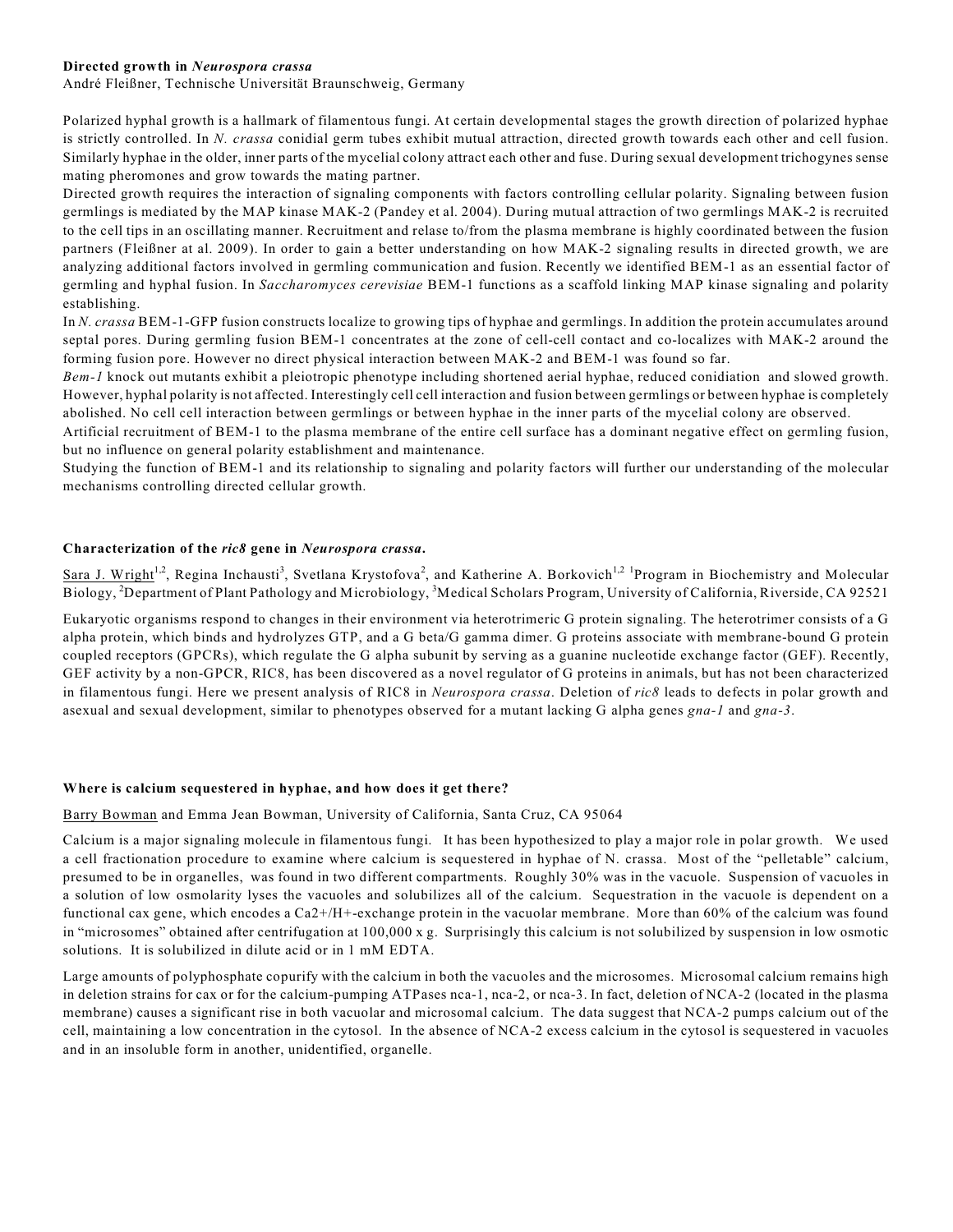#### **Maintenance of Neurospora centromeres**

Kristina M. Smith, Pallavi Phatale, Christopher M. Sullivan, Kyle Pomraning, Lanelle Connolly and Michael Freitag Department of Biochemistry and Biophysics, Department of Botany and Plant Pathology, Program for Molecular and Cell Biology, Center for Genome Research and Biocomputing, Oregon State University, Corvallis, OR 97331, USA.

Centromeres serve as the foundation for kinetochore assembly. Properly maintained centromeres are essential for attachment of spindle microtubules, which transport chromosomes into daughter nuclei during nuclear division. Neurospora is an excellent organism for the study of centromere function and evolution, as we can use its arsenal of genetic, biochemical and cytological tools to study centromere proteins and centromere DNA composition. We analyzed fungal homologs of the centromere foundation proteins CenpA (CenH3) and CenpC to identify motifs that are either under adaptive or purifying selection. CenH3 swapping experiments between different fungi are providing information about what is required for centromere function in Neurospora. To learn about centromere assembly and maintenance, we subjected *Neurospora crassa* and *Fusarium graminearum* to ChIP-sequencing with tagged CenH3 and CenpC as well as antibodies against histone modifications thought to be required for centromere function. In Neurospora, we found colocalization of CenH3, CenpC and H3 K9me3 in a 100-300 kb region on each chromosome. H3 K4me2 was not enriched at Neurospora centromeres, in contrast to results from studies with plant, fission yeast, Drosophila and human core centromeric regions. DNA methylation, almost always tightly associated with H3 K9me3 in Neurospora, was enriched only at the centromere peripheries and overlapped little with Cen protein distribution. Mutation of *dim-5*, which encodes an H3 K9 methyltransferase, resulted in partial loss of CenH3-GFP binding, mostly from the edges of the centromere regions. Similarly, in the absence of HP-1, the chromo domain protein that binds H3 K9me3, CenH3-GFP was mislocalized and restricted to the centromere core. Our findings suggest that centromere maintenance in Neurospora is qualitatively different from that in fission yeast, where small RNA and heterochromatin formation is required for the assembly but not maintenance of centromeres. We propose a model where CenH3 is maintained at the centromere core even in the absence of H3 K9me3 and HP-1, but both marks are required for normal spreading of CenH3 to the centromere peripheries.

## **Session II:**

## **Microtubule plus end proteins in** *Neurospora crassa*

Rosa R. Mouriño-Pérez<sup>1</sup>, Olga A. Callejas-Negrete<sup>1</sup>, Michael Plamann<sup>2</sup>, Michael Freitag<sup>3</sup>, Robert W. Roberson<sup>4</sup> and Salomon Bartnicki-Garcia<sup>11</sup>Departamento de Microbiología. Centro de Investigación Científica y Educación Superior de Ensenada. Ensenada B. C. México. <sup>3</sup>School of Biological Sciences, University of Missouri-Kansas City, Kansas City, Missouri. <sup>3</sup>Department of Biochemistry and Biophysics. Center for Genome Research and Biocomputing. Oregon State University. Corvallis, OR. USA. <sup>4</sup>School of Life Sciences. Arizona State University. Tempe, AZ. USA.

The microtubule (Mt) plus end proteins (Tip+) are heterogeneous factors that promote the assemblage and disassemblage of Mts dynamic end. There are two conserved families of Tip+, which function as stabilizers, such as, the End Binding 1 (EB1) and the human Lis1. We studied the dynamics of the EB1 homolog MTB-3 and the Lis1 homologs Lis1-1 and Lis1-2 in the filamentous fungus *Neurospora crassa*. Both families of Tip+ were observed as abundant fluorescent fragments in different hyphal regions. MTB-3 was present as cometlike structures homogeneously distributed along the hypha. The comets had a length of  $1.6 \pm 0.4 \mu$ m (mean $\pm$ standard error) (n=100). The MTB-3 coments moved mainly towards the apex (speed of 1.9  $\mu$ m s<sup>-1</sup>), 10-folds faster than the hyphal elongation rate (0.2  $\mu$ m s<sup>-1</sup>). We observed instances of comets moving in retrograde direction. On the other hand, Lis1-1 and Lis1-2 were observed with variable densities through the different regions of the hypha. In distal subapical region there was little fluorescence and few individual particles can be discerned, the density of particles increases as they get closer to the tip and many of them form linear strings that grow in intensity as they get near the apex, reaching a maximum intensity around the Spk. The fast speed  $(0.4 \mu m s<sup>-1</sup>)$  of Lis1-1 and Lis1-2 indicated that the fluorescent particles move independently of cytoplasmic bulk flow.

Both families of proteins participate in the polymerization of Mts, although each group has a different distribution and dynamics. Unlike other organisms, <I>N. crassa</I> seems unique in having duplicate homologs of <I>lis1</I> and both having the same dynamics and distribution. The organized displacement of Lis1-1 and Lis1-2 from individual particles at the base of the hypha to the filament-like pattern at the tip, suggests that Lis1-1 and Lis1-2 participate in unique fashion in the dynamics of polarized growth. The Mt-related motor protein conventional kinesin is involved in Lis1-1 and Lis1-2 transport.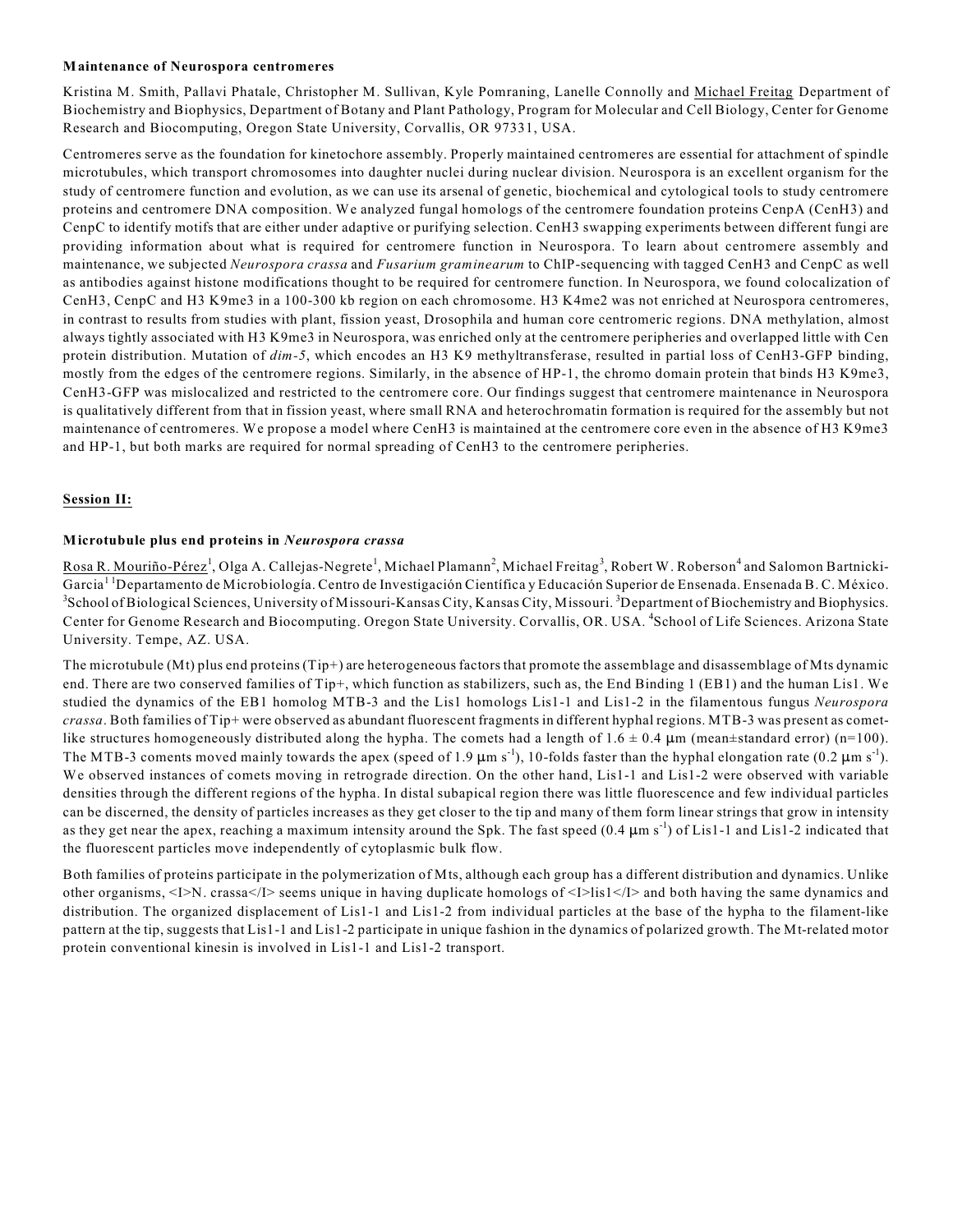#### **Growth rate dependent branching among mutants from the Neurospora knockout library.**

Michael K. Watters, Michael Boersma, Melodie Johnson Ciara Reyes and Erik Lindamood. Department of Biology, Neils Science Center, Valparaiso University, 1610 Campus Drive East, Valparaiso, Indiana 46383 USA. Michael.watters@valpo.edu

The spatial distribution of branch formation in wild-type Neurospora has been shown to remain constant at different growth rates. A previous survey of classical Neurospora mutants, however, yielded a collection of strains for which slow growth acted as an environmental suppressor of hyperbranching. This study repeats that survey using the Neurospora knockout library to identify genes involved in branch initiation homeostasis. Knockouts displaying growth rate dependent branching were then crossed to confirm the phenotype was the result of the knockout. Although tip growth and branching is nearly unique to fungi, most of the genes identified have homologs in a broad range of organisms, thus play other (non-branching) roles in non-fungi. The gene functions highlighted by this screen are diverse with several emerging themes including: ubiquitin-binding proteins, presumed kinases, metal binding/metal

#### **The apical secretory apparatus of** *Neurospora crassa*

Meritxell Riquelme<sup>1</sup>, Jorge Verdín<sup>1</sup>, Rosa Fajardo-Somera<sup>1</sup>, Eddy Sánchez-León<sup>1</sup>, Alejandro Beltrán-Aguilar<sup>1</sup>, Erin Bredeweg<sup>2</sup>, Salomón Bartnicki-García<sup>1</sup>, and Michael Freitag<sup>2</sup>. <sup>1</sup> Dept. of Microbiology, Center for Scientific Research and Higher Education of Ensenada CICESE, Baja California, México. <sup>2</sup> Dept. of Biochemistry and Biophysics, Center for Genome Research and Biocomputing, Oregon State University, Corvallis, OR, USA.

One of the unsolved questions in fungal biology is how different types of secretory vesicles arrive at their destination to provide the components needed for cell expansion. We are currently studying vesicle dynamics and composition in *Neurospora crassa*. Earlier studies demonstrated that chitin synthase activity and glucan synthase are associated with chitosomes (microvesicles) and macrovesicles, respectively. We have labeled several cell-wall building enzymes with fluorescent proteins and followed their trajectory in Neurospora growing hyphae by confocal microscopy. We found that 4 out of the 7 reported chitin synthases, CHS-1, CHS-3, CHS-5 and CHS-6 are localized at the core of the Spitzenkörper (Spk). In contrast, GS-1, a component necessary for ß-1,3-glucan synthase activity, localizes at the external layer of the Spk. Benomyl treatment showed that CHS-1-GFP and GS-1-GFP accumulated at the hyphal apex independently of the microtubular cytoskeleton. Once leaving the Spk and prior to SNAREs recognition, secretory vesicles are presumably tethered to their target acceptor membrane in a process mediated by the exocyst. We tagged exocyst components (SEC-3, SEC-5, SEC-6, SEC-8, SEC-15, EXO-70 and EXO-84) with GFP and found fluorescence in a delimited region of the plasma membrane at the hyphal dome, the place of intensive exocytosis during polarized growth. Weak fluorescence was observed around the pore of newly formed septa, while strong fluorescence was noticeable in older septa and at sites of hyphal contact in anastomosed hyphae. These conclude that: 1) at the Spk there is a functional stratification of the machinery responsible for cell wall formation, 2) cell wall-building vesicles move along a microtubule independent cytoskeleton, and 3) exocytosis is restricted to a very delimited region of the hyphal apical plasma membrane.

## **Cell Biology of Colony Initiation in** *Neurospora crassa.*

Read, N.D., Berepiki, A., Freitag, M.<sup>1</sup>, Lichius, A., Roca, M.G., Shoji, J. Institute of Cell Biology, University of Edinburgh, Edinburgh, UK. Dept. of Biochemistry and Biophysics, Oregon State University, Corvallis, USA Nick.Read@ed.ac.uk

Colony initiation in *Neurospora crassa* involves the formation of two types of hyphae: germ tubes that are involved in colony establishment, and conidial anastomosis tubes (CATs) that fuse to form interconnected networks of conidial germlings. These two hyphae are morphologically and physiologically distinct and under separate genetic control. Mutant screening has identified a number of signalling pathways involved in CAT induction, homing and fusion. Pharmacological evidence indicates that germ tube formation is dependent on both microtubule and F-actin function but that CAT fusion only requires F-actin. F-actin cable and patch dynamics has been imaged using Lifeact fused to either GFP or TagRFP. Asynchronous nuclear behaviour and mitosis was analyzed by live-cell imaging and indicates that *N. crassa* exhibits a form of 'closed mitosis'. CAT formation, homing, and fusion, and nuclear migration do not require microtubules, dynein/dynactin or nuclear division to occur. Nuclei undergo cell cycle arrest during CAT homing.

## **Towards experimental determination of the Neurospora mitochondrial proteome**

Diane DeAbreu, Andrew Keeping, Michael DiBernardo and Richard Collins. Department of Molecular Genetics, University of Toronto

Determining the complete protein composition of any organisms, or even organelle, remains a challenge in proteomics. In the current work we have used a variety of gel electrophoretic techniques to separate the proteins in highly purified Neurospora mitochondria and sub-mitochondrial fractions (soluble proteins, membranes, protein complexes and ribonucleoproteins) and identify them by MALDI-TOF peptide mass fingerprinting. Combined with previous mass spectrometry studies from other groups, and re-evaluation of annotations, we have compiled a curated list of approximately 430 identified proteins that are likely to be bona fide mitochondrial proteins. Literature data mining and computational approaches suggest another 300 proteins not yet identified during mass spectrometric projects are also mitochondrial.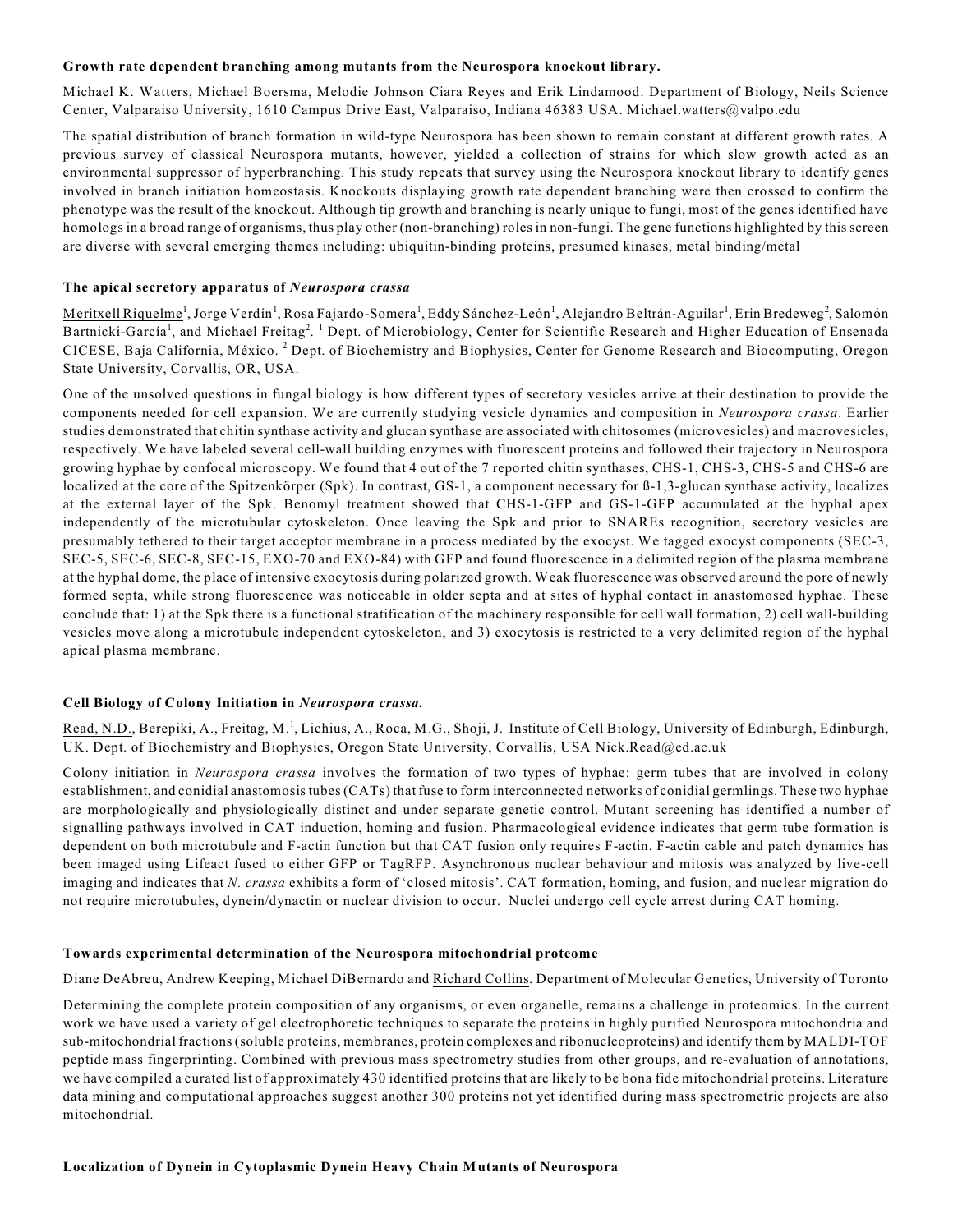M. Plamann, R. Schnittker, S. Sivagurunathan, R. Elsenpeter, and S.J. King University of Missouri-Kansas City, School of Biological Sciences, Division of Cell Biology and Biophysics, Kansas City, MO 64110

Cytoplasmic dynein is a large, microtubule-associated motor complex that facilitates minus-end-directed transport of various cargoes. The dynein heavy chain (DHC) is >4000 residues in length, with the last two- thirds of the heavy chain forming the motor head. Six domains within the dynein motor exhibit varying degrees of homology to the AAA+ superfamily of ATPases. These domains are followed by a distinct C- terminal domain and together form a ring-like structure from which a microtubule-binding domain protrudes. Using a genetic assay, we have isolated over 40 DHC mutants of Neurospora that produce full- length proteins that are defective in function. We have identified DHC point mutations in nearly all domains within the dynein motor head. To help define the mechanism(s) by which specific mutations lead to loss of dynein activity we have constructed fusions of the mCherry fluorescent protein to the dynein intermediate chain and the p150 subunit of dynactin. We have found that dynein heavy chain mutations result in four distinct mislocalization patterns. The data suggest that dynein heavy chain mutations strongly affect specific steps in the transport cycle.

## **Session III:**

#### **The DMM complex prevents spreading of DNA methylation from transposons to nearby genes in Neurospora crassa**

Shinji Honda, Institute for Molecular Biology, University of Oregon, Eugene, OR

#### Perkins Award Recipient

Transposable elements are common in genomes and must be controlled. Many organisms use DNA methylation to silence such selfish DNA but the mechanisms that restrict the methylation to appropriate regions are largely unknown. We identified a JmjC-domain protein in Neurospora, DNA METHYLATION MODULATOR-1 (DMM-1) that prevents aberrant spreading of DNA and histone H3K9 methylation from inactivated transposons into nearby genes. Mutation of a conserved residue within the JmjC Fe(II) binding site abolished dmm-1 function, as did mutations in conserved cysteine-rich domains. Mutants defective only in dmm-1 mutants grow poorly but growth is restored by reduction or elimination of DNA methylation using the drug 5-azacytosine or by mutation of the DNA methyltransferase gene, dim-2. DMM-1 relies on an associated protein, DMM-2, which bears a DNA binding motif, for localization and proper function. HP1 is required to recruit the DMM complex to the edges of methylated regions.

#### **Ascus dominance in Neurospora**

Thomas Hammond, David Rehard, and Patrick Shiu. University of Missouri, Columbia.

Our group is interested in a phenomenon known as Meiotic Silencing by Unpaired DNA (MSUD). In MSUD, genes unpaired during meiosis, as well as all homologous copies, are subject to silencing. As such, a deletion mutant is often dominant over a wild-type strain as it deprives the wild-type gene of a pairing partner. Another well-known ascus-dominant phenomenon in Neurospora is spore killing, which is a form of meiotic drive. In a cross of Spore killer x wild type (*Sk* sensitive), ascospores that do not contain the killer element are inviable, i.e. all survivors carry the killer element. We will discuss how these two seemingly unrelated ascus phenomena are linked as well as our current understanding of them.

## **Meiotic Silencing, Not Maple Syrup Urine Disease (MSUD)**

Rodolfo Aramayo, Dept. of Biology, Texas A&M University, College Station, TX

In Neurospora, if a segment of DNA is not present on the opposite homologous chromosome in meiosis, the resulting "unpaired" DNA segment is targeted for silencing. This situation occurs when a DNA element gets inserted at a particular chromosomal position (e.g., a situation akin to the "invasion" of a genome by transposable DNA elements). It can also occur when a normal region gets deleted. In both situations, the resulting loop of "unpaired" DNA activates a genome-wide "alert" system that results in the silencing not only of the genes present in the "unpaired" DNA segment, but also of those same genes if present elsewhere in the genome, even if they are in the paired condition. This phenomenon is called, meiotic silencing and was originally described in Neurospora crassa, but has since been observed in nematodes and mammals. In all these organisms, "unpaired or unsynapsed" regions (or chromosomes) are targeted for gene silencing. We think that meiotic silencing is a two-step process. First meiotic trans-sensing compares the chromosomes from each parent and identifies significant differences as unpaired DNA. Second, if unpaired DNA is identified, a process called meiotic silencing silences expression of genes within the unpaired region and regions sharing sequence identity. We are using a combination of genetics, molecular biology and biochemistry aimed at identifying all the molecular players of the process and at understanding how they work together. In this work we describe the genetic, molecular, cytogenetic and biochemical characterization of key components of the system. In addition, we describe and discuss how mutants in key genes required for recombination and chromosome pairing are not required for gene-specific meiotic silencing.

## **Diverse pathways generate microRNA-like RNAs and Dicer-independent small interfering RNAs in** *Neurospora*

Heng-Chi Lee<sup>1,\*</sup>, Liande Li<sup>1,\*</sup>, Weifeng Gu<sup>2,\*</sup>, Zhihong Xue<sup>1</sup>, Susan K. Crosthwaite<sup>3</sup>, Alexander Pertsemlidis<sup>4</sup>, Zachary A. Lewis<sup>5</sup>, Michael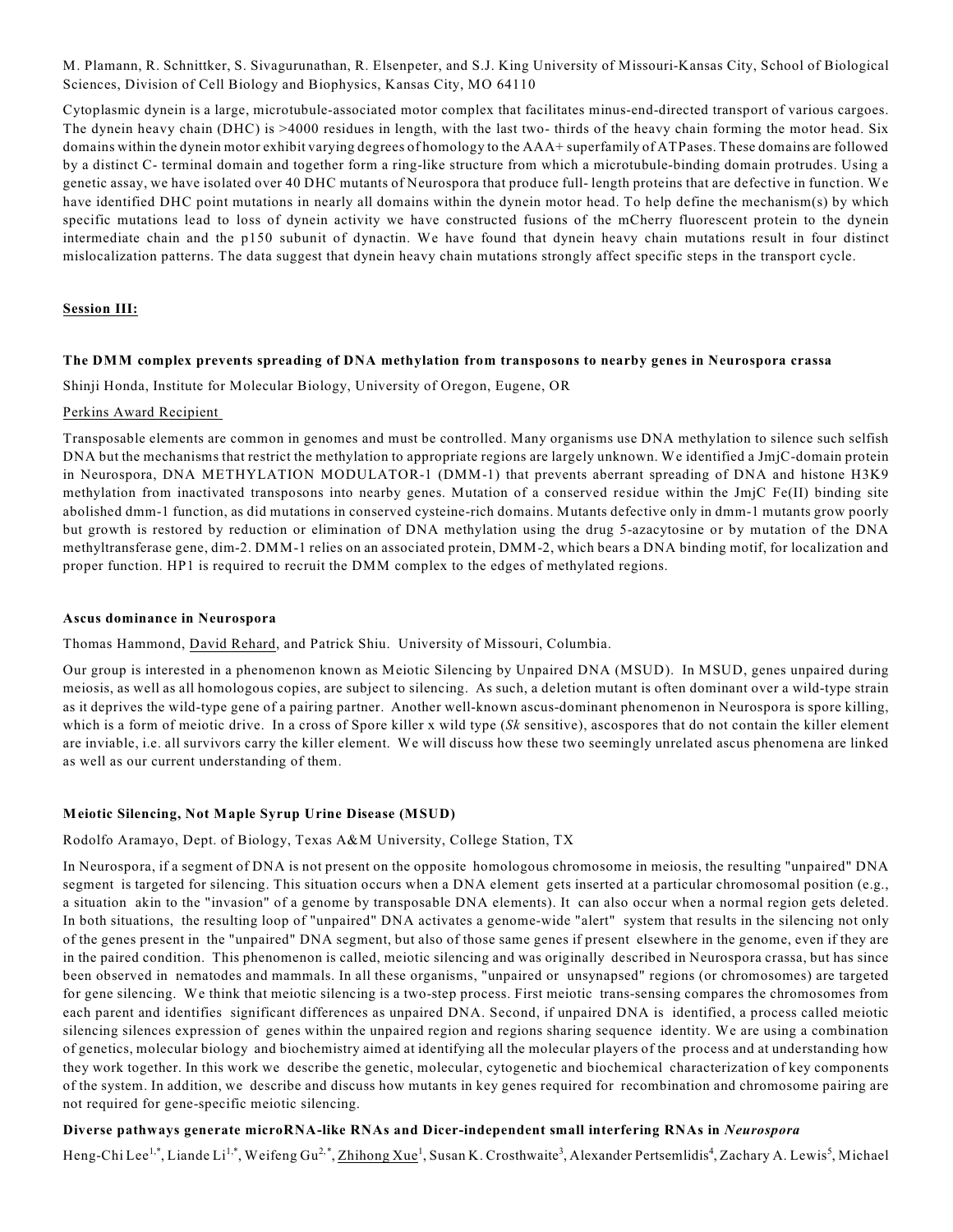Freitag<sup>6</sup>, Eric U. Selker<sup>5</sup>, Craig C. Mello<sup>2</sup>, and Yi Liu<sup>1†</sup>

<sup>1</sup>Department of Physiology, The University of Texas Southwestern Medical Center, 5323 Harry Hines Blvd., Dallas, TX 75390, USA; <sup>2</sup> Howard Hughes Medical Institute, Program in Molecular Medicine, University of Massachusetts Medical School, Worcester, MA 01605, USA; <sup>3</sup>School of Biological Sciences, University of Manchester, Manchester M13 9PT, UK; <sup>4</sup>McDermott Center for Human Growth Development, The University of Texas Southwestern Medical Center, 5323 Harry Hines Blvd., Dallas, TX 75390, USA; <sup>5</sup>Institute of Molecular Biology, University of Oregon, Eugene, Oregon, 97403-1229, USA; <sup>6</sup>Center for Genome Research and Biocomputing, Department of Biochemistry and Biophysics, Oregon State University, Corvallis, Oregon 97331, USA.

A variety of small RNAs, including the Dicer-dependent miRNAs and the Dicer-independent Piwi-interacting RNAs (piRNAs), associate with Argonaute family proteins to regulate gene expression in diverse cellular processes. These two species of small RNA have not been found in fungi. Here, by analyzing small RNA associated with the *Neurospora* Argonaute protein QDE-2, we show that diverse pathways generate miRNA-like small RNAs (milRNAs) and Dicer-independent small interfering RNAs (disiRNAs) in this filamentous fungus. milRNAs are processed by at least four different mechanisms that use a distinct combination of factors, including Dicers, QDE-2, the exonuclease QIP and a novel RNAse III domain-containing protein MRPL3. In contrast, disiRNAs originate from loci producing overlapping sense and antisense transcripts, and do not require any of the known RNAi pathway components for their production. Taken together, these results uncover several novel pathways for small RNA production in filamentous fungi, shedding light on the diversity and evolutionary origins of eukaryotic small RNAs.

## **A fluorescence-based recombination reporter system.**

Fred Bowring, Jane Yeadon and David Catcheside. School of Biological Sciences, Flinders University.

A degree of ambiguity is unavoidable when chromatid data are used exclusively to study meiotic recombination. One cannot, for instance, be certain if a spore with a non-parental ditype arose from a crossover or from gene-conversion unless the genotypes of all progeny in the ascus (the octad) are known. However, as the labor required to assemble a sufficiently large octad dataset is prohibitive, the lower power afforded by chromatid analyses is considered quite acceptable. The stunning micrographs of *Neurospora* rosettes with GFP-stained nuclei in Freitag, Hickey, Raju, Selker and Reid (2004, Fungal Genet. & Bio, 41:897) suggested to us a potential system for visual detection of octads containing recombinant spores. Here we report on the development of a recombination reporter system built using variants of the GFP-histone fusion protein and illustrate how it can be used to study meiotic recombination in *Neurospora*.

## **Genetic pathways and transcriptome patterns during conidiation in** *Neurospora* **and other fungi.**

Sheng-li Ding and Daniel Ebbole. Department of Plant Pathology & Microbiology, Texas A&M University College Station, TX.

A fundamental question concerning conidiation is how it has evolved. Was conidiation present in the last common ancestor of the Ascomycetes and then modified to give rise to the morphological diversity we see today (i.e. divergence)? Or, has conidiation arisen independently in different lineages that may share a common 'toolkit' of genes to create novel developmental pathways (i.e. convergence)? To address this question, a comparative analysis of conidiation in *Neurospora crassa* and *Aspergillus nidulans* has been performed for seven of the *A. nidulans* genes that regulate conidial development. Three of the *N. crassa* orthologs of the *A. nidulans* genes were found to be regulators of macroconidiation in *N. crassa*, one was found to be a regulator of micro- but not macroconidiation, and three were found to play no role in conidiation. In addition to examining the architecture of the regulatory pathway, we have compared the transcriptomes of both fungi during conidiation. If conidiation is conserved from an ancient process, we might expect to see conservation in gene expression patterns. Since this was not the case, we must now distinguish between convergent evolution and extensive divergence from a common ancestor. The 2.9 Gb of mRNA sequence from the *N. crassa* Illumina runs provides a wealth of data for updating gene models. This work was funded through the National Science Foundation grant IOS0716894.

## **PP-1 (Ste12) regulatory networks during early colony establishment**

Abby Leeder, Department of Plant and Microbial Biology, University of California, Berkeley, CA 94720

Ste12 is a conserved transcription factor that regulates a diverse range of genes, and is required for various processes. It is the environment-dependent association of Ste12 with other proteins that leads to it's differential regulation of various subsets of targets. For example in *S. cerevisiae*, Ste12 mediates mating and filamentous growth as a result of signals from the MAP kinase Fus3 and from Cdk8. The *N. crassa* homolog of Ste12 is known as PP-1, and its mutation results in shortened aerial hyphae, female sterility, and a reduced growth rate. We have used genome profiling to analyze PP-1 regulatory networks in *N. crassa* during early colony establishment, and have studied direct targets of PP-1 using ChIPseq. A summary of the overall results will be presented.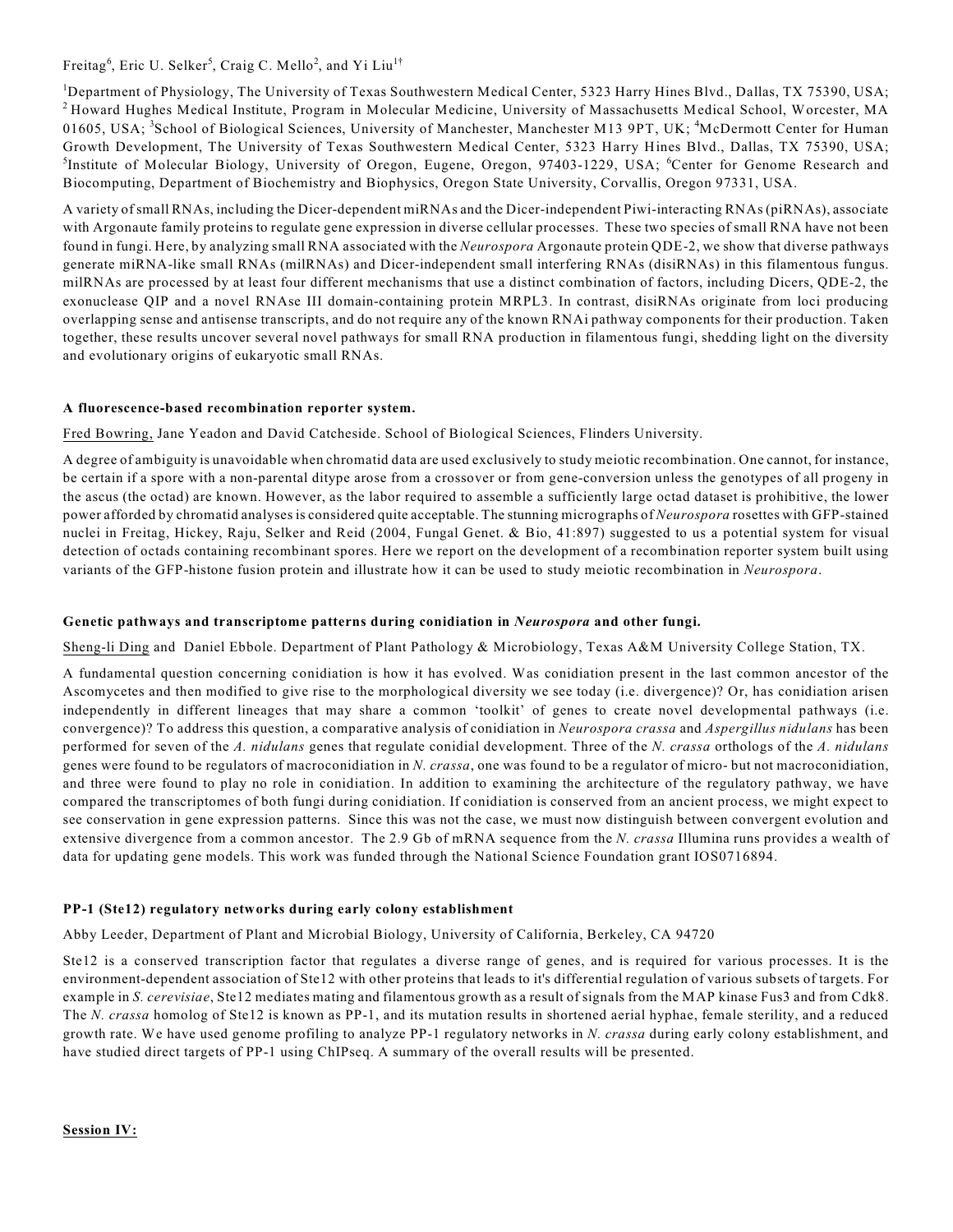#### **Genetic and Molecular Dissection of the Neurospora Clock: Genetics and Epigenetics**

Jay. C. Dunlap<sup>1</sup>, William J. Belden<sup>2</sup>, Mi Shi<sup>3</sup>, and Jennifer J. Loros<sup>1</sup>. <sup>1</sup>Department of Genetics, Dartmouth Medical School, Hanover, NH 03755 USA <sup>2</sup>Present address: Department of Biochemistry and Microbiology, Rutgers, The State University of New Jersey, New Brunswick, NJ 08901<sup>3</sup> Present address: 219 Stemmler Hall, Howard Hughes Medical Institute/Department of Neuroscience. University of Pennsylvania School of Medicine, 3450 Hamilton Walk Philadelphia, PA 19104

Transcription/ translation feedback loops are central to all eukaryotic circadian clocks (Dunlap et al, Cold Spring Harbor Symp. 72: 57 – 68, 2007). In the circadian oscillator in fungi and animals the negative feedback loop drives periodic expression of proteins that feed back to reduce their own expression. While canonical clock proteins work exclusively in timing, all systems utilize additional, often essential, proteins that perform other functions in the cell. Among these in Neurospora is an essential putative RNA helicase, FRH. A novel, unbiased genetic screen for circadian negative feedback mutants uncovered a point mutation that completely complements the essential functions of FRH yet is totally arrhythmic, thus genetically separating essential functions from clock-associated roles.

 Expression of the circadian negative element, *frq*, in response to light and time-of-day is driven by a PAS-heterodimer of WC-1 and WC-2. *frq* is complex, encoding alternatively spliced sense transcripts as well as a long (> 4knt) antisense transcript, *qrf*. The *frq* and *qrf* promoters show chromatin rearrangement in response to light as well as time-of-day, and deletion of all 19 genes encoding ATPdependent chromatin-remodeling enzymes revealed only 2 genes, *clockswitch* (*csw-1* a homolog of yeast *Fun30*, mouse *Etl1* and human *SMARCAD* genes) and *chd1* (a homolog of the mammalian *mi-2, chd2* and yeast *Chd1* genes), required for remodeling at *frq* and for normal clock function. Unexpectedly and unusually, however,  $\Delta csw-1$  and  $\Delta chdl$  knockouts are not simply arrhythmic but rather become arrhythmic slowly, over days. The data suggest a model in which these remodeling enzymes help WC-2 to leave the *frq* locus, thereby participating in the negative arm of the feedback loop.

#### **Defining the basis for a high-throughput bioluminescence clock-screening in Neurospora**

Alejandro Montenegro-Montero<sup>1</sup>, Alvaro Gonzalez-Vogel<sup>1</sup>, Paulo Canessa<sup>1</sup>, Jennifer J. Loros<sup>2</sup>, Jay C. Dunlap<sup>2</sup> and <u>Luis F. Larrondo</u>1\*. 1- Departamento de Genetica Molecular y Microbiologia. Pontificia Universidad Catolica de Chile, Santiago, Chile. llarrond@bio.puc.cl 2- Department of Genetics, Dartmouth Medical School, Hanover, NH 03755, USA.

The *Neurospora* circadian oscillator is composed of a transcriptional translational negative feedback loop, where the phosphoprotein Frequency (FRQ) inhibits its own expression by affecting the activity of the white collar transcriptional complex (WCC). As a result, *frq* message and protein levels oscillate daily, and these rhythms can be indirectly followed by the overt circadian regulation of spore formation (conidial banding). While the circadian banding can be tracked for several days, technical limitations restrict the routine molecular analysis of *frq* message and protein levels to no more than 2-3 days. To overcome this and other limitations a fully-codon optimized luciferase reporter system for *Neurospora crassa* was developed. Thus, by putting this real-time reporter under the control of promoter regions containing circadian elements, rhythms in transcription of *frq* or clock-controlled genes (*ccg*s) can be easily tracked for over a week. Moreover, by generating FRQ-LUC translational fusion strains, rhythms in FRQ protein can be followed in a semiquantitative manner. We have combined this bioluminescence-based system with a variety of tools for gene manipulation, so that different knock out strains can be easily analyzed for circadian molecular phenotypes. Thus, the clock of strains that are phenotypically arrhythmic, or exhibiting severe growth defects can now be molecularly examined an otherwise overwhelming task when performed by classic western/northern or real-time PCR approaches. This reverse genetics approach has also been complemented with pharmacological perturbations, setting up the basis for a high-though put screening platform for *Neurospora* circadian analyses. As a result, examination of knockouts for different genes, using this new experimental setup, has started to reveal new molecular details of the Neurospora oscillator. Funding: FONDECYT 1090513

#### **Molecular mechanism of photo-Adaptation in** *Neurospora crassa*

Erik Malzahn<sup>1</sup>, Stilianos Ciprianidis<sup>1</sup>, Krisztina Káldi<sup>2</sup>, Tobias Schafmeier<sup>1</sup>, and Michael Brunner<sup>1</sup>. <sup>1</sup> University of Heidelberg Biochemistry Center, Im Neuenheimer Feld 328, 69120 Heidelberg, Germany <sup>2</sup> Semmelweis University, POB 259 H-1444 Budapest, Hungary

Light responses and photoadaptation of *Neurospora* depend on the photosensory light-oxygen-voltage (LOV) domains of the circadian transcription factor White Collar Complex (WCC) and its negative regulator Vivid (VVD). We have analyzed the interactions of WCC and VVD leading to photoadaptation. During the day, expression levels of VVD correlate with light intensity, allowing photoadaptation over several orders of magnitude. At night, previously synthesized VVD serves as a molecular memory of the brightness of the preceding day and suppresses responses to light cues of lower intensity. We show that VVD is an essential component of the circadian clock in naturally noisy and ambiguous photoperiods.

## **Insights into Circadian Oscillator Complexity**

Renato DePaula, Center for Research on Biological Clocks, Department of Biology, Texas A&M University, College Station, TX 77843

Perkins Award Recipient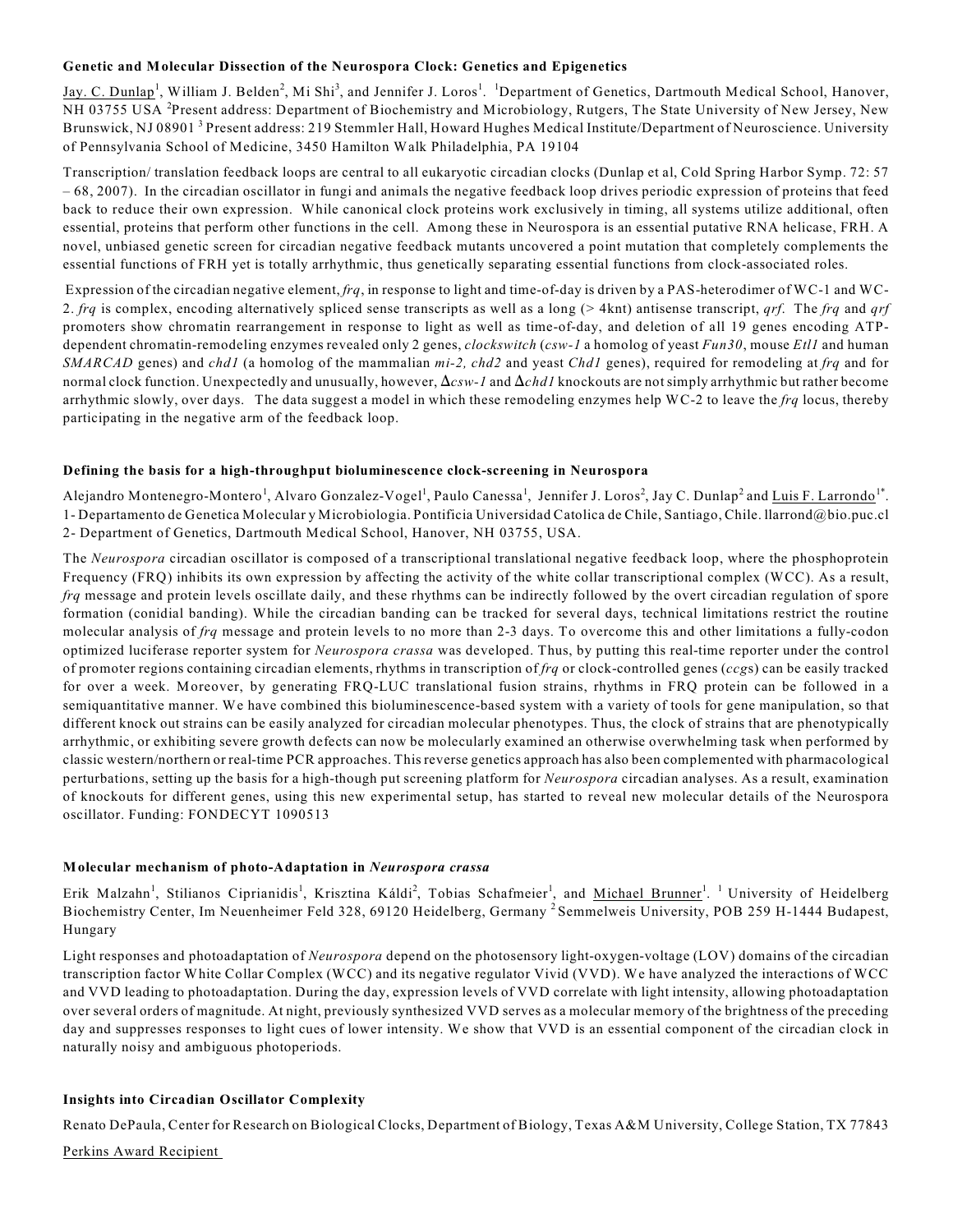Circadian clocks are ubiquitous and control daily rhythms in a wide range of biochemical, cellular and behavioral activities. The formal properties of circadian clocks are: 1) persistence of rhythmicity in the absence of environmental cues, 2) the ability to be entrained by external time cues, such as the light-dark cycle, and 3) compensation of period length for changes in temperature. To date, temperature compensation remains the least understood property of the circadian system. We identified a nutrient sensor protein kinase (PSK) that is part of a mechanism for temperature compensation of the *Neurospora crassa* circadian clock. PSK is a PAS domain kinase that regulates energy flux, glycogen metabolism and protein synthesis in fungi and mammals. In *Neurospora*, *Dpsk* cells are unable to grow in medium containing galactose. Conidiation rhythms in *Dpsk* cells displayed a 4h shorter period (18 h) at 30°C, but a wild type period (22 h) at 20 $^{\circ}$ C, suggesting a possible defect in temperature compensation in the mutant. We found that the core clock component WC-1 was degraded at a faster rate at 30°C, but not at 20°C, in the *Dpsk* strain as compared to wild type. Moreover, phosphorylation of the WCC was reduced in the *Dpsk* k strain at the higher temperature, suggesting that PSK regulates phosphorylation and stability of WCC. *In vitro* kinase assays demonstrated that PSK can directly phosphorylate WC-1 and, to a lesser extent, WC-2. Together, these results indicate a role for PSK in controlling aspects of temperature compensation of the *Neurospora* circadian system.

## **A role for the Neurospora RCO-1/RCM-1 complex in the regulation by light of gene transcription**

Carmen Ruger-Herreros, Maria Olmedo, Eva M. Luque, Luis M. Corrochano. Departamento de Genetica, Universidad de Sevilla, Spain corrochano@us.es

The activation of gene transcription by light requires the transient binding to the promoters of the photoresponsive white collar complex (WCC). We have observed a complex stimulus/response relationship for con-10 and con-6 photoactivation that led us to propose that a light-dependent repressor modifies the activity of the WCC. Deletion of several photoreceptor genes resulted in high gene photoactivation suggesting a role for secondary photoreceptors in the repression of light-dependent gene expression. We have found that strains with mutations in rco-1 or rcm-1, homologs of the yeast Tup1-Ssn6 repressor complex genes, show high and sustained accumulation of mRNAs for con 10 and other genes after long exposures to light. RCO-1 and RCM-1 accumulate in the nuclei and their localization is not altered by light exposure. Our results suggest that the Neurospora RCO 1/RCM 1 complex participates in the lighttransduction pathway by repressing gene transcription after long exposures to light. Is the RCO 1/RCM 1 complex the proposed light-

## **The role of VIVID in light and temperature responses of the Neurospora circadian system**

Suzanne Hunt, Seona Thompson, Mark Elvin and Christian Heintzen. Faculty of Life Sciences, Michael Smith Building, The University of Manchester, M13 9PT, UK. suzanne.hunt@manchester.ac.uk

The Neurospora PAS/LOV protein VIVID (VVD) is a light and temperature regulated blue-light receptor that influences light and temperature responses within the Neurospora circadian system. As such, VVD facilitates a stable alignment of the circadian clock with external time cues (entrainment). One way in which VVD controls clock time (i.e phase) involves the rapid down-regulation of transcript levels of the central clock gene *frequency* (*frq*) at the light dark boundary. We have probed the mechanism by which VVD regulates *frq* levels at dusk and found that it does not influence exosome-mediated degradation of *frq* transcript but rather inhibits *frq* transcription by interacting with the transcriptional activator and blue-light sensing White Collar complex (WCC).

## **Session V:**

#### **Unexpected population structure in** *Neurospora crassa* **from the Caribbean Basin**

Christopher Ellison, Charles Hall, Angela Kaczmarczyk, David Kowbel, Juliet Welch, Rachel Brem, N. Louise Glass, John W. Taylor, University of California, Berkeley

We used solexa sequencing of mRNA to simultaneously identify Single Nucleotide Polymorphisms (SNPs) and quantify gene expression for more than sixty isolates of *Neurospora crassa* from the Caribbean Basin. Through population genomic analysis of the SNP data, we find strong support for two recently diverged populations, one endemic to Louisiana and the other distributed through Florida, Haiti and the Yucatan. We also identify a subset of genes that show the signature of positive selection and a subset that are differentially expressed between species. Based on the evidence for a recent divergence time and the presence of gene flow between these populations, we argue that this represents an ideal dataset for the study of the early stages of speciation.

#### **The development of genetics and genomics for analysis of complex traits in the model filamentous fungus,** *Neurospora crassa***.**

Charles Hall<sup>1</sup>, Christopher E. Ellison<sup>1</sup>, David Kowbel<sup>1</sup>, Juliet Welch<sup>1</sup>, Rachel B. Brem<sup>2</sup>, John W. Taylor<sup>1</sup>, N. Louise Glass<sup>1</sup>. Departments of <sup>1</sup>Plant & Microbial Biology and <sup>2</sup>Molecular and Cell Biology, University of California, Berkeley, CA 94720-3102, USA.

Our goal is to develop and make available to the community a set of strains and tools that will facilitate the rapid identification of genes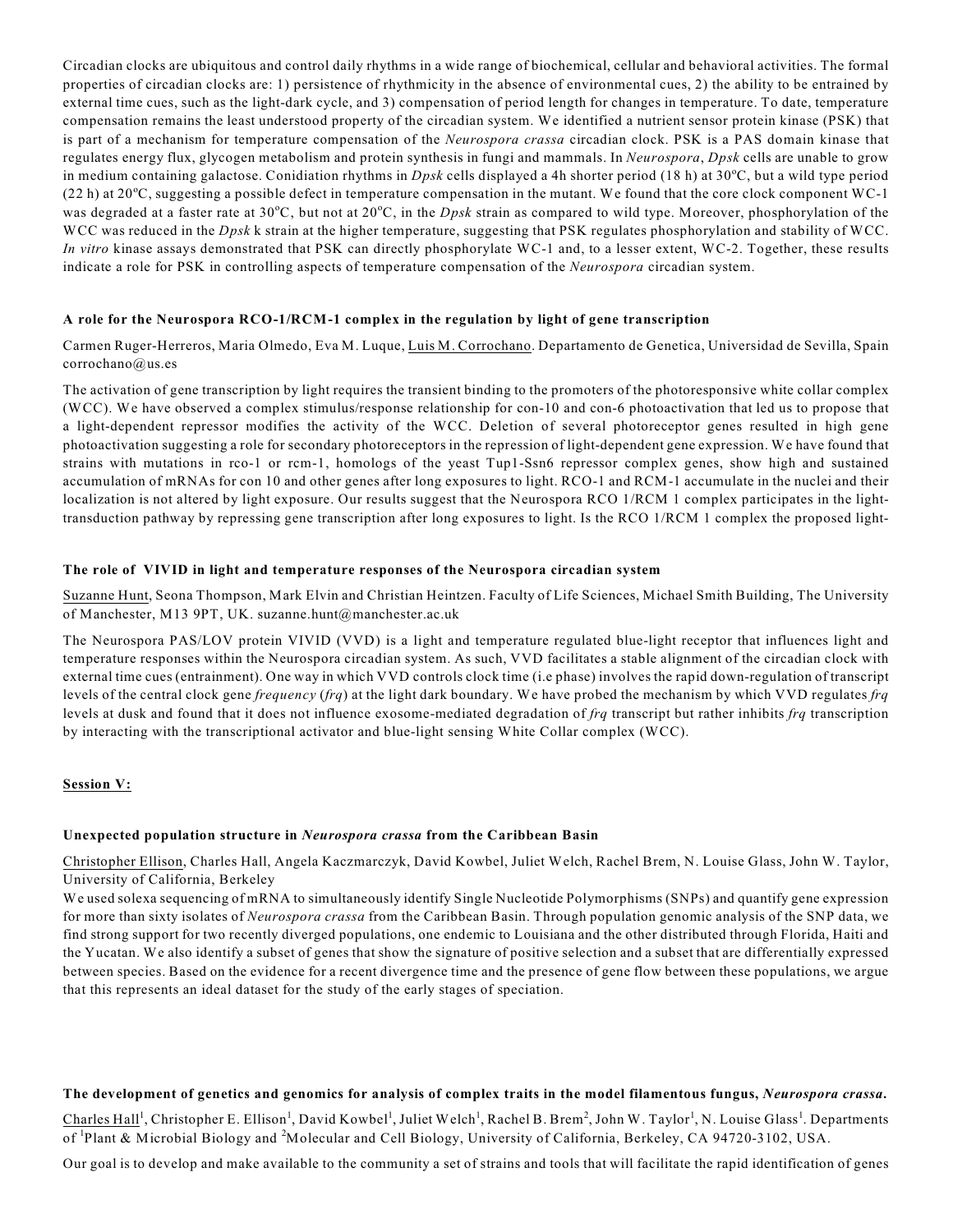contributing to quantifiable traits in the filamentous ascomycete Neurospora crassa, as well as identify regulatory networks on a genomic scale. In all organisms combinations of genes acting at multiple sites in the genome control many traits. The genes contributing to such complex traits are Quantitative Trait Loci (QTLs). Previous studies that map genes by linkage to phenotype have suffered from poor resolution. As a result many mapped QTLs have not resulted in the identification of the specific contributing gene(s). The Illumina short read sequencing technology and the availability of many wild isolates of *N. crassa* allows us to address this problem. RNA-seq from wild type *N. crassa* isolates gives us both sequence and expression data. This allows us to generate a dense marker map, genotype each strain at our discovered markers, and gives us a measure of gene expression from multiple strains. The dense marker map will facilitate the mapping of QTLs by association in our wild population with high resolution. Moreover, as most sequence variation in a gene will result in an altered expression level for that gene, combining QTL analyses of physiological and gene expression traits, based on co-localization of expression QTLs (eQTLs) and QTLs can directly indicate candidate genes. Furthermore, the identification of polymorphisms that control multiple eQTLs allows us to identify regulators and their regulatory networks. By this method we will be able to utilize the genetic, phenotypic, and expression variation within a population of *N. crassa* to annotate thousands of previously uncharacterized genes.

#### **Evolutionary genomics of** *Neurospora* **and other Sordariales**

Jason E Stajich<sup>1</sup>, Christopher Ellison<sup>2</sup>, Thomas J Sharpton<sup>2</sup>, John W Taylor<sup>2</sup>. <sup>1</sup>Plant Pathology and Microbiology, University of California, Riverside, 92521<sup>2</sup> Plant and Microbial Biology, University of California, Berkeley, 94720

Comparative genomics examining shared regions of genomes can help identify functional and unannotated regions of the genomes. Here we have examined genome alignments across 10 species of Sordariales fungi including *Neurospora crassa* OR74A (Clade A), *N.crassa* D106 (Clade C), *N. intermedia*, *N. tetrasperma*, *N. discreta*, *Sordaria macrospora*, *Sporotrichum thermophile*, T*hielavia terrestris*, *Podospora anserina*, and *Chaetomium globosum*.

Among the closely related *Neurospora* species we have examined conserved genomic regions to examine rates of sequence evolution, regions with unusually high conservation, and explored regions with signatures of RIP to deduce ancestral genomic context of RIPed regions. We have scanned for evidence of positive selection and identified a select few genes that show evidence for recent positive natural selection. We see that large stretches of the genome are collinear among the *Neurospora* spp genomes while the synteny breaks down dramatically when comparing to *P. anserina* or *C. globosum*.

Comparing protein coding genes among the ten genomes, in particular contrasting the dung growing fungi with those found primarily on grasses and woody vegetation, we examined the overall gene content of the clade. There is a core set of nearly 65% of genes found in common among the species, with patterns of independent loss and gain that mark scattered distribution of the rest of gene families with a distinct set of orphan genes found in each species. Among the duplicated genes within Neurospora we were able to identify a select few cases of recent duplication within the group. We observed an increased number of gene duplication events in species outside the immediate Neurospora+Sordariales group that are anti-correlated with the amount of sequences with signatures of RIP.

Overall comparisons of gene and genome evolution in the Sordariales will provide a better evolutionary history of the *Neurospora* genomes and the influence of ecological niche and genome defense on the patterns of genome evolution.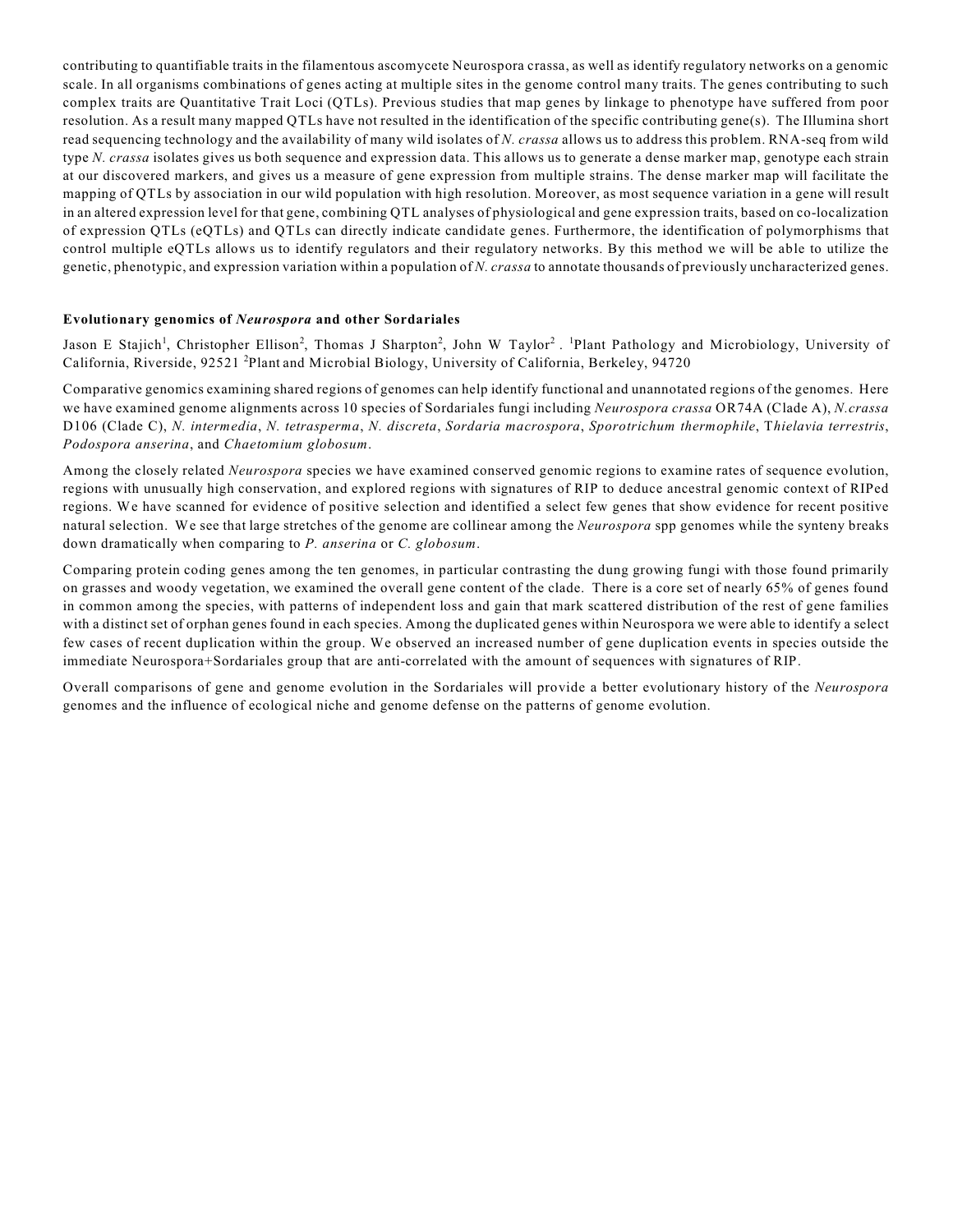#### **Biofuels: Systems analysis of plant cell wall degradation by the model filamentous fungus** *Neurospora crassa*

Jianping Sun<sup>1</sup>, Chaoguang Tian<sup>1</sup>, William T. Beeson<sup>2,3</sup>, Christopher M. Phillips<sup>2</sup>, Charlie T. Anderson<sup>1</sup>, Michael A. Marletta<sup>2,3</sup>, Jamie H. Cate<sup>2,3</sup>, N. Louise Glass<sup>1</sup>. <sup>1</sup>Department of Plant and Microbial Biology, University of California, Berkeley, CA 94720; <sup>2</sup>Department of Molecular and Cell Biology, University of California, Berkeley, CA 94720; <sup>3</sup> Department of Chemistry, University of California, Berkeley, CA 94720

Plant biomass, primarily composed of lignocellulose, is widely viewed as a potential feedstock for the production of liquid fuels and other value-added materials. However, the principal barriers to production of liquid fuels from lignocellulose are the high costs of pretreatment and the conversion of insoluble polysaccharides to fermentable sugars. Conversion of insoluble plant cell wall polysaccharides currently involves using hydrolytic enzymes produced by filamentous fungi. *Neurospora crassa* is commonly found growing on dead plant material in nature, particularly grasses. Using functional genomics resources available for *N. crassa*, which include a near full genome deletion strain set and whole genome microarrays, we undertook a system-wide analysis of plant cell wall, cellulose and hemicellulose degradation. As a complement to the expression data, the secretomes associated with *N. crassa* growth on *Miscanthus*, cellulose and hemicellulose were determined using a shotgun proteomics approach. To decipher the transcriptional regulatory network of *N. crassa* involved in plant cell wall deconstruction, we identified the transcriptional regulon of the carbon catabolite repressor (CRE-1) under celluloytic conditions. Strains containing deletions in genes within the CRE-1 regulon were analyzed for phenotypic changes during growth on cellulose and for cellulase activity. Finally, we are developing *N. crassa* as a platform to express genes involved in plant cell degradation. We successfully expressed and purified a functional GH5-1-GFP protein, which was shown to bind to live plant cell walls of *Arabidopsis*. The genomic tools developed in *N. crassa* allow for a comprehensive system level understanding of plant cell wall degradation mechanisms used by a ubiquitous filamentous fungus.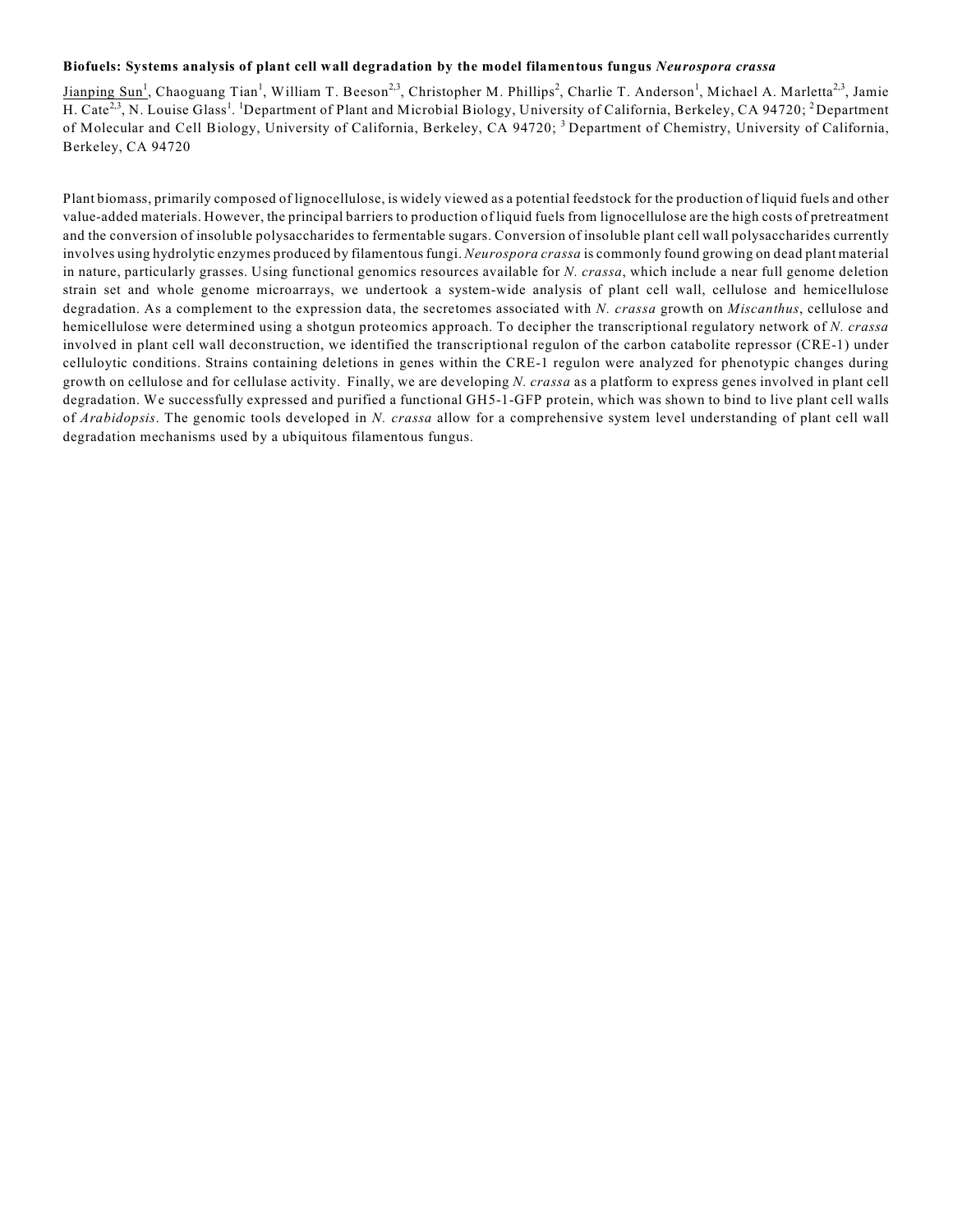# **NEUROSPORA 2010 POSTER ABSTRACTS**

#### **Light and Circadian Clock**

#### **1) Bioluminescent Neurospora circadian behavior under different lighting conditions.**

Van Gooch, Alicia Johnson, Jonna Mass, and Bradley Nix. University of Minnesota Morris, Minnesota. goochv@morris.umn.edu

Using an optimized firefly luciferase gene as a reporter, several constructs of Neurospora are used to better understand the role of light on the circadian mechanism. The frequency (frq) gene, a key component of the Neurospora circadian clock, is under both circadian- and light-regulation which depends upon the blue light receptor/transcriptional complex WC-1 and WC-2. Using a frq promoter driving the luciferase gene, we can measure the detailed kinetics of the frq promoter activity. When bright lights go on, there is a rapid increase in signal that ultimately shows biphasic characteristics. In continued light, the signal ultimately drops to a high steady state level. When the lights go off, there is always a rapid drop in signal and in continued dark a stable free running rhythm develops that is phased by the "lights-off" event. When given a repeated 12 h light, 12 h dark cycle, the result is a very angular entrained rhythm with the biphasic kinetics being very different from one light cycle to the next. If a 12 h light, 12 h dark cycle is used where lights are slowly increased and slowly decreased to emulate the daily sun pattern, the angularity of the entrained rhythm is greatly reduced. If cells are exposed to a long period of dark and then placed into constant dim light, no oscillatory activity is subsequently seen. However, if cells are exposed to a long period of light and then placed into constant dim light, an obvious damped oscillatory rhythm appears. By using different segments of the frq promoter, as well as other promoter elements and constructs, we are progressively dissecting new features of the light responses dynamics.

## **2)** *In vivo Neurospora* **protein expression using the** *vvd* **promoter**

Jennifer M. Hurley<sup>1</sup>, Chen-Hui Chen<sup>1</sup>, Jennifer J. Loros<sup>1</sup>, Jay C. Dunlap<sup>1</sup>. <sup>1</sup>Dartmouth Medical School, Hanover, USA

Filamentous fungi are often studied for their use in examining a variety of eukaryotic processes. One such example is the protein processing machinery of fungi, which is able to perform all of the extensive post- translational modification needed in the complex world of eukaryotic organisms. While there are several fungal protein expression systems in place, more could be done to exploit *Neurospora crassa*. Though some promoters such as the qa-2 promoter are used in *Neurospora* to control gene expression; the qa-2 promoter is somewhat leaky and often does not induce protein expression at levels much above those seen *in vivo*. In order to increase and control *in vivo* protein expression in *Neurospora*, we are harnessing the *vvd* gene. Expression of *vvd* is suppressed in dark conditions but is strongly induced by light reaching high levels within minutes of light induction. Interestingly, the *vvd* promoter is also auto repressed, meaning that by deleting the *vvd* gene, we could further increase expression from the *vvd* promoter. By constructing a strain in which *vvd* and its promoter have been deleted, we can replace the native promoter of a gene with the *vvd* promoter, creating a system in which any gene can be placed under the influence of the *vvd* promoter, creating a light regulated, *in vivo* protein over-expression system enabling phenotypic analysis and protein purification of *Neurospora* genes and potentially genes from other eukaryotic organisms.

**3) A new mutation affecting rhythmicity in both FRQ-less and FRQ-sufficient** *Neurospora crassa***.** Patricia Lakin-Thomas , Sanshu <sup>1</sup> Li<sup>2</sup>, and Kamyar Motavaze<sup>1</sup>. <sup>1</sup>Department of Biology, York University, Toronto, Canada. <sup>2</sup>Department of Molecular, Cellular and Developmental Biology, Yale University, New Haven, CT.

Although the FRQ/WCC feedback loop is said to be central to the circadian system in *N. crassa*, rhythms can still be seen under many conditions in FRQ-less (knockout) strains such as *frq<sup>10</sup>*. For example, conidiation rhythms in *chol-1* grown with limiting choline continue in *chol-1; frq*<sup>10</sup> strains, and conidiation rhythms in *frq*<sup>10</sup> strains can be entrained to cycles of heat pulses. To identify components of the FRQ-less oscillator (FLO), we mutagenized spores of *chol-1; frq<sup>10</sup>* and found a mutation (named UV90) that abolishes or strongly damps conidiation rhythms in both *chol-1; frq*<sup>10</sup> and *frq*<sup>+</sup> backgrounds. UV90 increases the phase-resetting response to pulses of both light and heat in  $frq^+$ , and reduces the level of FRQ protein, indicating that it reduces the amplitude of the oscillator in  $frq^+$ . UV90 alters entrainment to heat pulse cycles in  $frq^{10}$ , consistent with reduced amplitude of the FLO. Therefore the wild-type UV90 gene product appears to be required for sustained, high-amplitude rhythms in both  $frq^+$  and  $frq^{10}$ . We have previously shown that  $frq$  and  $wc-2$  mutations can affect the period of the rhythm in *chol-1*, and that *prd* mutations can also affect both FRQ-less and FRQ-sufficient rhythms. These results support a model in which the FRQ/WCC feedback loop interacts with a single FLO in an integrated circadian system. Funded by NSERC.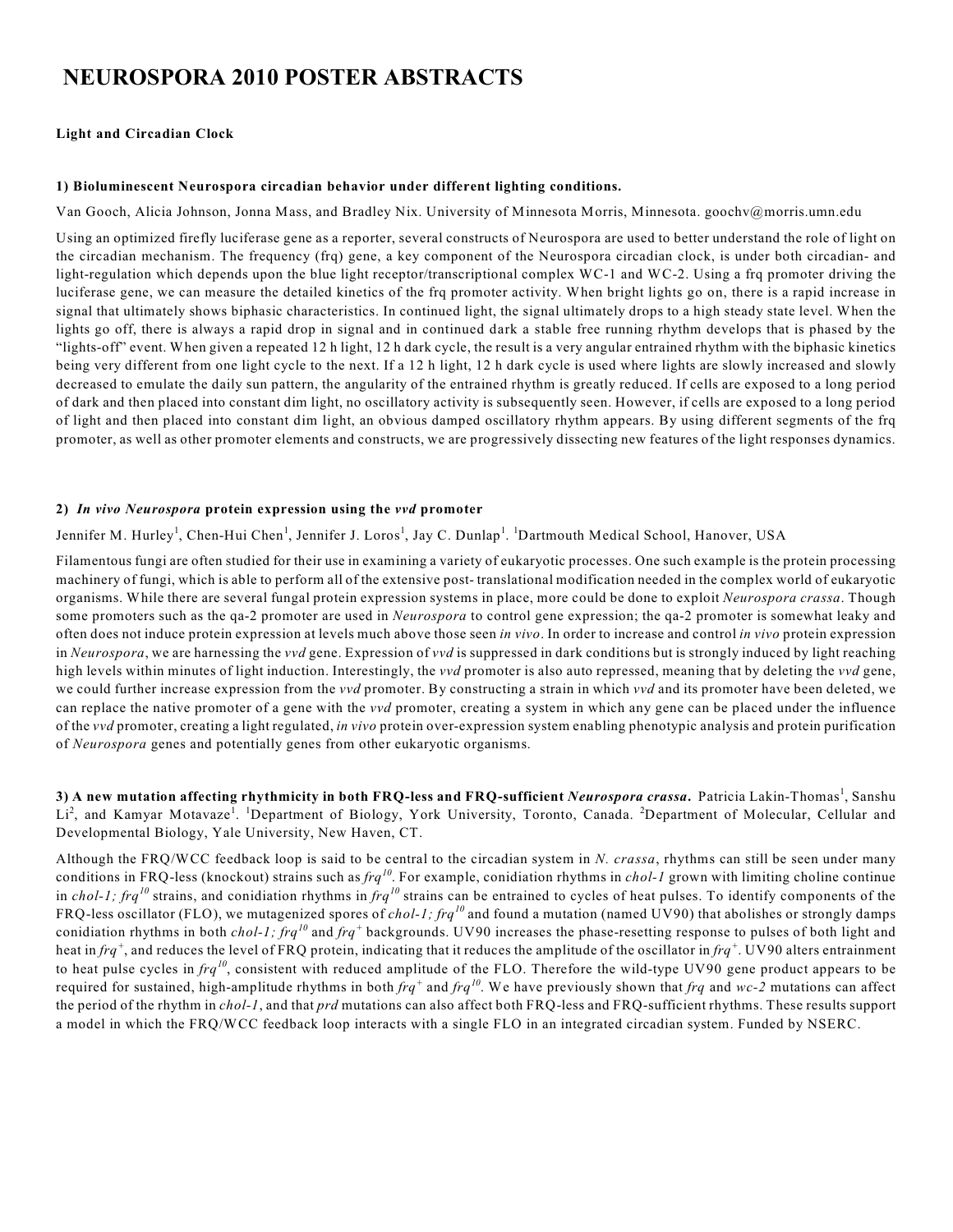#### **5) A role for the Neurospora RCO-1/RCM-1 complex in the regulation by light of gene transcription**

Carmen Ruger-Herreros, Maria Olmedo, Eva M. Luque, Luis M. Corrochano. Departamento de Genetica, Universidad de Sevilla, Spain corrochano@us.es

The activation of gene transcription by light requires the transient binding to the promoters of the photoresponsive white collar complex (WCC). We have observed a complex stimulus/response relationship for con-10 and con-6 photoactivation that led us to propose that a light-dependent repressor modifies the activity of the WCC. Deletion of several photoreceptor genes resulted in high gene photoactivation suggesting a role for secondary photoreceptors in the repression of light-dependent gene expression. We have found that strains with mutations in rco-1 or rcm-1, homologs of the yeast Tup1-Ssn6 repressor complex genes, show high and sustained accumulation of mRNAs for con 10 and other genes after long exposures to light. RCO-1 and RCM-1 accumulate in the nuclei and their localization is not altered by light exposure. Our results suggest that the Neurospora RCO 1/RCM 1 complex participates in the light- transduction pathway by repressing gene transcription after long exposures to light. Is the RCO 1/RCM 1 complex the proposed light-dependent repressor that modifies the activity of the WCC?

#### **6) Interaction of the blue-light photoreceptor VVD with the FRQ-FRH (FFC) and White Collar Complex (WCC).**

Suzanne Hunt, Seona Thompson, Mark Elvin and Christian Heintzen Faculty of Life Sciences, Michael Smith Building, The University of Manchester, M13 9PT, UK. suzanne.hunt@manchester.ac.uk

In *Neurospora crassa*, FREQUENCY (FRQ), FRQ-interacting helicase (FRH), WHITE-COLLAR-1 (WC-1), and WC-2 are essential components of the circadian clock. In addition, the PAS/LOV protein and photoreceptor VIVID (VVD) influences both light and temperature responses of the clock. However, the molecular pathway in which VVD transmits environmental information to the oscillator is largely unknown. Here we report that VVD is both a cytoplasmic and nuclear protein that interacts with complexes central for circadian clock and blue-light signalling, namely the FRQ-FRH (FFC) and White-collar complex (WCC). Our data indicate that VVD modulates the activity of the FFC that acts within the transcriptional loop of *frq* negative feedback regulation rather than interfering with the posttranscriptional role of FFC in exosome-mediated degradation of *frq* transcript.

#### **7) Mechanisms of circadian clock regulation of signaling pathways**

Charles Goldsmith, Katelyn Finch, Teresa Lamb, Deborah Bell-Pedersen Texas A&M University, College Station, TX

In the filamentous fungus *Neuropora*, the Osmotically Sensitive (OS) pathway is rhythmically activated and functions as an output pathway from the circadian clock. Our research aims to define the mechanism used by the FRQ/WCC oscillator to mediate rhythmicity of OS pathway activity that subsequently regulates rhythmicity of the downstream target *ccg-1*. Expression of two components in the OS pathway, the histidine phophotransferase (HPT-1) and the downstream MAPKKK (OS-4), is regulated by the FRQ/WCC oscillator. The promoter of *os-4* is rhythmically bound by the White Collar Complex (WCC), a core component of the FRQ/WCC oscillator, with a period and phase that correlate with *os-4* transcript accumulation. Interestingly, *hpt-1* expression rhythms peak at the opposite phase compared to *os-4* expression, and the *hpt-1* promoter is not bound directly by the WCC. Our working model suggests that the activity of HPT-1 inhibits pathway activation, while the activity of OS-4 promotes pathway activation; therefore, by expressing these two components in opposite phases, the clock coordinates their activity to set the activation state of the pathway. Supporting this model, a mutation of the RRG-1 response regulator, which acts as an intermediate between HPT-1 and OS- 4, disrupts rhythmicity of both OS pathway activity and *ccg-1* mRNA accumulation. Together, these data suggest that rhythmic expression of both genes is important for generating rhythms in downstream targets.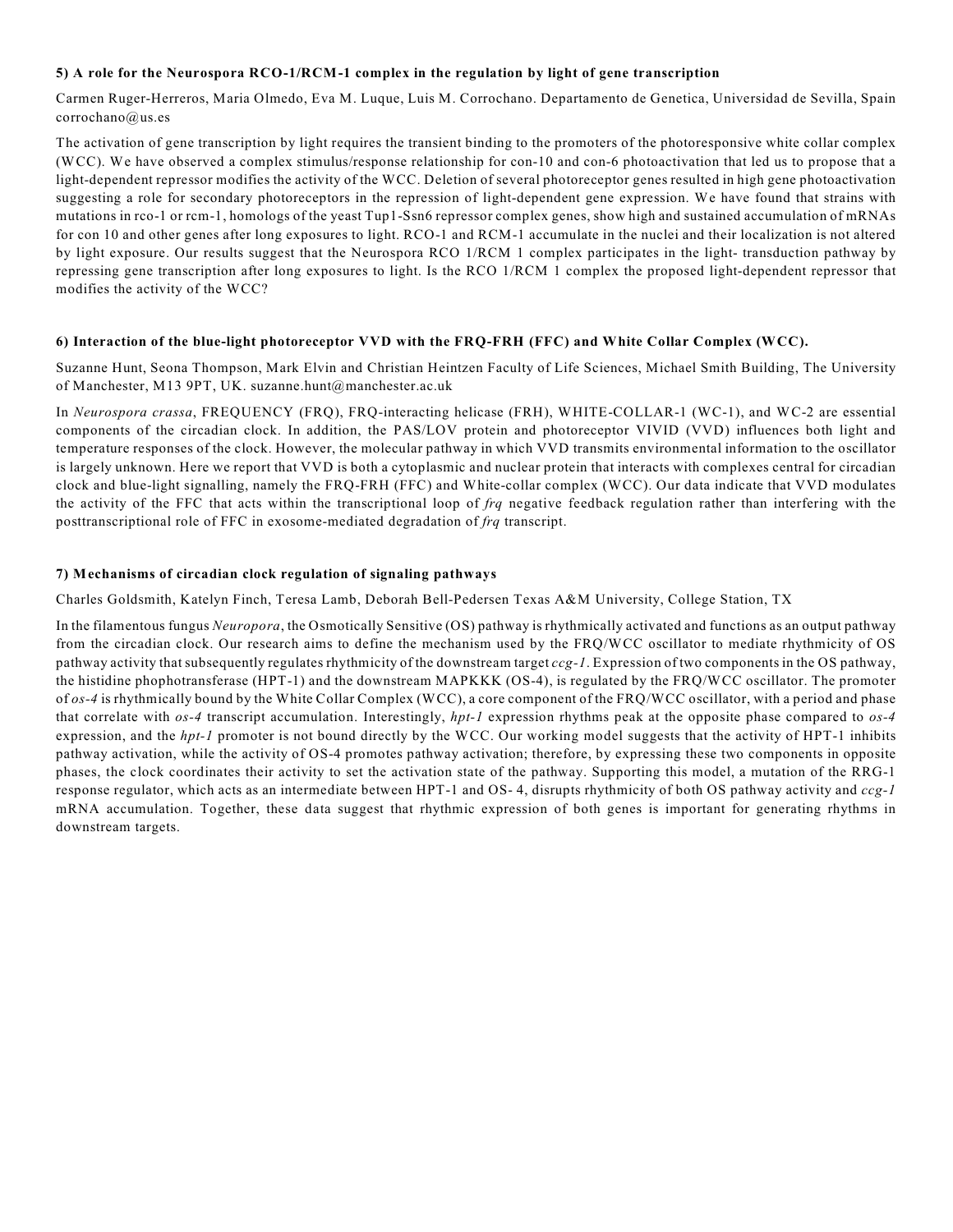#### **Cell Biology and Morphogenesis**

#### **8) Determination of functional domains and residues in Tob37 via mutant analysis in** *Neurospora crassa***.**

Sebastian Lackey, Erin Redmond, Nancy Go and Frank E. Nargang. Dept. of Biological Sciences, University of Alberta, Edmonton, AB, Canada T6G 2E9.

Nuclear-encoded Mitochondrial Outer Membrane (MOM) proteins are translated on cytoplasmic ribosomes and targeted to mitochondria for integration into the MOM. The TOB complex facilitates the import and assembly of both beta-barrel and C-terminal alpha-helical anchored MOM proteins. The core TOB complex contains three proteins: Tob55, Tob37 and Tob38. For beta-barrel protein assembly, the current model suggests that Tob55 units form a ring structure spanning the MOM. Tob38 is on the cytoplasmic surface of the MOM and associates with the pore that is formed by the Tob55 ring, and exposes a beta-signal recognition sequence into the hydrophilic pore of the complex. Beta-barrel preproteins are brought within the pore where they undergo folding. Tob37 is thought to open the pentameric pore to create a "gate" to allow the release of the protein into the membrane. To gain information on the mechanism of action of Tob37, we have created sheltered disruption mutants and determined that Tob37 is essential for the viability of *N. crassa*. We have begun structure/function studies by changing and/or deleting various conserved residues or domains of the protein and testing them for rescue of the null nucleus, localization of Tob37 and effects on import of beta- barrel proteins. We have found one set of conserved residues is required for Tob37 function while another domain influences the binding of Tob37 to the MOM.

## **9) Septum formation is regulated by the RHO4-specific exchange factors BUD3 and RGF3 and by the landmark protein BUD4 in Neurospora crassa**

Daniela Justa-Schuch, Yvonne Heilig, Corinna Richthammer, and Stephan Seiler Institute for Microbiology and Genetics, University Gottingen, Germany

Rho GTPases have multiple, yet poorly-defined functions during cytokinesis. By screening a Neurospora crassa knockout collection for Rho guanine nucleotide exchange factor (GEF) mutants that phenocopy rho-4 defects (i.e. lack of septa, slow growth, abnormal branching and cytoplasmic leakage), we identified two strains defective in homologs of Bud3p and Rgf3 of budding and fission yeast, respectively. The function of these proteins as Rho GEFs and their specificity for RHO4 was determined by genetic and in vitro assays. Localization studies indicated that the two GEFs and their target GTPase act as two independent modules during the selection of the septation site and the actual septation process. Furthermore, we determined that the N. crassa homolog of the anillin-related protein BUD4 is required for septum initiation and that its deficiency leads to typical rho-4 defects. The localization of BUD4 as a cortical ring prior to septation initiation was independent of functional BUD3 or RGF3. These data position BUD4 upstream of both RHO4 functions in the septation process and make BUD4 a prime candidate for a cortical marker protein involved in the selection of future septation sites.

## **10) The Neurospora peptide:N-glycanase ortholog PNG1 is essential for cell polarity despite its lack of enzymatic activity.**

Sabine Marz<sup>1</sup>, Yoko Funakoshi<sup>2</sup>, Yuki Negishi<sup>2</sup>, Tadashi Suzuki<sup>2</sup>, and Stephan Seiler<sup>11</sup> Institute for Microbiology and Genetics, University Gottingen, Germany <sup>2</sup>Glycometabolome Team, RIKEN Advanced Science Institute, Japan

Secretory proteins are subjected to a stringent ER-based quality control system that distinguishes aberrant from correctly folded proteins. The cytoplasmic peptide:N-glycanase (PNGase) cleaves oligosaccharides from misfolded glycoproteins and prepares them for degradation by the 26S proteasome. In contrast to abundant in vitro data on its enzymatic function, the in vivo relevance of PNGase activity remains unclear. Here we show that the PNG1 ortholog from the filamentous ascomycete Neurospora crassa is an essential protein, and its deletion results in strong polarity defects. PNG1 and its predicted binding partner RAD23 have distinct functions in N. crassa and are involved in cell wall integrity and DNA repair, respectively. Moreover, wild type PNG1 has substitutions in essential catalytic amino acids, and its deglycosylation activity is lost. These substitutions are conserved in many PNG1 orthologs of the fungal kingdom, implying a so far unrecognized enzyme-independent function of PNG1 that may only become apparent in highly polar cells such as fungal hyphae.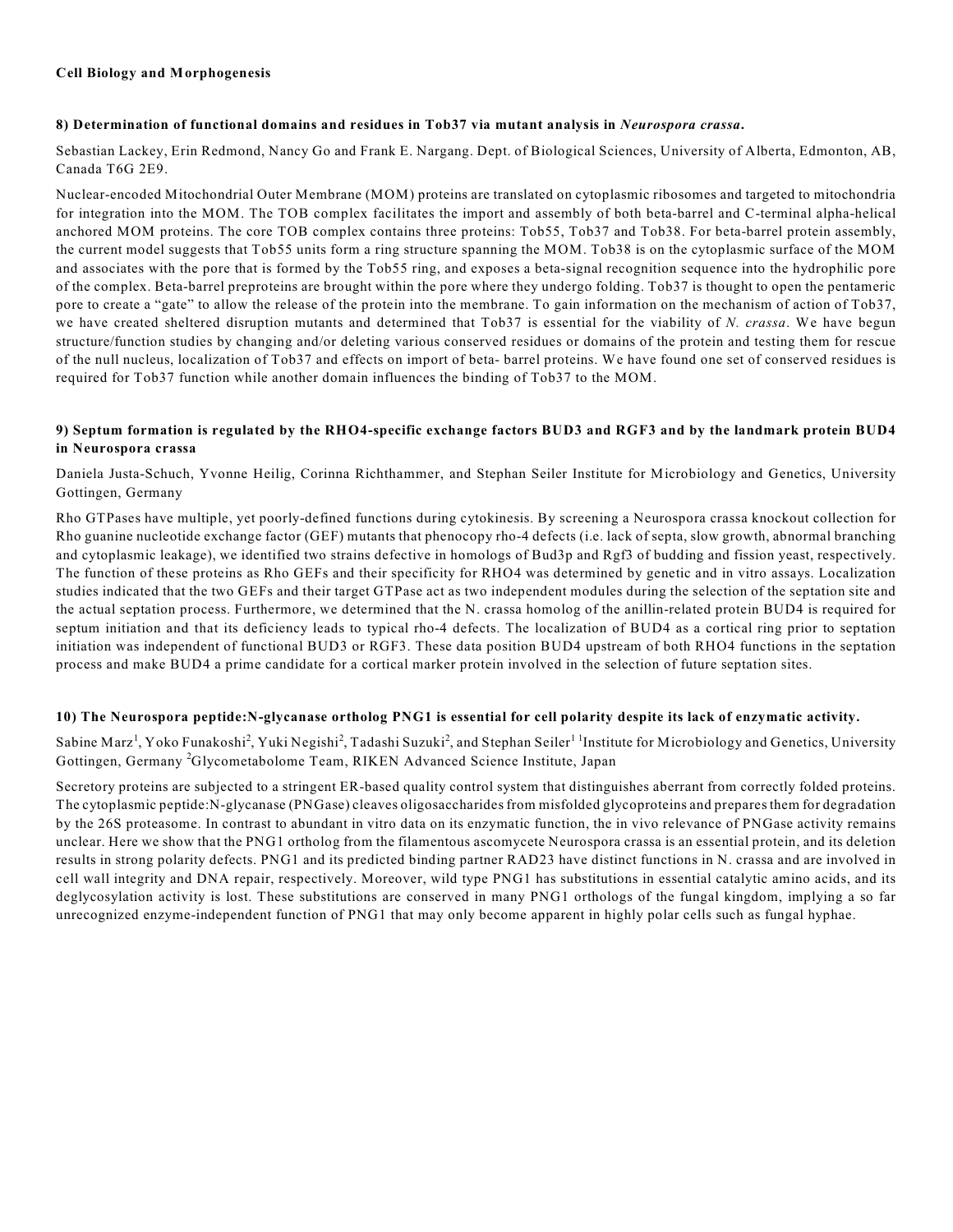## **11) Regulation of COT1 activity and function by phosporylation and associated proteins**

Sabine Marz<sup>1</sup>, Anne Dettmann<sup>1</sup>, Carmit Ziv<sup>2</sup>, Oded Yarden<sup>2</sup>, and Stephan Seiler<sup>11</sup>Inst. for Microbiology and und Genetics, University of Gottingen, Germany <sup>2</sup>Dept. of Plant Pathology and Microbiology, Hebrew University of Jerusalem, Israel

Ndr kinases are important for cell differentiation and morphogenesis in various organisms, yet the regulation of their activity and their integration into a cellular signaling context is still fragmentary. The Ndr kinase COT1 is essential for hyphal elongation in Neurospora crassa and important for fungal pathogenicity and differentiation in related organisms. The genetic and biochemical amenability of N. crassa has facilitated the identification of an intricate signaling network consisting of protein kinase A, MAP kinase cascades and COT1-associated proteins that coordinately regulate vegetative growth and conidiation, hyphal fusion and sexual development. COT1 requires the association with two MOB2-type proteins and phosphorylation of two conserved residues in the activation segment and the hydrophobic motif of the kinase, respecitvely, for their function. We will discuss a model of COT1 activation that involves autophosphorylation of the COT1 dimer in cis at Ser417 in the activation segment and phosphorylation of Thr589 in the hydrophobic motif by the germinal centre kinase POD6. Interestingly, in vitro activity of COT1 does not mirror the in vivo functionality of COT1. This discrepancy may be explained by a conformational change induced by the two phosphorylation events and altered localization of the COT1-MOB2 complex.

## **12) Growth rate dependent branching among mutants from the Neurospora knockout library**

Michael K. Watters, Michael Boersma, Melodie Johnson Ciara Reyes and Erik Lindamood. Department of Biology, Neils Science Center, Valparaiso University, 1610 Campus Drive East, Valparaiso, Indiana 46383 USA. Michael.watters@valpo.edu

The spatial distribution of branch formation in wild-type Neurospora has been shown to remain constant at different growth rates. A previous survey of classical Neurospora mutants, however, yielded a collection of strains for which slow growth acted as an environmental suppressor of hyperbranching. This study repeats that survey using the Neurospora knockout library to identify genes involved in branch initiation homeostasis. Knockouts displaying growth rate dependent branching were then crossed to confirm the phenotype was the result of the knockout. Although tip growth and branching is nearly unique to fungi, most of the genes identified have homologs in a broad range of organisms, thus play other (non-branching) roles in non-fungi. The gene functions highlighted by this screen are diverse with several emerging themes including: ubiquitin-binding proteins, presumed kinases, metal binding/metal metabolism proteins and catalases.

## **13) The apical secretory apparatus of** *Neurospora crassa*

Meritxell Riquelme<sup>1</sup>, Jorge Verdin<sup>1</sup>, Rosa Fajardo-Somera<sup>1</sup>, Eddy Sanchez-Leon<sup>1</sup>, Alejandro Beltron-Aguilar<sup>1</sup>, Erin Bredeweg<sup>2</sup>, Salomon Bartnicki-Garcia<sup>1</sup>, and Michael Freitag<sup>2</sup>. <sup>1</sup> Dept. of Microbiology, Center for Scientific Research and Higher Education of Ensenada CICESE, Baja California, Mexico.<sup>2</sup> Dept. of Biochemistry and Biophysics, Center for Genome Research and Biocomputing, Oregon State University, Corvallis, OR, USA.

One of the unsolved questions in fungal biology is how different types of secretory vesicles arrive at their destination to provide the components needed for cell expansion. We are currently studying vesicle dynamics and composition in *Neurospora crassa*. Earlier studies demonstrated that chitin synthase activity and glucan synthase are associated with chitosomes (microvesicles) and macrovesicles, respectively. We have labeled several cell-wall building enzymes with fluorescent proteins and followed their trajectory in Neurospora growing hyphae by confocal microscopy. We found that 4 out of the 7 reported chitin synthases, CHS-1, CHS-3, CHS-5 and CHS-6 are localized at the core of the Spitzenkorper (Spk). In contrast, GS-1, a component necessary for B-1,3-glucan synthase activity, localizes at the external layer of the Spk. Benomyl treatment showed that CHS-1-GFP and GS-1-GFP accumulated at the hyphal apex independently of the microtubular cytoskeleton. Once leaving the Spk and prior to SNAREs recognition, secretory vesicles are presumably tethered to their target acceptor membrane in a process mediated by the exocyst. We tagged exocyst components (SEC-3, SEC-5, SEC-6, SEC-8, SEC-15, EXO-70 and EXO-84) with GFP and found fluorescence in a delimited region of the plasma membrane at the hyphal dome, the place of intensive exocytosis during polarized growth. Weak fluorescence was observed around the pore of newly formed septa, while strong fluorescence was noticeable in older septa and at sites of hyphal contact in anastomosed hyphae. These conclude that: 1) at the Spk there is a functional stratification of the machinery responsible for cell wall formation, 2) cell wall-building vesicles move along a microtubule independent cytoskeleton, and 3) exocytosis is restricted to a very delimited region of the hyphal apical plasma membrane.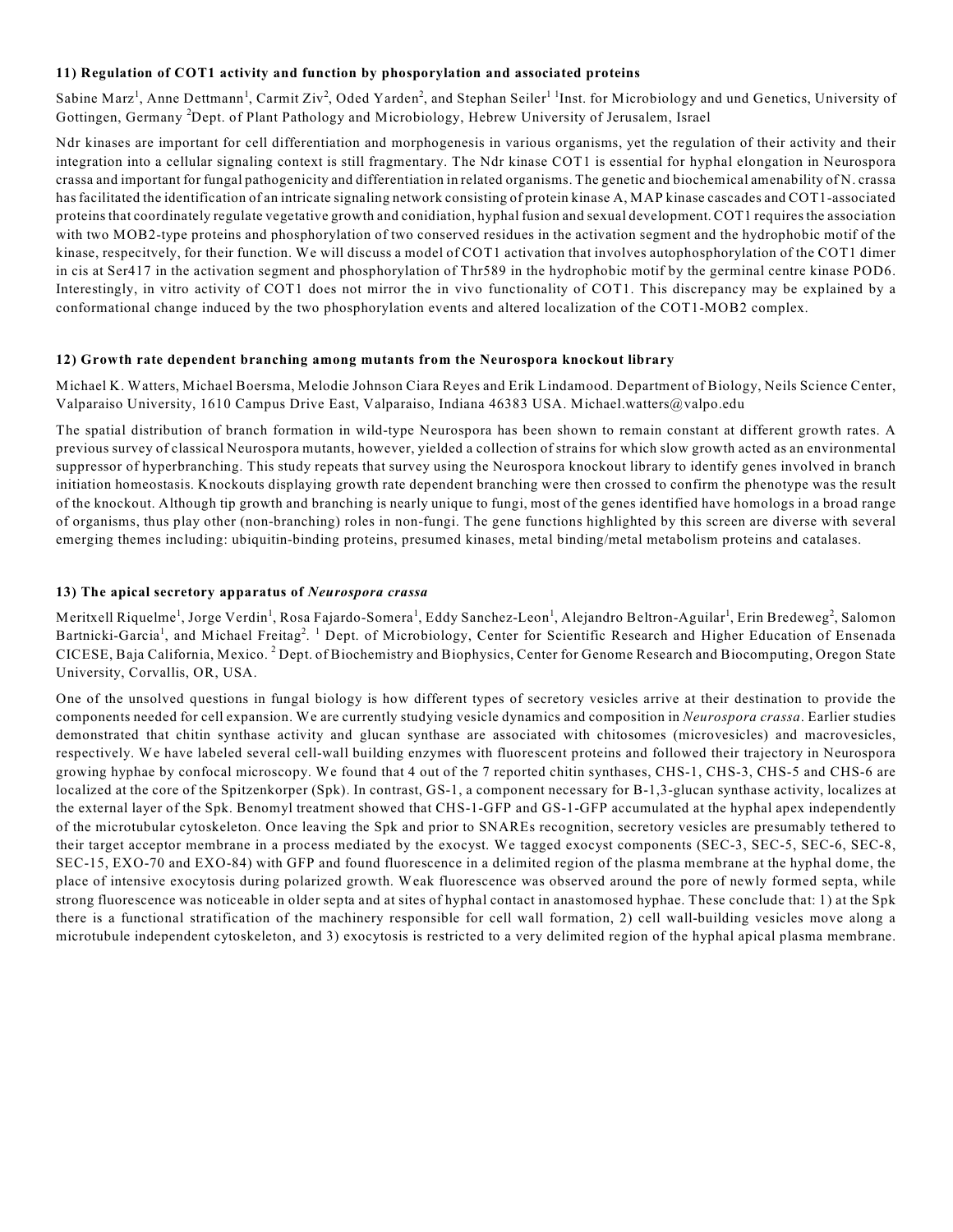#### **14) Research of mutation of ion beam irradiation in** *Neurospora*

L. Q. Ma, Y. Kazama\*, H.Ichida\*, Y. Hayashi\*, T. Abe\*, S. Tanaka, H. Inoue and S. Hatakeyama Laboratory of Genetics, Department of Regulatory Biology, Saitama University, Saitama, Japan. \*RIKEN, Saitama, Japan.

Ion beams are known to induce the severe injury of cellular components. Especially, its irradiation to cell mostly causes the DNA double strand breaks (DSBs). We examined the sensitivity and induced mutation spectrum caused by irradiation of ion beam to several DSB repair deficient mutants; *mus-52* (YKU80 homolog, NHEJ deficient) and *mei-3* (RAD51 homolog, HR deficient) mutant strains, and 74OR-28a (wild-type) as a control. Carbon-ion beam ( ${}^{12}C {}^{5+}$ ; 135 MeV/u) were irradiated to conidia and forward mutations occurred in the *ad*-3 loci ( *ad-3A* or *ad-3B* ) were detected by Jug culture. The forward mutation frequency in the *mus-52* strain was quite low and decreased approximately 2.8-fold compared to wild type, in contrast that of *mei-3* strain increased approximately 3.0-fold. Mutation types of these strains were, (1) deletions were the most common mutation observed in wild type at *ad-3A* and *ad-3B* loci, (2) transitions and deletions were together appeared in the *mei-3* strain at these loci, (3) transversions were the most common mutation observed in *mus-52* strain of the *ad-3B* locus. We also report the ion beam sensitivity of argon-ion  $({}^{40}\text{Ar}^{17+}$ ; 95 MeV/u) ion and ferrous-ion ( ${}^{56}\text{Fe}$ ; 90 MeV/u).

#### **15) Localization of Dynein in Cytoplasmic Dynein Heavy Chain Mutants of Neurospora**

M. Plamann, R. Schnittker, S. Sivagurunathan, R. Elsenpeter, and S.J. King University of Missouri-Kansas City, School of Biological Sciences, Division of Cell Biology and Biophysics, Kansas City, MO 64110

Cytoplasmic dynein is a large, microtubule-associated motor complex that facilitates minus-end-directed transport of various cargoes. The dynein heavy chain (DHC) is >4000 residues in length, with the last two- thirds of the heavy chain forming the motor head. Six domains within the dynein motor exhibit varying degrees of homology to the AAA+ superfamily of ATPases. These domains are followed by a distinct C- terminal domain and together form a ring-like structure from which a microtubule-binding domain protrudes. Using a genetic assay, we have isolated over 40 DHC mutants of Neurospora that produce full- length proteins that are defective in function. We have identified DHC point mutations in nearly all domains within the dynein motor head. To help define the mechanism(s) by which specific mutations lead to loss of dynein activity we have constructed fusions of the mCherry fluorescent protein to the dynein intermediate chain and the p150 subunit of dynactin. We have found that dynein heavy chain mutations result in four distinct mislocalization patterns. The data suggest that dynein heavy chain mutations strongly affect specific steps in the transport cycle.

#### **16) Activation and subcellular localization of** *Neurospora crassa* **Protein Kinase C**

Rahima Khatun and Patricia Lakin-Thomas, Dept. of Biology, York University, Toronto, Canada. plakin@yorku.ca

Choline-limited growth of the *chol-1* mutant of *N. crassa* lengthens the period of the circadian conidiation rhythm and reveals conidiation rhythmicity in FRQ-less strains ( $frq$  null,  $frq^{10}$ ). We have previously shown that *chol-1* accumulates high levels of the neutral lipid diacylglycerol (DAG), and that exogenous DAG can increase the period of the conidiation rhythm. We are therefore interested in the downstream effects of DAG. The single protein kinase C isoform in *N. crassa* (NPKC) is predicted to be activated by DAG, as are novel PKCs in animals, although this has not been directly demonstrated. Putative inhibitors and activators of NPKC affect light responses in *N. crassa* (Arpaia et al, 1999) and NPKC regulates levels of the blue-light receptor WC-1 through phosphorylation (Franchi et al, 2005). We have created a NPKC-GFP fusion protein to study the activation and subcellular localization of NPKC. We report here that NPKC localizes to tips, branch sites, and sites of septum development in actively growing hyphae. Strains overexpressing NPKC show a hyperbranching phenotype. Exogenous DAG and phorbol ester induce translocation of NPKC from the cytoplasm to the plasma membrane, as is found with mammalian novel PKC isoforms. Choline-limited *chol-1* cultures with high DAG levels show increased *in vitro* PKC activity assayed in cell extracts. We conclude that DAG does activate NPKC and induces translocation, and that NPKC plays a role in branching. Whether DAG affects FRQ-less conidiation rhythmicity by activating NPKC is still an open question. Funded by NSERC.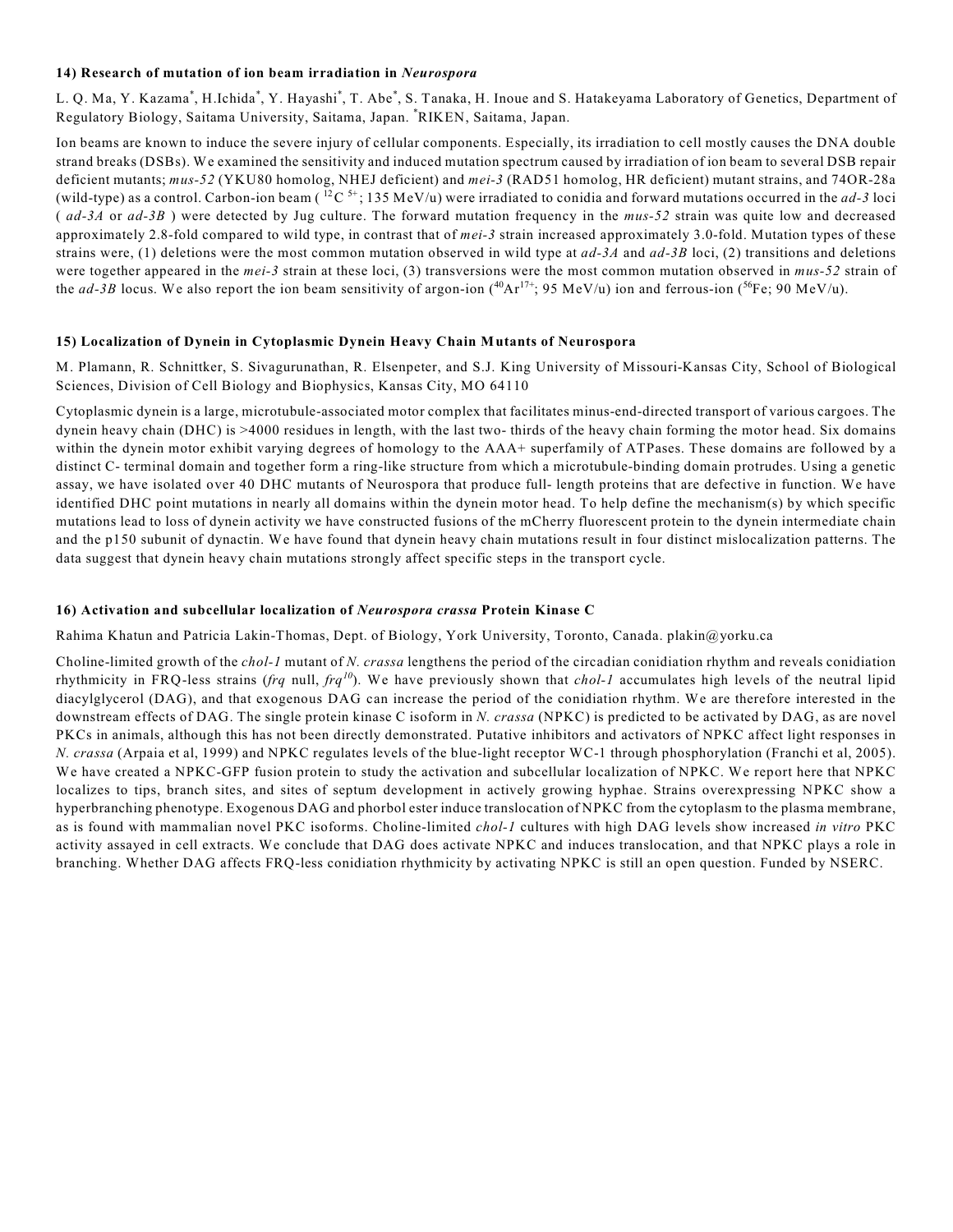## **17) New features of the** *mutagen sensitive-10* **mutant indicate relationship between mitochondrial morphology and senescence in** *Neurospora crassa*

Kiminori Kurashima, Akihiro Kato, Satoshi Sawada, Shin Hatakeyama, Michael Chae, Shuuitsu Tanaka, Hirokazu Inoue Laboratory of Genetics, Department of Regulatory Biology, Faculty of Science, Saitama University, Japan

In *Neurospora crassa*, many mutants which are sensitive to DNA damaging agents have been isolated and placed into some epistasis groups. However additional mutants exist which can not be classified into these groups. One such mutant, *mus-10 (mutagen sensitive)*, was isolated as a mutant that was sensitive to the alkylating agent methyl methanesulfonate (MMS) by Käfer et al. But it is not clear why *mus-10* mutants are sensitive to DNA damaging agents. This time, we found interesting phenotypes of *mus-10* mutant other than mutagen sensitivity. The *mus-10* mutant showed senescence phenotype, that is, short lifespan and progressive accumulation of mitochondrial DNA deletions. Additionally, in *mus-10* mutant cells, mitochondria were fragmented. To determine the function of the MUS-10 protein, a gene rescue approach was used, which facilitated the cloning of the *mus-10* gene and subsequent identification of MUS-10 as a novel F-box protein. F-box proteins are generally found in SCF (Skp1, Cullin, F-box) complexes, which are involved in the degradation of substrates via the ubiquitin proteasome system. F-box motif of MUS-10 required for its function and MUS-10 interacted with components of SCF complex, suggesting MUS-10 prevents senescence by turnover of unknown substrates. Further description of MUS-10 will be discussed.

#### **18) Characterization of temperature sensitive lethal mutants in** *Neurospora crassa.*

Aric Wiest, Michael Dieterle, Michael Plamann and Kevin McCluskey. Fungal Genetics Stock Center, University of Missouri- Kansas City

We have used a variety of approaches to characterize the mutation underlying temperature sensitive lethal mutants in Neurospora. Complementation approaches have allowed direct identification of five such genes and an informatics based approach is being used to identify two additional ts-lethal genes. Complementation is still the ultimate criterion used to determine if a particular ORF is responsible for the mutant phenotype. One such gene identified is being developed as a selectable marker for transformation and gene disruption. Interestingly another ORF has been identified for which different alleles encode different phenotypes. *un-7* allele T53M50(t) was complemented by NCU00651. This ORF was found by Seiler and colleagues to encode a ts-morphological mutation they called *png-1* based on it's similarity to the yeast gene. The knock-out of NCU00651 was not readily purified as a homokaryon suggesting that whatever this gene does is required for viability. That different mutations in the same gene should have different phenotypes adds value to strains generated via classical mutant hunts.

## **19) The roles of Mdm10 and Tom7 in the import and assembly of mitochondrial beta-barrel proteins in** *Neurospora crassa***.**

Jeremy G. Wideman, Nancy E. Go and Frank E. Nargang. Department of Biological Sciences, University of Alberta, Edmonton, Alberta, Canada T6G 2E9.

The TOM (Translocase of the Outer Mitochondrial Membrane) complex and the TOB (Topogenesis of Outer Membrane beta-Barrels) complex exist in the outer mitochondrial membrane and facilitate the import and assembly of outer membrane proteins. We have investigated the relationship of Mdm10 (a potential component of the TOB complex) and Tom7 (a component of the TOM complex) in the import and assembly of outer membrane beta-barrel proteins in *N. crassa*. Previous work showed that mitochondria lacking Tom7 assemble Tom40 more efficiently, and porin less efficiently than wild type mitochondria. Analysis of *mdm10* and *tom7* single and double mutants has revealed that the effects of the mutations are additive. Loss of Tom7 partially compensates for the decrease in Tom40 assembly seen in mitochondria lacking Mdm10 while porin assembly is more severely reduced in the double mutant than in either single mutant. The additive effects observed in the double mutant suggest that different steps in beta-barrel assembly are affected in the individual mutants. Further results indicate that only a small amount of Mdm10 associates with the TOB complex. Taken together these data suggest that many aspects of Tom7 and Mdm10 function in *N. crassa* are different from those of their homologues in *Saccharomyces cerevisiae*.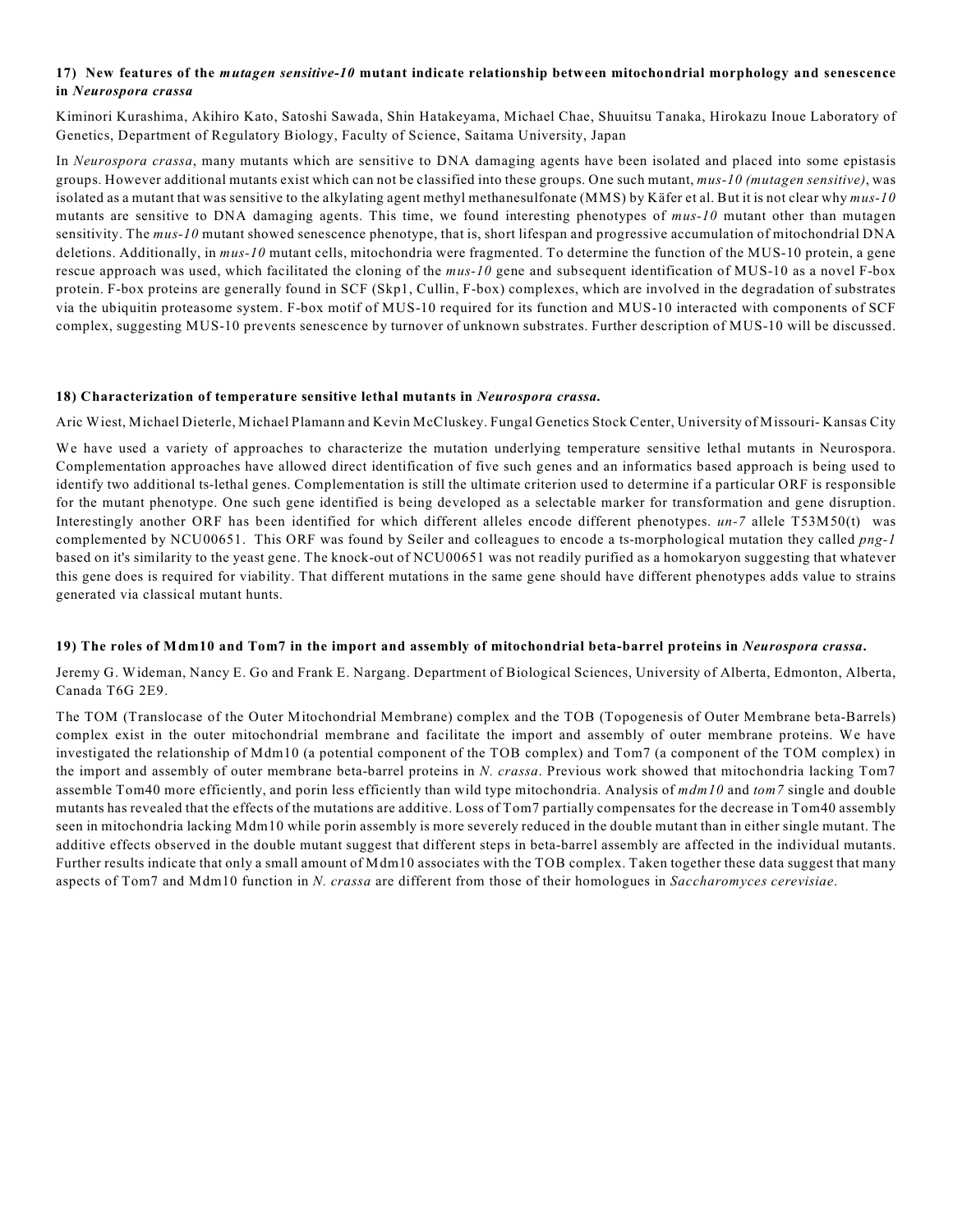#### **20) Coronin is a soft regulator of polar growth**

Ramon O. Echauri-Espinosa<sup>1</sup>, Olga A. Callejas-Negrete<sup>1</sup>, Robert W. Roberson<sup>2</sup>. and Rosa R. Mourino-Perez<sup>1 1</sup>Departament Of Microbiology, CICESE, Ensenada B. C. Mexico <sup>2</sup>School of Life Sciences. Arizona State University. Tempe, AZ. USA

Actin remodeling, as the force behind specialized processes such as polarized growth, endocytosis and organelle trafficking is tightly regulated by several proteins. Coronin is a protein that binds to the Arp2/3 complex blocking its actin polymerization activities allowing the complex only to bind to F-actin. It localizes at sites of endocytosis and interacts with microtubules. It is involved in actin turn over affecting actin assembly and dissasembly. In this study, we analize the dynamics of coronin fuse to green fluorescent protein and characterized the coronin mutant (*cor-1*) of *Neurospora crassa*. We observed that Coronin is localized at the sub apex where endocytosis is suggested to take place and co-localized with the Arp2/3 complex and fimbrin. Hyphae of cor-1 mutant were incapable to maintain continuous polarize growth, they showed alternating periods of isotropic cell wall expansion that originated swells or new branches and actual apical growth. The Spk size and dynamics were notoriously compromised. The Spk was unable to support continuous hyphal polarized directionality and Isotropic growth was accompanied by the disassembly of the Spk and there was an accumulation of Fim:GFP and Life-act patches at the apex. Microtubules were also affected, filaments were longer and thicker at the sub-apex and during isotropic growth they were unable to reach the apex. The internalization of the lypophilic dye FM4-64 was slower in the cor-1 mutant (4:48 min) compared with the WT strain (1:18 min). In the cor-1 mutant, showed more septa than the wild type strain. These results points at coronin as an important protein for the actin-based polarized cell growth and actin-tubulin mediated roles.

#### **21) Microtubule plus end proteins in** *Neurospora crassa*

Rosa R. Mourino-Perez<sup>1</sup>, Olga A. Callejas-Negrete<sup>1</sup>, Michael Plamann<sup>2</sup>, Michael Freitag<sup>3</sup>, Robert W. Roberson<sup>4</sup> and Salomon Bartnicki-Garcia<sup>11</sup>Departamento de Microbiologia. Centro de Investigacion Cientifica y Educacion Superior de Ensenada. Ensenada B. C. Mexico. <sup>3</sup>School of Biological Sciences, University of Missouri- Kansas City, Kansas City, Missouri. <sup>3</sup>Department of Biochemistry and Biophysics. Center for Genome Research and Biocomputing. Oregon State University. Corvallis, OR. USA. <sup>4</sup>School of Life Sciences. Arizona State University. Tempe, AZ. USA.

The microtubule (Mt) plus end proteins (Tip+) are heterogeneous factors that promote the assemblage and disassemblage of Mts dynamic end. There are two conserved families of Tip+, which function as stabilizers, such as, the End Binding 1 (EB1) and the human Lis1. We studied the dynamics of the EB1 homolog MTB-3 and the Lis1 homologs Lis1-1 and Lis1-2 in the filamentous fungus *Neurospora crassa*. Both families of Tip+ were observed as abundant fluorescent fragments in different hyphal regions. MTB-3 was present as comet-like structures homogeneously distributed along the hypha. The comets had a length of  $1.6 \pm 0.4 \mu$ m (mean±standard error) (n=100). The MTB-3 coments moved mainly towards the apex (speed of 1.9  $\mu$ m s<sup>-1</sup>), 10-folds faster than the hyphal elongation rate (0.2  $\mu$ m s<sup>-1</sup>). We observed instances of comets moving in retrograde direction. On the other hand, Lis1-1 and Lis1-2 were observed with variable densities through the different regions of the hypha. In distal subapical region there was little fluorescence and few individual particles can be discerned, the density of particles increases as they get closer to the tip and many of them form linear strings that grow in intensity as they get near the apex, reaching a maximum intensity around the Spk. The fast speed  $(0.4 \mu m s<sup>-1</sup>)$  of Lis1-1 and Lis1-2 indicated that the fluorescent particles move independently of cytoplasmic bulk flow. Both families of proteins participate in the polymerization of Mts, although each group has a different distribution and dynamics. Unlike other organisms, *N. crassa* seems unique in having duplicate homologs of *lis1* and both having the same dynamics and distribution. The organized displacement of Lis1-1 and Lis1-2 from individual particles at the base of the hypha to the filament-like pattern at the tip, suggests that Lis1-1 and Lis1-2 participate in unique fashion in the dynamics of polarized growth. The Mt- related motor protein conventional kinesin is involved in Lis1-1 and Lis1-2 transport.

#### **22) Lifeact as a reporter for the actin cytoskeleton in** *Neurospora crassa*

Diego L. Delgado-Alvarez<sup>1</sup>, Olga A. Callejas-Negrete<sup>1</sup>, Robert W. Roberson<sup>2</sup>, Michael Freitag<sup>3</sup>, and Rosa R. Mourino-Perez<sup>1</sup>  $^1$ Departamento de Microbiologia. Centro de Investigacion Cientifica y Educacion Superior de Ensenada. Ensenada B. C. Mexico. <sup>2</sup>School of Life Sciences. Arizona State University. Tempe, AZ. USA. <sup>3</sup>Department of Biochemistry and Biophysics. Center for Genome Research and Biocomputing. Oregon State University. Corvallis, OR. USA.

The actin cytoskeleton plays a crucial role in hyphal growth and morphogenesis, hence the importance of visualizing its localization and dynamics in growing hyphae. The visualization of the actin cytoskeleton in *N. crassa* has proven to be difficult by GFP-tagging of the actin monomer (G-actin). Recent strategies have consisted in the utilization of actin binding proteins (ABPs) fused to fluorescent proteins. The latest reporter developed is called Lifeact, which consists of the first 17 aminoacids of the actin binding protein Abp140 of *Saccharomyces cerevisiae*. Here we present Lifeact-GFP distribution in *N. crassa* hyphae. Lifeact-GFP labels presumably all F-actin present in *N. crassa*, in the form of cables, patches and a contractile ring involved in septum formation. This idea is supported by the observations that Lifeact tags structures previously imaged using other ABPs such as, tropomyosin-GFP labeling actin cables, and fimbrin-GFP as well as components of the Arp2/3 complex for the actin patches.

## **23) The role of the GTPase CDC-42 in hyphal growth of Neurospora crassa**

Cynthia Araujo-Palomares, Meritxell Riquelme and Ernestina Castro-Longoria. Department of Microbiology. Center for Scientific Research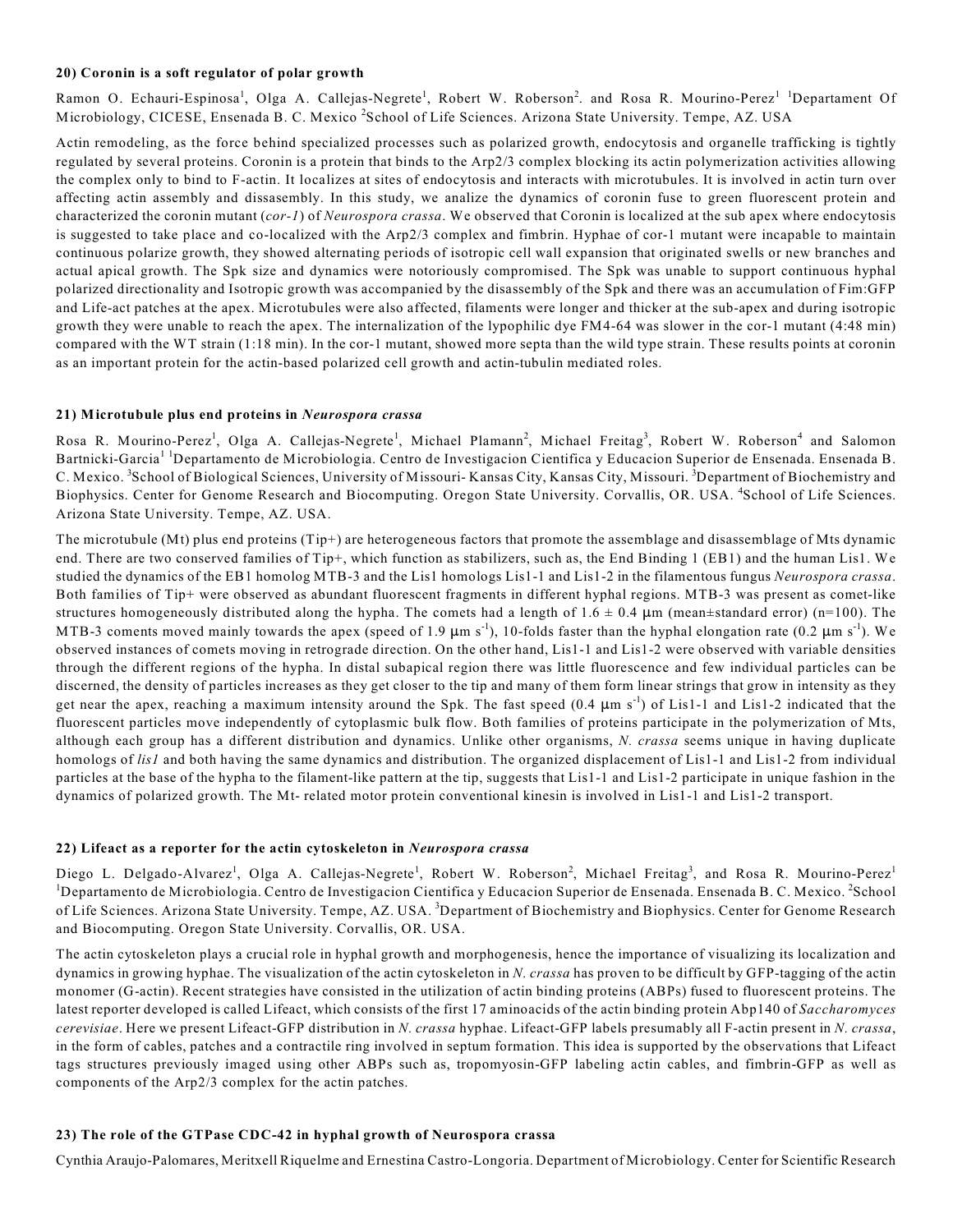and Higher Education of Ensenada (CICESE). Ctra. Tijuana-Ensenada. No. 3918, Ensenada, Baja California, C.P. 22860, Mexico. caraujo@cicese.mx

Polarized growth in fungal cells originates at specific sites by the action of cortical markers. The subsequent apical growth is maintained by the assembly of multiple protein complexes that ensure that cellular components get incorporated into the plasma membrane, and provide precursors and enzymes required for cell growth. CDC-42 is a highly conserved member of the family of Rho GTPases that presumably functions as a cortical marker in fungal cells. Besides having a role in polarity establishment and maintenance in Saccharomyces cerevisae and Aspergillus nidulans, in the latter, Cdc42p appears to have an important role in hyphal morphogenesis. Analysis of the Neurospora crassa strain  $\Delta cdc-42$  (FGSC# 15833) stained with FM4-64 revealed a defective morphological pattern showing hyphae with an aberrant shape and multiple septa near the apex; this was accompanied by a severe decrease in hyphal growth, which had an impact on the colony diameter. We found that CDC-42 labeled with mCherry fluorescent protein (mChFP) at the C-terminus was localized at the SpitzenkIIrper and at sites of septum formation in mature hyphae. To determine the functionality of CDC-42-mChFP fusion protein, the  $\Delta cdc-42$  strain was crossed to the *cdc-42::mchfp* strain. The resulting selected hygromycin resistant progeny (*cdc-42<sup>+</sup>::mchfp<sup>+</sup>::hph<sup>+</sup>*) showed the same labeling pattern than that of the parental strain without presenting a defective growth pattern. These results suggest: 1) CDC-42 plays an important key role in hyphal morphogenesis and 2) the C-terminal region of CDC-42 is important for its anchoring within the plasma membrane. These combined results suggest that CDC-42 can exist in two cellular pools.

## **24) Characterization of the Neurospora VS plasmid in vivo**

Andrew Keeping and Rick Collins University of Toronto #4280 1 King's College Circle Toronto, Ontario M5S 1A8 andrew.keeping@utoronto.ca rick.collins@utoronto.ca

The Varkud satellite (VS) plasmid is found in the mitochondria of many Neurospora strains, though no corresponding phenotype has yet been identified. The plasmid encodes a ribozyme that is abundantly transcribed, and is of significant interest as a model for RNA catalysis. We have constructed otherwise-isogenic strains that contain or lack the plasmid, and are comparing their mitochondrial proteomes. We are also comparing the growth rates of these strains under a variety of stress conditions. By these approaches we seek to determine whether the plasmid has any effect on Neurospora function.

## **25) Are there different populations of vesicles containing chitin synthases in** *Neurospora crassa***?**

Rosa A Fajardo-Somera, Salomon Bartnicki-Garcia and Meritxell Riquelme. Department of Microbiology. Center for Scientific Research and Higher Education of Ensenada, CICESE. Ensenada, Baja California. Mexico.

Filamentous fungi grow by apical and polarized extension. A characteristic of hyphae is a structure named Spitzenkorper (Spk), found at their growing tip. The role of the Spk is to act as a supply center of vesicles that transport the components needed for the expansion of the cell wall, including chitin synthases. These enzymes catalyze the addition of monomers of N-acetylglucosamine to growing chitin chains. Genomic analysis indicates the presence of 7 different sequences of CHS in *Neurospora crassa*. Previous studies on *N. crassa* in which CHS-1, CHS-3, and CHS-6 were tagged with GFP, showed that all of them accumulated at the core of the Spk, and also participated in the formation of septa. In this work, using a split marker technique, we endogenously labeled other chitin synthases namely *chs-2* (NCU05239.3), *chs-4* (NCU09324.3), *chs-5* (NCU04352.3) and *chs-7* (NCU04350.3) with *gfp* to study their distribution in living hyphae of *N. crassa*. We found that three of them, CHS-2, CHS-4, and CHS-7, appear solely involved in septum formation; whereas CHS-5 was localized both in the septum and the core of the Spk. Our findings raise a number of questions and possibilities. There is previous evidence that chitin synthases are carried in chitosome microvesicles. Is each CHS contained in its own chitosome or is it likely that the different CHS are grouped together in two or more types of chitosomes? Conceivably a microvesicle carrying CHS-1, CHS-3, CHS-5, and CHS-6 would account for chitin synthesis in apical growth, but for some as yet unexplained reason septum formation also requires CHS-2, CHS-4 and CHS-7. These three CHS could be supplied by a single type of chitosome dedicated to septum formation or, alternatively, all 7 CHS could be delivered to the septum in a single specialized chitosome.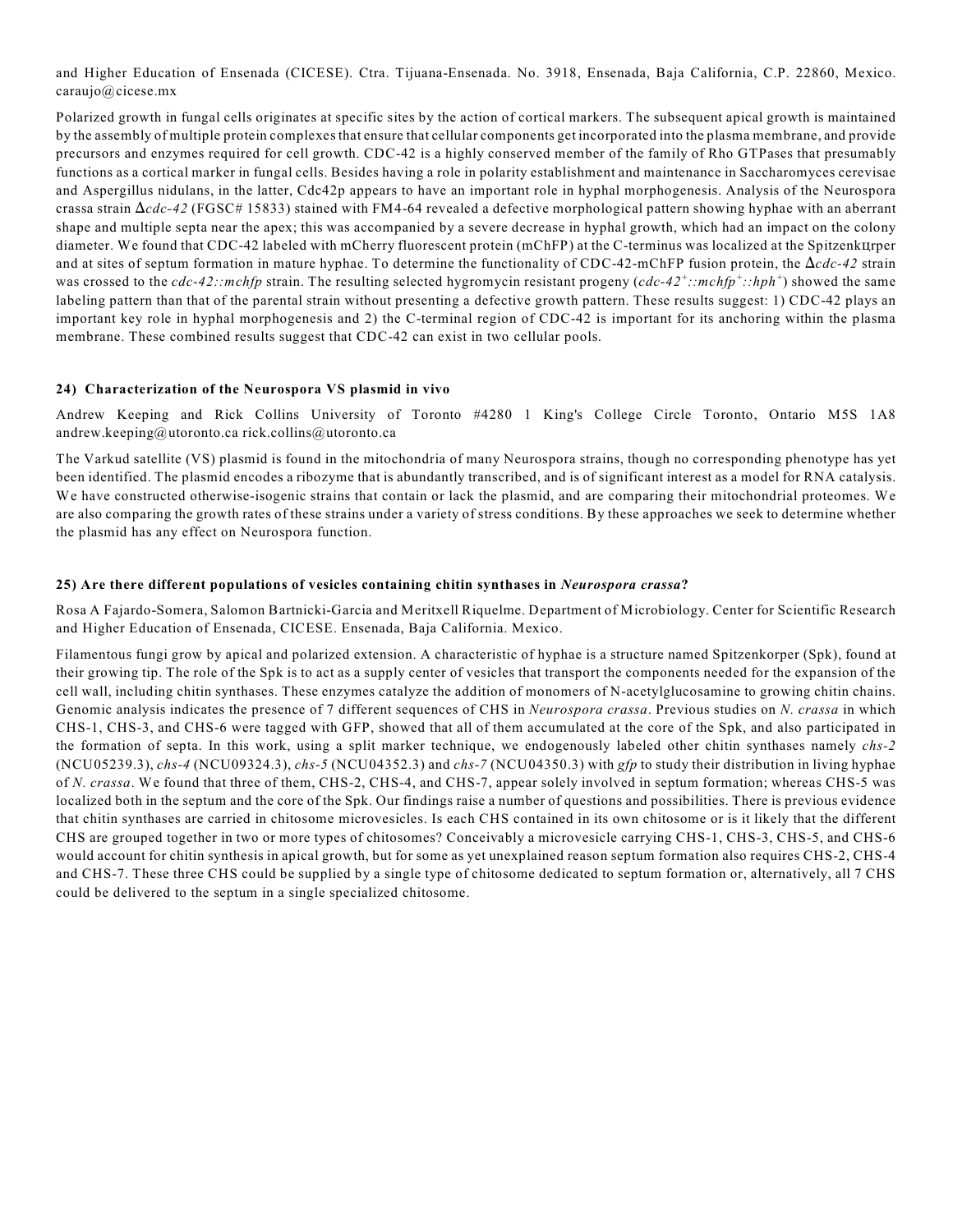## **Cell Signaling and Development**

## **26) Use of 1D NMR to measure intracellular metabolite levels during growth and asexual sporulation in** *Neurospora crassa*

James D. Kim  $^{1,2}$ , Kayla Hamersky $^3$ , Cynthia K. Larive $^{2,3}$ , and Katherine A. Borkovich  $^{1,2}$  Department of Plant Pathology and Microbiology  $^1$ , Graduate Program in Cell, Molecular and Developmental Biology<sup>2</sup> and Department of Chemistry<sup>3</sup>, University of California, Riverside, CA 92521, Katherine.Borkovich@ucr.edu

Conidiation is a response to adverse conditions and is the main mode of dispersal utilized by a fungal pathogen to reestablish itself in a more favorable environment. Heterotrimeric G proteins (consisting of the alpha, beta, and gamma subunits) have been shown to regulate conidiation in diverse fungi. Of the three G alpha-subunits in *N. crassa*, loss of *gna-3* leads to the most dramatic effects on conidiation. The goals of this research were two-fold: to catalog the metabolome of *N. crassa* under conditions affecting conidiation and to determine whether lack of *gna-3* causes a significant metabolite shift. We measured metabolite levels in vegetative hyphae and conidia from cultures grown in the presence of high or low sucrose to explore the effect of carbon deficiency and conidiation. The results demonstrate that the overall metabolome of the *delta gna-3* mutant is similar to wild-type, but there are changes in levels of specific metabolites that suggest a defect in nutrient sensing in the mutant.

## *27***) Studying the G protein Regulator RIC8 using Suppressors and Chemical Inhibitors in** *Neurospora crassa*

## Patrick C. Schacht, Katherine A. Borkovich

RIC8 is a recently discovered Guanine Nucleotide Exchange Factor (GEF). In animals it is essential for asymmetrical cell division as well as synaptic signaling. Despite being a GEF for Galpha proteins, it is neither a receptor nor membrane bound, making it an interesting exception to canonical G protein signaling. I am currently investigating *ric8* in *N. crassa* using both classical and chemical genetics. Deletion of *ric8* induces severe pleiotropic effects and a nearly lethal growth phenotype. Through random mutagenesis, I am generating suppressor mutants which partially recover the wild-type phenotype in the *ric8* deletion background. I am using SNP-CAPS to identify the mutated gene responsible for the phenotype. In parallel, I am conducting a chemical screen for inhibitors of the interaction between RIC8 and Galpha proteins. Using compounds that specifically alter the RIC8-Galpha interaction *in vivo*, I intend to tease apart the effects of RIC8 that are dependent on its interaction with G proteins from effects that are independent of G protein signaling in *N. crassa*.

## **28) Identification and analysis of STE-50, a protein that interacts with the a novel GEF, RIC8**

Ilva E. Cabrera, James D. Kim, and Katherine A. Borkovich Department of Plant Pathology and Microbiology, Graduate Program of Cell, Molecular and Developmental Biology, University of California, Riverside, CA 92521 Katherine.Borkovich@ucr.edu

Heterotrimeric (alpha, beta ,gamma) G proteins are essential components of signal transduction pathways that regulate environmental sensing, growth, and development in eukaryotes. RIC8 is a cystolic protein that can serve as a guanine nucleotide exchange factor (GEF) for G alpha proteins. RIC8 is required for asymmetric cell division in zygotes and priming of synaptic vesicles in *Caenorhabditis elegans*. A *ric8* homologue is present within the *Neurospora crassa* genome. We have identified proteins that interact with RIC8 via a yeast-two-hybrid cDNA library screen. One of the protein hits is STE- 50, a regulator of MAPK signaling in fungi. A construct containing the STE-50 FLAG fusion protein with the driver Nourseothricin acetyl transferase gene (Nat) as a selectable marker was obtained through yeast recombination cloning, and then transformed into a *delta mus-51 Neurospora* strain. In order to obtain homokaryons, the transformants were crossed to wildtype (74A). The presence of the FLAG sequence was confirmed with PCR and western blots. This STE-50 FLAG strain will be used will be used for identification of additional interacting proteins in complexes, with the use of mass-spectrometry (MALDI- TOF).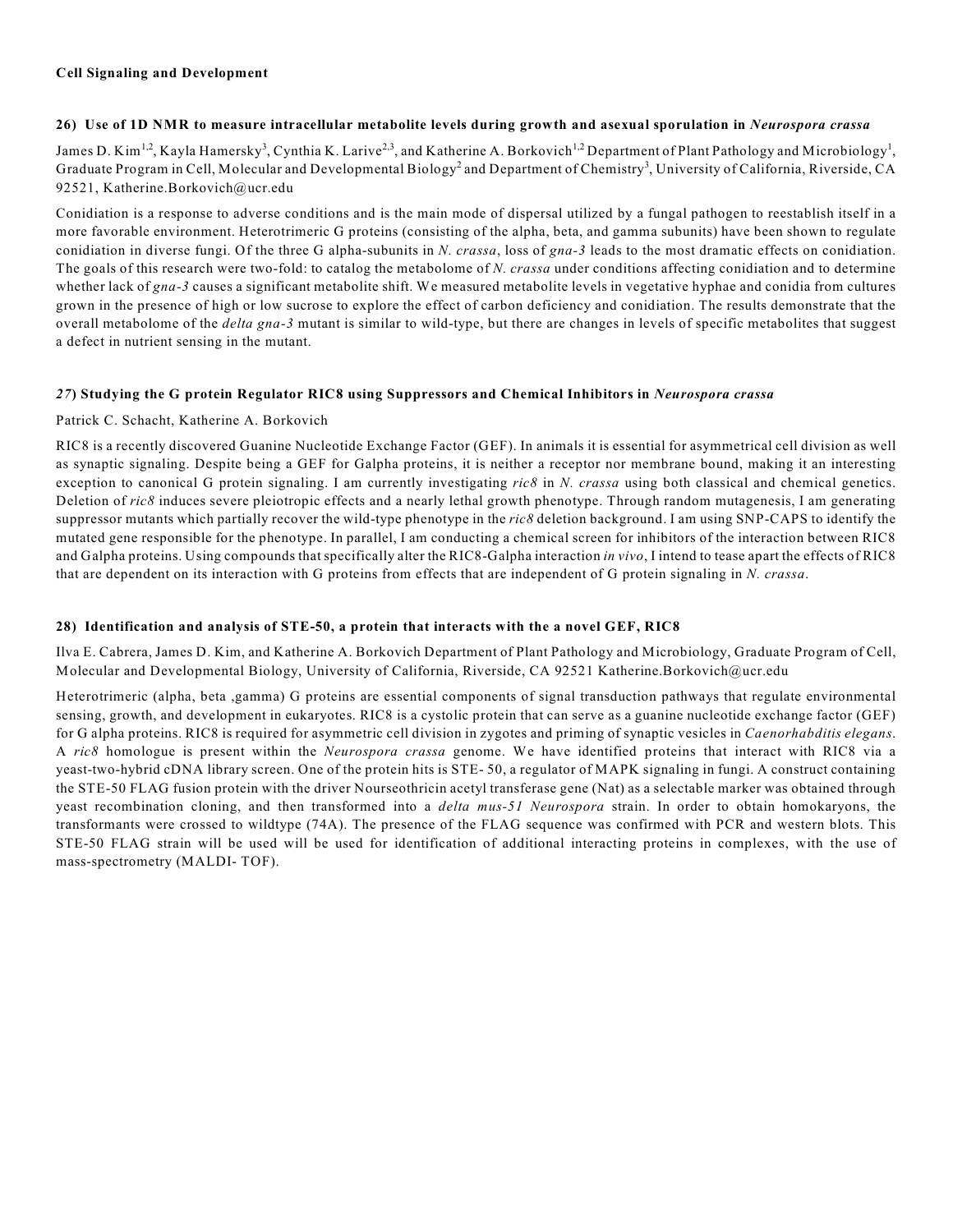## **29) Characterization of the** *ric8* **gene in** *Neurospora crassa***.**

Sara J. Wright<sup>1,2</sup>, Regina Inchausti<sup>3</sup>, Svetlana Krystofova<sup>2</sup>, and Katherine A. Borkovich<sup>1,21</sup> Program in Biochemistry and Molecular Biology, <sup>2</sup>Department of Plant Pathology and Microbiology, <sup>3</sup>Medical Scholars Program, University of California, Riverside, CA 92521

Eukaryotic organisms respond to changes in their environment via heterotrimeric G protein signaling. The heterotrimer consists of a G alpha protein, which binds and hydrolyzes GTP, and a G beta/G gamma dimer. G proteins associate with membrane-bound G protein coupled receptors (GPCRs), which regulate the G alpha subunit by serving as a guanine nucleotide exchange factor (GEF). Recently, GEF activity by a non- GPCR, RIC8, has been discovered as a novel regulator of G proteins in animals, but has not been characterized in filamentous fungi. Here we present analysis of RIC8 in *Neurospora crassa*. Deletion of *ric8* leads to defects in polar growth and asexual and sexual development, similar to phenotypes observed for a mutant lacking G alpha genes *gna-1* and *gna-3*. This phenotype can be partially suppressed by introducing constitutively activated alleles of *gna-1* and *gna-3*. Similar to reports in *Drosophila*, strains lacking *ric8* have greatly reduced levels of G protein subunits. RIC8, GNA-1, GNA-2, and GNA-3 have been purified from *E. coli* and used to test the G alpha GEF activity of RIC8. Studies suggest that RIC8 may increase GTP binding of GNA-1 and GNA-3. Our results support a role for RIC8 and G proteins in the regulation of polar growth in *Neurospora*.

## **30) N-terminal tagging of Galpha proteins at the native locus in** *Neurospora crassa*

Alexander Michkov and Katherine A. Borkovich Department of Plant Pathology and Microbiology University of California, Riverside

Heterotrimeric G proteins regulate environmental sensing and control production of second messengers in eukaryotes. G proteins consist of three subunits: alpha,beta and gamma. Regulation of the signal transduction pathway is accomplished through the alternation between binding of GDP (inactive form) and GTP (active form). Galpha-GTP can regulate downstream signaling pathways. *Neurospora crassa* has a well-characterized G protein signaling pathway. *N. crassa* has three Galpha subunits (GNA-1, GNA- 2 and GNA-3),one Gbeta (GNB-1), and one Ggamma (GNG-1). Mutating all three Galpha protein genes has been shown to severely restrict apical growth, and to cause dense premature conidiation and female sterility (Kays, Borkovich 2004). Since G proteins are so important for cellular signal transduction and the Galpha subunit is the most mobile part of the system, our laboratory has begun a project to tag N-terminus of the Galpha protein subunits (the C-terminus is a key of receptor specificity), to facilitate isolation of proteins that interact with G proteins in vivo.The tagging strategy is based on fusion into delta mus51 and delta mus52 *Neurospora* strains Galpha vectors assembled by yeast recombinational cloning of polymerase chain reaction (PCR) products. All vectors were designed as "knock-ins" that would replace the endogenous Galpha genes at the native locus. Results of tagging one of the Galpha subunits (GNA-1) will be presented.

## **31) Calcium signaling genes in** *Neurospora crassa*

Rekha Deka, Ravi Kumar and Ranjan Tamuli\* Department of Biotechnology, Indian Institute of Technology Guwahati Guwahati-781 039, Assam, India. \*Presenting author. Email: ranjantamuli@iitg.ernet.in

We have identified NCU02826.2, NCU04379.2, and NCU09123.2 gene as major components of the *N. crassa* calcium signaling machinery. The NCU04379.2 gene predicted to encode a Ca2+and/or CaM binding protein of 190 amino acids that shows best overall with *Magnaporthe grisea* MgNCS1. The NCU04379.2 knockout mutant is extremely sensitive to calcium and grows slowly. We have identified NCU04379.2 homologs in other organisms including *Saccharomyces cerevisiae*. In *S. cerevisiae*, NCU04379.2 ortholog is called Frq1 that interacts with Pik1. We have also identified NCU10397.2 as the *N. crassa* ortholog of Pik1. The NCU02826.2 gene encodes a putative a Ca2+/Na+ exchanger protein, and crosses homozygous for NCU02826.2 knockout mutants are barren. The NCU09123.2 gene predicted to encode a Ca2+and/or CaM binding protein and crosses homozygous for NCU09123.2 knockout mutants show intermediate phenotype. Acknowledgements: We thank Indian Institute of Technology Guwahati , Assam, India for financial supports and Fungal Genetics Stock Center, University of Missouri, Kansas City, USA for generously providing Neurospora strains for free of charges.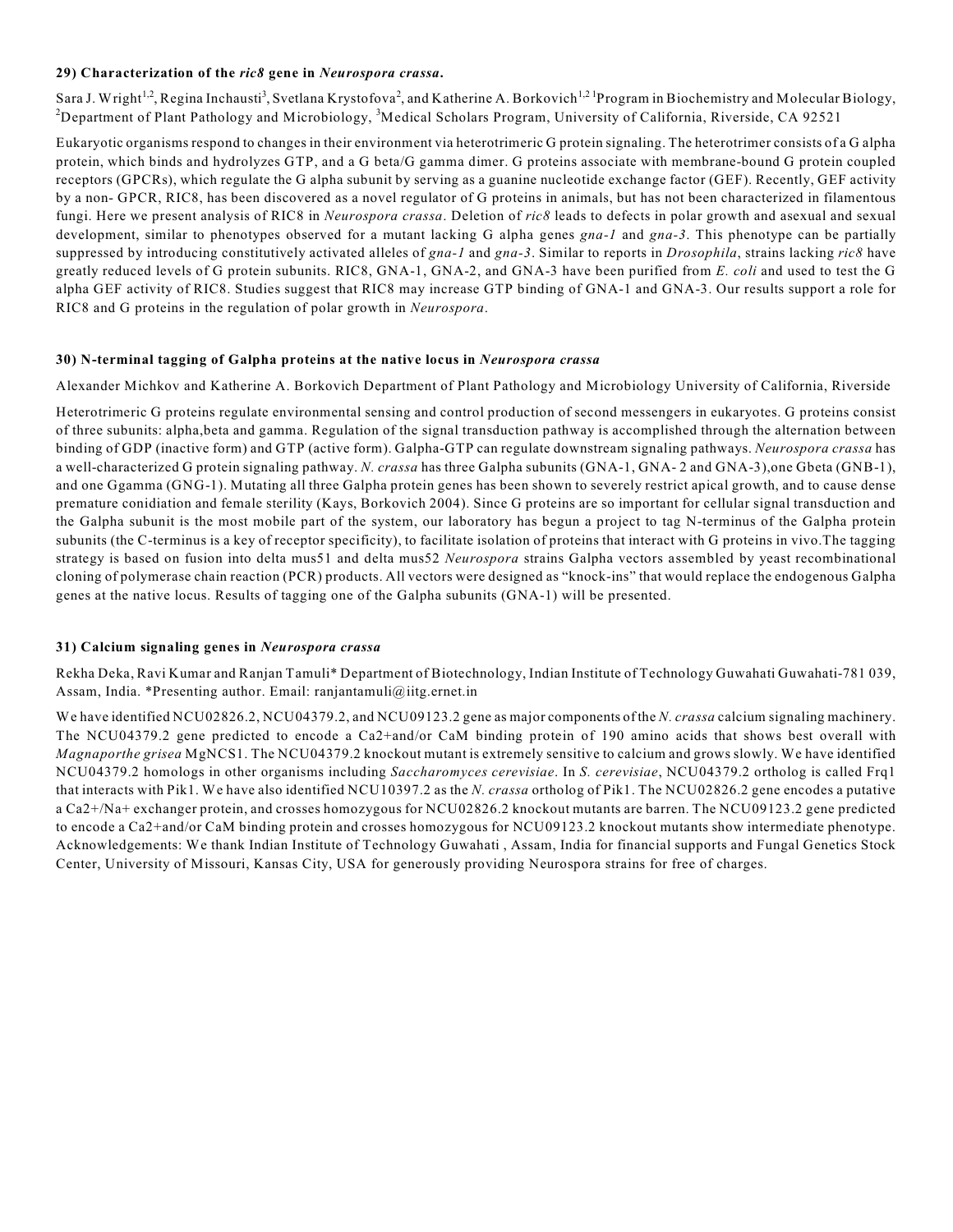## **32) Two** *Neurospora crassa* **NDR kinases (DBF2 and COT1) perform distinct functions in regulating hyphal morphology.**

Carmit Ziv<sup>1</sup>, Galia Kra-Oz<sup>1</sup>, Efrat Dvash<sup>1</sup>, Sabine Maerz<sup>2</sup>, Stephan Seiler<sup>2</sup>, and Oded Yarden<sup>1</sup>. <sup>1</sup> Dept. of Plant Pathology and Microbiology, The Hebrew University of Jerusalem, Israel and <sup>2</sup>Department for Molecular Microbiology and Genetics, University of Goettingen, Germany

The nuclear Dbf2-related (NDR) protein kinases are comprised of two subgroups (represented in *Neurospora crassa* by DBF2 and COT1). In *N. crassa*, DBF2, (a component of the HIPPO pathway in higher eukaryotes) is involved in cell cycle regulation, glycogen biosynthesis and both sexual and asexual reproduction. Defects in other DBF2 and glycogen metabolism pathway components (*mob-1, ccr-4, mst-1* and *gsk-3*) share similar phenotypes such as mitotic arrest, massive hyphal swellings, hyphal tip bursting, glycogen leakage and impaired conidiation, suggesting that DBF2 functions as a link between the DBF2 and glycogen metabolism pathways. Dysfunction of the second *N. crassa* NDR kinase, COT1, leads to cessation of tip extension and massive induction of new branches. COT1 function is dependent on interactions with other proteins (e.g., POD6 and MOB2a/b) and its phosphorylation state. Analyses of point-mutated *cot-1* strains (mimicking non and constitutively- phosphorylated states of conserved NDR residues) indicate the involvement of COT1 phosphorylation in the regulation of hyphal morphology and asexual development by altering cell wall integrity and actin organization. Furthermore, COT1 regulates elongation and branching in an independent manner, which is determined by the phosphorylation states of COT1's activation segment (at Ser417) and the C-terminal hydrophobic motif (at Thr589). Taken together, DBF2 and COT1 share structural similarity and associate with MOB family proteins, yet they perform distinct functions in governing hyphal morphology.

#### **33) Characterization of the central pathway regulating macroconidiation in** *Neurospora crassa* **and comparative analysis with** *Aspergillus nidulans*

S. Ding, B. Shaw, H. Wilkinson, C. Greenwald, D. Chung, S. Upadhyay, and D. Ebbole. Department of Plant Pathology & Microbiology, Texas A&M University, College Station, TX. slding@ag.tamu.edu

*A. nidulans* and *N. crassa* are models to study the regulation of conidiation. BrlA and FL are well characterized transcription factors that are the key regulators of conidiation in these species. fl is essential to induce conidation and previous studies placed fl downstream of acon-2 and upstream of acon-3 in the genetic pathway controlling development. Here we describe the role of the N. crassa ortholog to A. nidulans flbC (acon-4) in regulation of fl and acon-3 (the ortholog of A. nidulans medA). acon-4, fl, and acon-3 had increased induction after 3 hrs of nitrogen starvation-induced conidiation in the wild type. In  $\Delta f$ l and  $\Delta a$ con-3, acon-4 expression was similar to that of the wild type. fl showed very weak induction in the $\Delta$ acon-4 mutant, and had a similar expression pattern to the wild type in  $\Delta$ acon3. acon-3 was not induced in either  $\Delta$ acon-4 or  $\Delta$ fl. This implies that acon-4 functions upstream of fl, and acon-3 is downstream of fl. Expression of con-6, con-10, and eas in the wild type and mutants confirmed the dependencies of these genes on the fl and acon-3 genes and, as expected, showed they are dependent on acon-4. Therefore, we provide a simple model of the regulation of conidation in N. crassa. The orthology of two of the three regulators with regulators of conidiation in A. nidulans has implications for how regulatory pathways for conidiation arise during fungal evolution.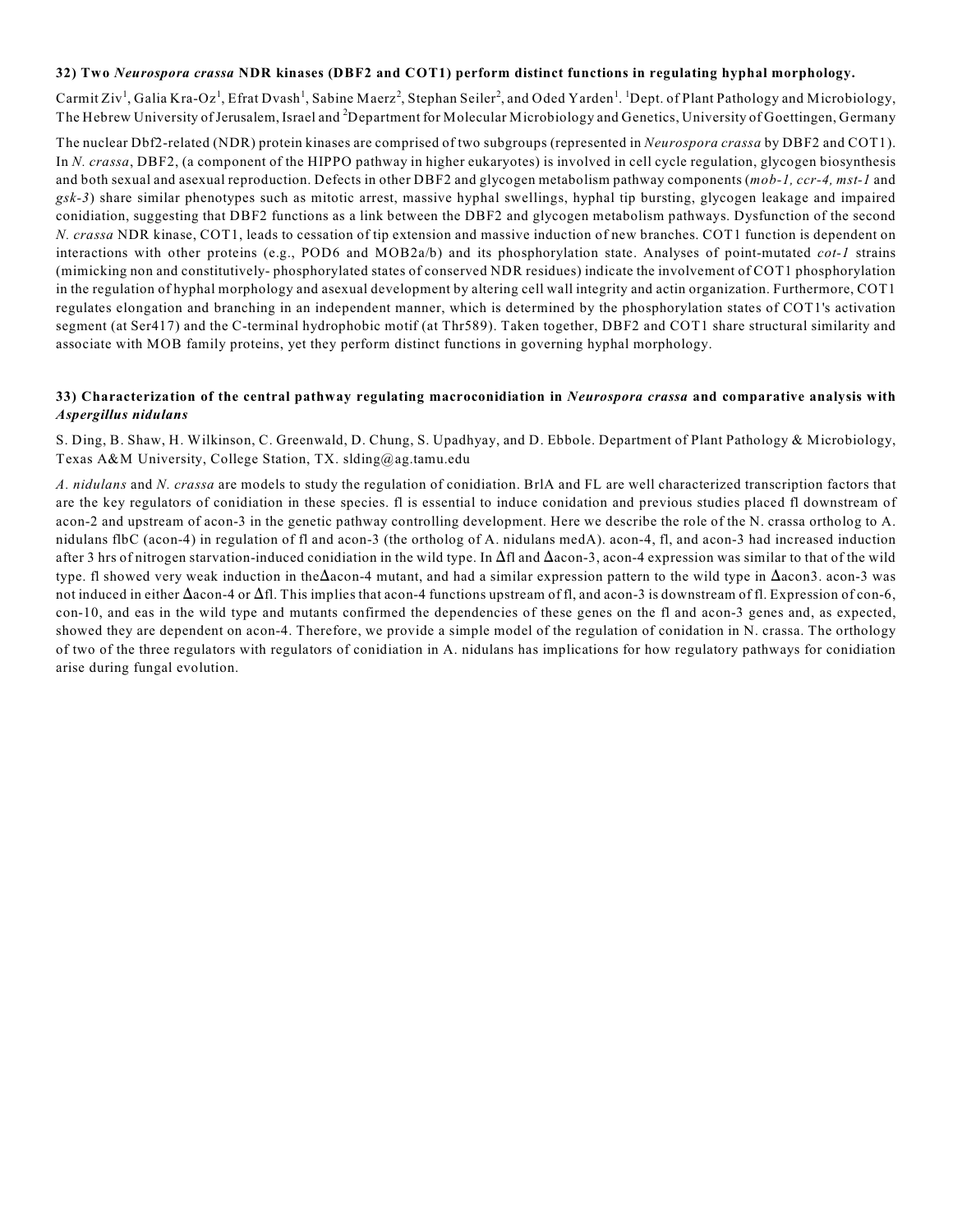## **Evolution and Genomics**

## **34) Comparison of** *Neurospora crassa* **transcription profiles before and after mycelia contact with fungi of increasing phylogenetic distance.**

Christopher F. Villalta<sup>1</sup>, John W. Taylor<sup>2</sup> Department of Plant and Microbial Biology, UC Berkeley 1.cvillalta@berkeley.edu 2.jtaylor@berkeley.edu

We are interested in looking at whether there are transcriptional profile differences in *Neurospora crassa* when it comes into contact with fungi of different phylogenetic relatedness. We have processed over 20 lanes of RNA-seq data of *Neurospora crassa* growing with *N. crassa* of the same genotype, *N. crassa* of a different genotype, *N. discreta* and *Penicillium chrysogenum*. All experiments were done in triplicate and mycelia from *N. crassa* were collected before contact with the other fungi and after contact with the other fungi. Using the RNA-seq data we have found that there are significant differences among the transcription profiles.

## **35) Sun tanning in Neurospora: Characterization of wild types from the Iberian peninsula and the Canary Islands show a correlation between latitude and carotenoid accumulation.**

Eva M. Luque, Gabriel Gutierrez, Laura Navarro-Sampedro, Maria Olmedo, Julio Rodriguez-Romero, Carmen Ruger-Herreros, Victor G. Tagua, Luis M. Corrochano. Departamento de Genetica, Universidad de Sevilla, Spain corrochano@us.es

Neurospora is found on burned vegetations and during the summers of 2006 and 2007 the Northwestern corner of the Iberian peninsula (Galicia, Spain) and the Canary Islands (North West of Africa) suffered unusually frequent wild fires that allowed us to sample the Neurospora populations in these regions. For each sample we amplified and sequenced three noncoding loci flanking microsatellites (TMI, DMG and TML). In addition we measured the amount of carotenoids in mycelia grown in the dark or after one day of light exposure. We isolated 125 new wild type strains of Neurospora: 69 from Galicia and nearby regions, and 56 from two islands of the Canary Islands archipelago (Santa Cruz de Tenerife and Gran Canarias). Most of the strains collected in the Northwestern part of the peninsula are *N. discreta* while the majority of the strains collected in the Canary islands are *N. crassa*. In addition, most of the plants that we sampled repeatedly in the Canary Island had more than one Neurospora strain, unlike plants sampled in the Iberian Peninsula. We have observed that strains isolated from northern regions of Spain accumulated less carotenoids than strains isolated from the Canary Islands. Could environmental conditions, including light, affect the presence and distribution of Neurospora species in nature?

## **36) Unexpected population structure in** *Neurospora crassa* **from the Caribbean Basin**

Christopher Ellison, Charles Hall, Angela Kaczmarczyk, David Kowbel, Juliet Welch, Rachel Brem, N. Louise Glass, John W. Taylor, University of California, Berkeley

We used solexa sequencing of mRNA to simultaneously identify Single Nucleotide Polymorphisms (SNPs) and quantify gene expression for more than sixty isolates of *Neurospora crassa* from the Caribbean Basin. Through population genomic analysis of the SNP data, we find strong support for two recently diverged populations, one endemic to Louisiana and the other distributed through Florida, Haiti and the Yucatan. We also identify a subset of genes that show the signature of positive selection and a subset that are differentially expressed between species. Based on the evidence for a recent divergence time and the presence of gene flow between these populations, we argue that this represents an ideal dataset for the study of the early stages of speciation.

## **37) Multiple, complementary, gel-based mass spectrometric and computational approaches to determining the mitochondrial proteome of Neurospora.**

Diane DeAbreu, Andrew Keeping, Michael DiBernardo and Richard Collins. Department of Molecular Genetics, University of Toronto

Determining the complete protein composition of any organisms, or even organelle, remains a challenge in proteomics. In the current work we have used a variety of gel electrophoretic techniques to separate the proteins in highly purified Neurospora mitochondria and sub-mitochondrial fractions (soluble proteins, membranes, protein complexes and ribonucleoproteins) and identify them by MALDI-TOF peptide mass fingerprinting. Combined with previous mass spectrometry studies from other groups, and re-evaluation of annotations, we have compiled a curated list of approximately 430 identified proteins that are likely to be bona fide mitochondrial proteins. Literature data mining and computational approaches suggest another 300 proteins not yet identified during mass spectrometric projects are also mitochondrial.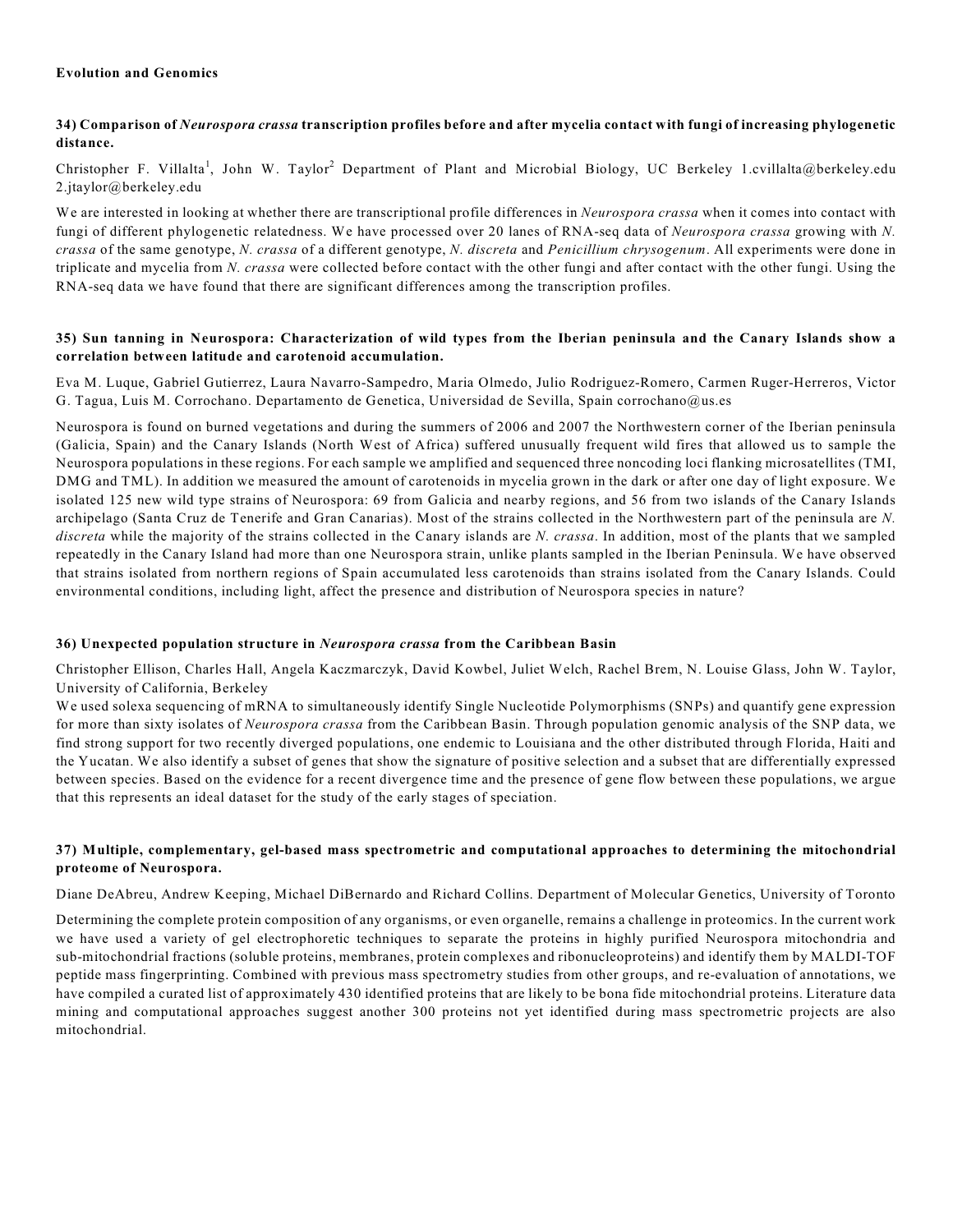#### **38) High-throughput gene disruption and functional analysis of serine-threonine protein kinase genes in** *Neurospora crassa*

Gyungsoon Park<sup>1</sup>, Jacqueline Servin<sup>1</sup>, Gloria Turner<sup>2</sup>, Lorena Altamirano<sup>1</sup>, Patrick D. Collopy<sup>3</sup>, Liande Li<sup>1</sup>, Liubov Litvinkova<sup>1</sup>, Hildur V. Colot<sup>3</sup>, Carol Ringelberg<sup>3</sup>, Jay C. Dunlap<sup>3</sup> and Katherine A. Borkovich<sup>1</sup>. 1 Department of Plant Pathology and Microbiology, University of California, Riverside, CA 2 Department of Chemisry and Biochemistry, University of California, Los Angeles, CA 3 Department of Genetics, Dartmouth Medical School, Hanover, NH

Annotated *Neurospora* genes (approximately 10,000) have been systematically knocked out using a high throughput procedure as part of an NIH-funded Program Project (PO1). Currently, we have completed targeted disruption for 7,342 genes and over 10,000 strains have been submitted to the Fungal Genetics Stock Center. The list of submitted strains is available at the *Neurospora* genome project website. The UCR group will continue to knock-out the rest of the genes  $(-2,700$  genes) using PCR amplification instead of Southern blot for the final verification of mutants. Currently, diagnostic PCR primers for all annotated genes have been designed. Ninety serine/threonine (S/T) protein kinase genes annotated in the *Neurospora* genome were functionally analyzed using the knockout mutant collection. Of the 90 total genes, viable gene replacement mutants were generated for 80 kinases. Phenotypic analysis showed that more than 50% of the viable kinase mutants had defects in vegetative growth, or asexual or sexual development. A majority of mutants having phenotypes (71%) exhibited defects in more than one trait, indicating that most S/T kinases regulate multiple functions. Eleven kinase mutants were more sensitive or more resistant to menadione  $(100\mu)$  than wild type. Phosphorylation of the three Neurospora MAPKs was assayed in several kinase mutants under menadione and high salt treatment, and our current results will be presented.

#### **Gene Regulation**

## **39)** *Neurospora crassa* **transcription factors involved in glycogen metabolism regulation and cellular development**

Gon3alves, R. D., Cupertino, F. B., Luchessi, A. D.<sup>1</sup>, Bertolini, M. C. Departamento de Bioquemica e Tecnologia Quimica, Instituto de Quimica, UNESP, Araraquara, SP, Brazil, <sup>1</sup>Departamento de Fisiologia e Biofisica, Instituto de Cincias Biomedicas, USP, Sao Paulo, SP, Brazil

The glycogen content in microorganism varies depending on the environment conditions. In *N. crassa*, glycogen reaches maximal levels at the end of the exponential growth phase. However, under heat shock condition, glycogen content and transcription of the glycogen synthase gene (*gsn*) rapidly decrease. In this work we showed that transcription factors annotated as hypothetical or predicted protein regulate glycogen metabolism and some cellular development processes. Analysis of glycogen content in *N. crassa* mutant strains individually knocked-out in genes encoding these transcription factors (ORFs NCU04390, NCU09739, and NCU03043) were performed. All mutant strains presented changes in glycogen accumulation during normal growth and under heat shock condition (from 30 $\epsilon$  to 45 $\epsilon$ C) when compared to the wild type strain. The *gsn* expression assays by Northern blot in both conditions showed that two proteins (NCU03043, and NCU04390) regulate gene expression, which led us to conclude that the proteins regulate glycogen metabolism by regulating *gsn* expression. Mutant strains conidia were analyzed by flow cytometry and two strains (NCU09739, and NCU03043) showed severe alterations in conidia morphology and in cell cycle. These analysis contribute to a better characterization and understanding the mechanisms involved in the glycogen metabolism regulatory network. Financial support: FAPESP, CNPq, and CAPES

## **40) The** *Neurospora crassa gsn* **gene expression is modulated by extracellular pH changes**

Cupertino, F. B.; Freitas, F. Z.; Bertolini, M. C. Instituto de Quimica, UNESP, Departamento de Bioquimica e Tecnologia Quimica, Araraquara, Sao Paulo State, Brazil

The *gsn* gene encodes glycogen synthase in *N. crassa*, the rate-limiting enzyme in the glycogen synthesis. The *gsn* expression is regulated at different levels and by different environmental conditions. In this work we have described the modulation of the gene expression by ambient pH changes. In *Aspergillus nidulans* gene expression regulation under alkaline growth conditions is mediated by the PacC transcription factor, which promotes transcription of alkaline-specific genes and repression of acid-specific genes. The *gsn* promoter contains a *cis* PacC DNA element leading us to investigate whether pH stress regulates *gsn* expression. Conidia from wild type strain were first cultivated under physiological pH condition (5,8) and then shifted to acid (4.2) and to alkaline pH media (7.8). Samples were collected at different times, the glycogen content was quantified and the *gsn* expression was analyzed by Northern hybridization. We also analyzed the expression of the gene encoding the *N. crassa* PacC homologue (NCU00090). Glycogen content increased under acid stress and decreased under alkaline stress. Glycogen results were consistent with *gsn* expression under alkaline pH, gene transcription was downregulated. In the same condition the *NcpacC* expression was upregulated. The results suggest that the NcPacC transcription factor is activated under alkaline pH and then downregulates *gsn* expression, thus characterizing *gsn* as an acid-specific gene. Financial support: FAPESP, CNPq, and CAPES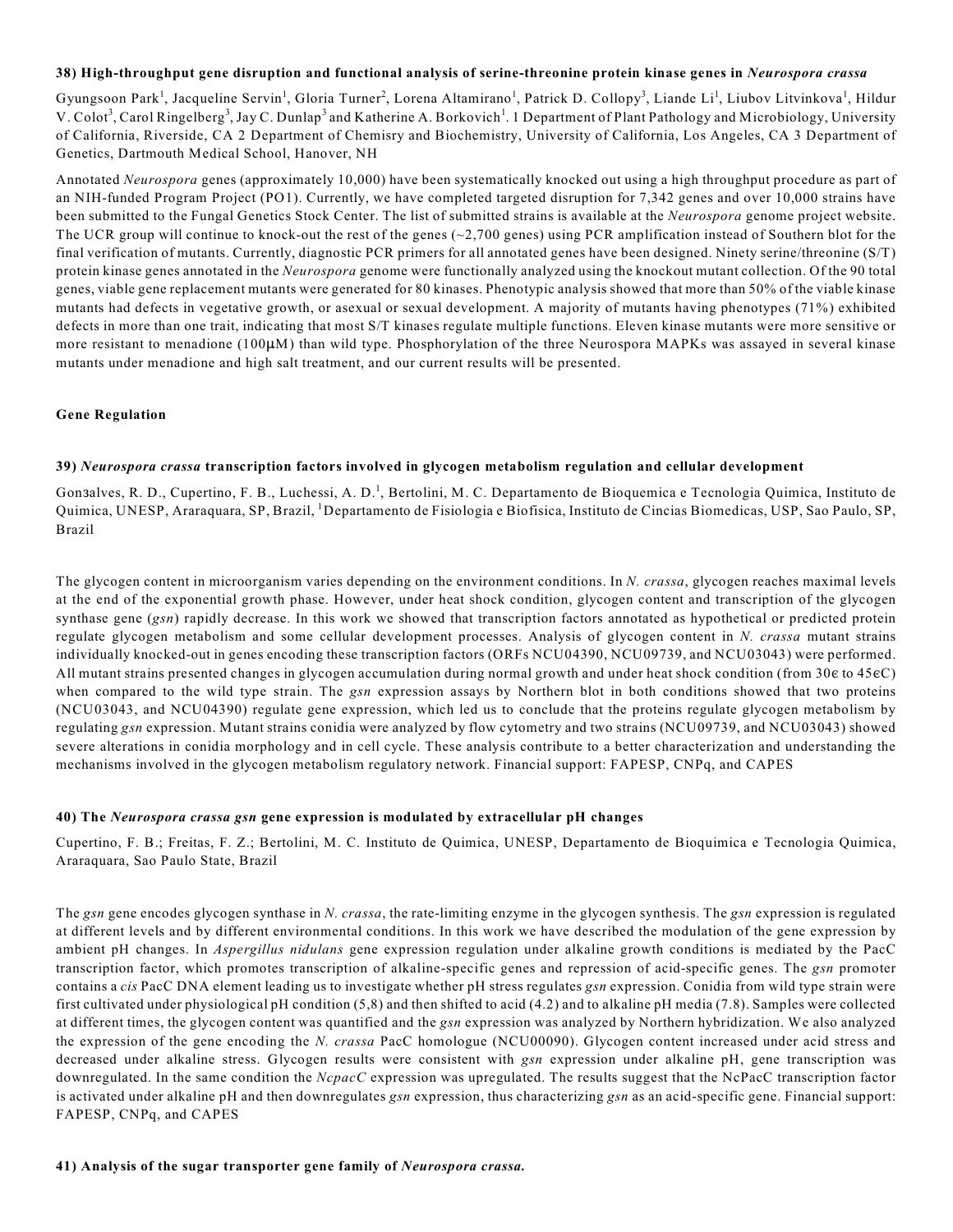Jinsuk J. Lee, Daniel Ebbole, Heather Wilkinson. Department of Plant Pathology & Microbiology, Texas A&M University, College Station, TX jenny@tamu.edu

Biofuel production from lignocellulosic biomass is limited in part by the high costs of breaking down cellulose into glucose. *N. crassa* strains that lack glucose uptake but secrete cellulases would obviate the need to add cell-free enzymes to achieve saccharification. The accumulated glucose could be used as a substrate for other microbes for conversion to biofuels. An understanding of both how filamentous fungi sense sugars to control transporter gene expression and the functions of the sugar transporter genes is necessary to construct Neurospora strains that do not take up glucose. There are ~36 sugar transporter homologs in Neurospora crassa. Several the several sugar transporter homologs were regulated by glucose. This includes NCU10021 (hxt-1), a major high-affinity glucose transporter and NCU01633, a major low- affinity glucose transporter. The functions of *N. crassa* glucose transporters have been tested by heterologous expression in yeast. More than half of the *N. crassa* "sugar transportome" has been assessed and we identified 14 glucose transporters so far. Gene expression profiles and yeast functional analysis will help to prioritize the genes that need to be mutagenized to create a transport-null strain. In addition, rco-3 and other deoxyglucose resistant mutants regulate sugar transporters. Combinations of regulatory mutants and glucose transporter mutants may allow elimination of glucose transport by combining a small number of genes.

## **Other Topics**

#### **42) Development of an inducible promoter for** *Neurospora crassa*

Yasuhiro Ishida, Shuuistu Tanaka, Hirokazu Inoue and Shin Hatakeyama, Laboratory of Genetics, Faculty of Science, Saitama University, Shimo-ookubo 255, Sakura ward, Saitama city, Saitama 338-8570, Japan, shinh@mail.saitama-u.ac.jp

Inducible promoters that can conditionally express desired genes are useful tools for genetic analyses. In particular, such promoters are extremely helpful in the identification and characterization of essential genes. Unfortunately, there is currently only one conditional promoter available in *Neurospora*, the *qa-2* promoter, which drives gene expression through exposure to quinic acid. We examined the possibility of developing another heterogeneous inducible promoter for conditional gene expression in *Neurospora*. Expression from the xylanase (AN3613) promoter of *Aspergillus nidulans* is induced by the monosaccharide xylose and is under the control of the transcriptional activator XlnR. We cloned the 628 bp xylanase promoter from *A. nidulans* and placed it directly upstream of a hygromycin resistance gene (*hpt*). This construct was then introduced into wild type Neurospora. We show that in resulting transformants, addition of xylose to the growth medium induced transcription of the *hpt* gene and resulted in resistance to hygromycin. Interestingly, these phenotypes were clearly repressed when transformants were grown in the presence of glucose rather than xylose.

#### **43) A short-patch repair variant in Neurospora?**

 P. J. Yeadon, F. J. Bowring and D. E. A. Catcheside School of Biological Sciences, Flinders University, PO Box 2100, Adelaide, South Australia, Australia

In general, the frequency of intragenic recombination depends on the distance between the sites used for the measurement, so when alleles are very close, prototrophic recombinants are very rare or absent. The polymorphic nature of *Neurospora crassa* laboratory strains, although frequently annoying, has led to some interesting discoveries, and what we report here is no exception. Routine strain-building generated crosses in which allelic recombination at *his-3* was so abnormal that we suspected a mistake and began again. When the repeat experiment yielded the same result, we realised we had discovered a new gene with an unexpected affect on recombination. In crosses between strains with alleles at opposite ends of *his-3* (K1201 and K480), this new gene has no obvious effect. However, when the alleles are closer, 215 bases apart (K874 and K26), if at least one strain in the cross carries the high frequency (HF+) variant, His+ progeny are 12-fold more numerous than when HF+ is absent. This increases to about 60-fold for alleles K1201 and K504, which are only 64 bases apart! At present the nature of the gene is unknown, but we speculate it may be involved in short-patch mismatch repair. In collaboration with Michael Frietag, we plan to locate the gene sequence by massively parallel sequencing. We have extracted 120 progeny from a cross between the variants and have currently identified 21 as HF+ and 24 as HF- with respect to recombination between close alleles.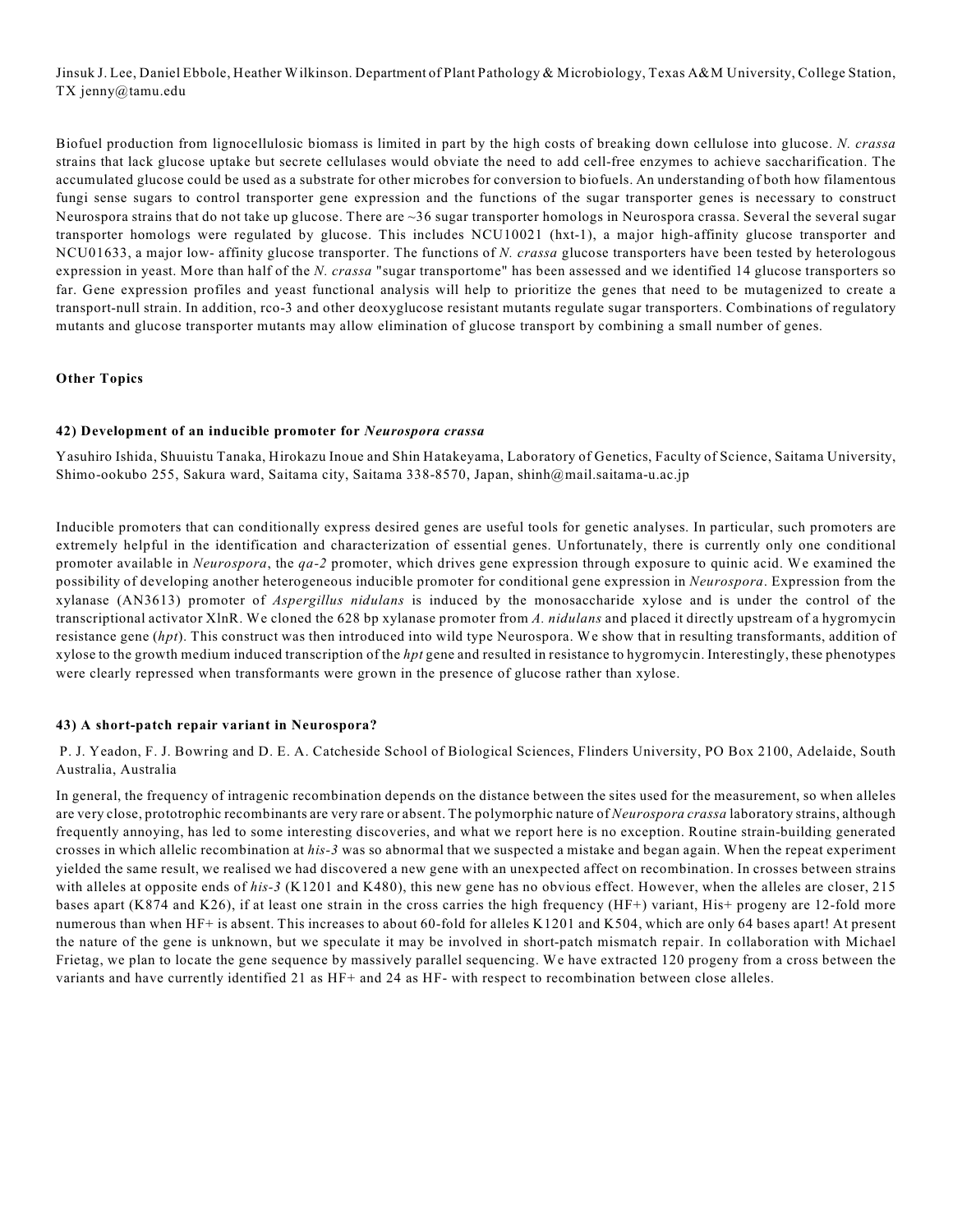#### **44) Biosynthesis of Metallic and Bimetallic Au/Ag Nanoparticles Using** *Neurospora crassa*

Castro-Longoria E.<sup>1</sup>, Vilchis-Nestor A.<sup>2</sup>, Avalos-Borja M.<sup>31</sup>Departamento de Microbiologia, Centro de Investigacion Cientifica y Educacion Superior de Ensenada (CICESE).<sup>2</sup>Centro de Investigacion en Quimica Sustentable, Universidad Autynoma del Estado de Mexico (CIQS-UAEM), Mexico.<sup>3</sup>Centro de Nanociencias y Nanotecnologia, Universidad Nacional Autonoma de Mexico (UNAM). ecastro@cicese.mx

Green chemistry methods offer opportunities to design nanomaterial production processes that can reduce the environmental impact, offer waste reduction and increase the energy efficiency. In this work we have investigated the biosynthesis of metallic and bimetallic Au/Ag nanoparticles using the filamentous fungus *Neurospora crassa*. Analysis by scanning electron microscopy (SEM), energy dispersive X-ray spectroscopy (EDS) and transmission electron microscopy (TEM) confirmed the biosynthesis of nanoparticles by the fungus. The shape of nanoparticles was found to be mainly spherical with  $11.1\pm4.4$  nm and  $12.9\pm5.9$  nm diameter for silver and gold, when exposed to the aqueous solutions of  $10^{-3}$  M of AgNO<sub>3</sub> and HAuCl<sub>4</sub>, respectively. Electron diffraction and EDS results confirm the formation of alloy-type Au/Ag bimetallic nanoparticles of dimensions between 20 and 50 nm when a combination of AgNO<sub>3</sub> and HAuCl<sub>4</sub> was used. TEM images of thin sections of *N. crassa* cells confirmed the intracellular formation of silver and gold nanoparticles. The results obtained indicate that *N. crassa* can be a potential "nanofactory" for the synthesis of various metallic nanoparticles. The use of *N. crassa* for this purpose will offer several advantages since it is considered as a non-pathogenic organism, has a fast growth rate and easy and economic biomass handling.

#### **45) Antifungal activity of chitosan in filamentous fungi depends on membrane fluidity**

Javier Palma-Guerrero<sup>1</sup>, Jose Angel Lopez-Jimenez<sup>2</sup>, Ana J. Perez-Berna<sup>3</sup>, I-Ching Huang<sup>4</sup>, Nick D. Read<sup>4</sup> and Luis Vicente Lopez-Llorca<sup>1</sup> <sup>1</sup>Multidisciplinary Institute for Environmental Studies Ramon Margalef, University of Alicante, Spain. <sup>2</sup>Physiology Department, Faculty of Biology, University of Murcia, Spain.<sup>3</sup>Instituto de Biologia Molecular y Celular, Universidad Miguel Hernandez, Elche, Spain.<sup>4</sup>Institute of Cell Biology, University of Edinburgh, UK email: jpalma@ua.es

The antifungal mode of action of chitosan has been studied for the last thirty years, but is still little understood. We have previously found different sensitivity to chitosan on different filamentous fungi. In this work we have found that chitosan enters cells of chitosan sensitive (*Neurospora crassa* and *Fusarium oxysporum*) but not cells of chitosan resistant (*Pochonia chlamydosporia* and *Beauveria bassiana*) fungi, indicating that the plasma membrane forms a barrier to chitosan in chitosan-resistant fungi. The plasma membranes of chitosan-sensitive fungi were shown to have more polyunsaturated fatty acids than chitosan-resistant fungi suggesting that their permeabilization by chitosan may be dependent on membrane fluidity. A fatty acid desaturase mutant of *Neurospora crassa* ( $\Delta$ ods) with reduced plasma membrane fluidity exhibited increased resistance to chitosan. Steady- state fluorescence anisotropy measurements on artificial membranes showed that chitosan binds to negatively charged phospholipids that alter plasma membrane fluidity and induces membrane permeabilization, which was greatest in membranes containing more polyunsaturated lipids. Our findings provide a method to predict the sensitivity of a fungus to chitosan based on its plasma membrane composition.

## **46) High throughput identification of classically derived genetic mutations in** *Neurospora crassa*

Kevin McCluskey<sup>1</sup>, Aric Wiest<sup>1</sup>, Mike Plamann<sup>1</sup>, Joel Martin<sup>2</sup>, Wendy Schackwitz<sup>2</sup> and Scott E. Baker<sup>2,3</sup>, <sup>1</sup> Fungal Genetics Stock Center, School of Biological Sciences, University of Missouri, Kansas City, Kansas City, MO, <sup>2</sup> DOE Joint Genome Institute, Walnut Creek, CA, <sup>3</sup> Pacific Northwest National Laboratory, Richland, WA

Despite the availability of the genome sequence many classical genetic mutants of *Neurospora crassa* remain anonymous. To associate classical mutants with their respective DNA sequence, whole genome sequencing was carried out for several *N. crassa* classically derived mutant strains from the FGSC collection. This approach has allowed the tentative identification of two point mutations (*sc* and *mb-2*) and five indels (*ts*, *dot*, *fi*, *tng* and *fs-n*) associated with genetically characterized genes. Because of the high divergence among strains of *N. crassa*, especially for mutations identified decades ago, in most cases mutations had to be compared to the newly defined consensus sequences rather than to the reference genome sequence. A number of approaches are being used to reinforce the association between the identified DNA sequences and classical genetic mutants including association studies (i.e. the mutated sequence should occur in every strain carrying the mutant gene) and complementation.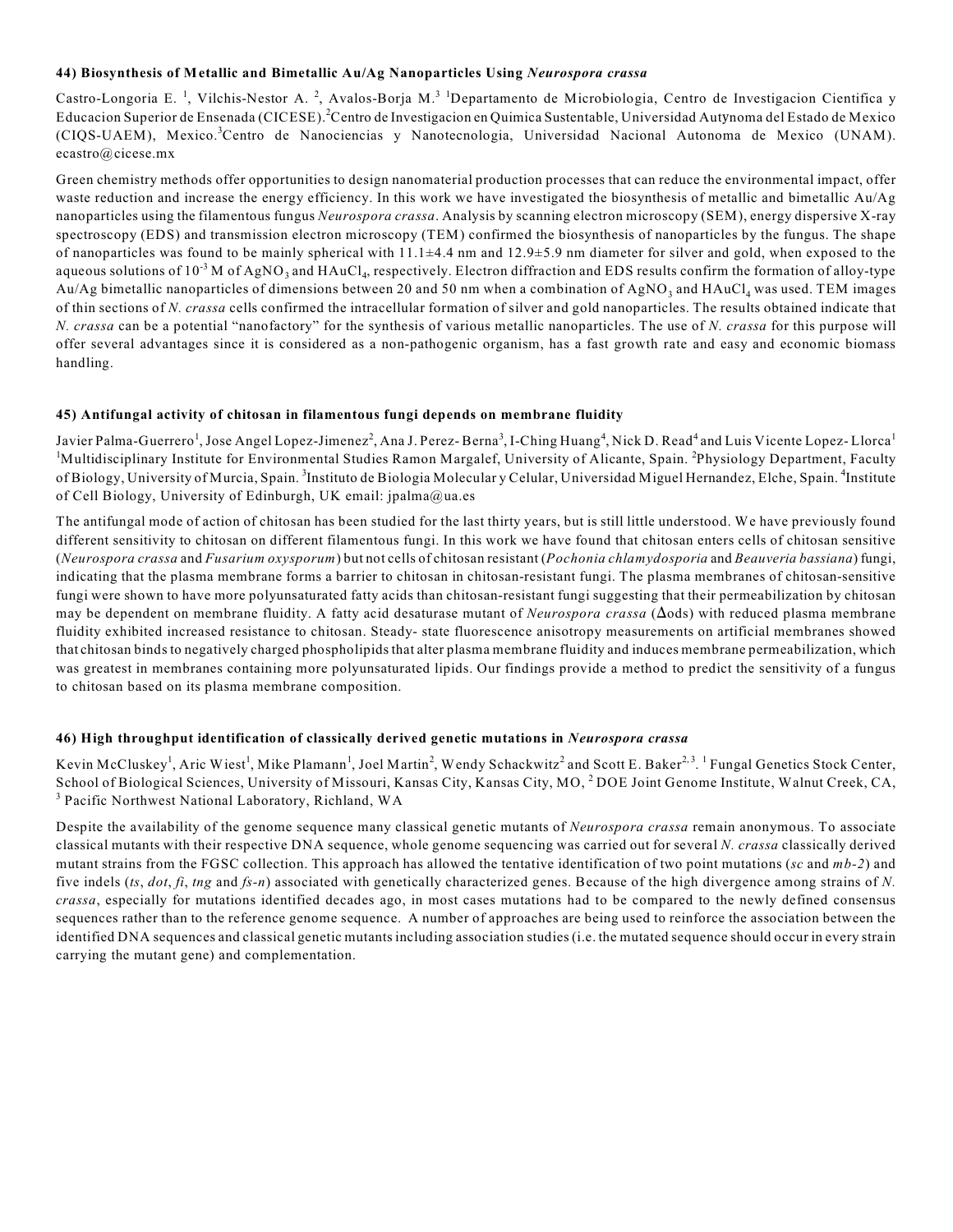#### **47) Genetic studies to uncover rules for epigenetic regulation of** *Neurospora crassa* **centromeres.**

Pallavi A. Phatale, Kristina M. Smith and Michael Freitag Department of Botany and Plant Pathology, Department of Biochemistry and Biophysics, Center for Genome Research and Biocomputing, Oregon State University, Corvallis, OR.

Centromeres are essential for proper segregation of chromosomes during cell division. While centromeres in budding and fission yeast are well understood, it remains unknown how centromeres of filamentous fungi are assembled or maintained. We are studying centromere proteins of closely related filamentous fungi to find conserved domains, functions and mechanisms of chromosome segregation in this large group of organisms. The centromere-specific histone H3 (CenH3) and centromere protein C (CENP-C) are foundation proteins for kinetochore assembly. Both proteins appear highly adapted, suggesting important differences in the organization of centromeres or the mechanisms of chromosome segregation. Our studies aim to improve the general understanding of CenH3 and its potential for epigenetic regulation. We showed previously that *N. crassa* (Nc) has regional, heterochromatic centromeres, and analyses of fungal CENP-C and CenH3 genes revealed a patchwork of motifs under both positive and negative evolutionary selection pressure. These results allowed us to design experiments that test the functional importance of residues with putative posttranslational modifications. Substitution of the endogenous NcCenH3 with the genes from *Podospora anserina* (Pa), *Fusarium graminearum* (Fg) and *Aspergillus nidulans* (An) revealed that  $\Delta$ NcCenH3::PaCenH3-GFP strains undergo mitosis, but are unable to complete meiosis. Strains with FgCenH3-GFP or AnCenH3-GFP loci were never recovered, suggesting that these alleles are lethal. Strains harboring  $\Delta NCCenH3::PaCenH3-GFP$  alleles underwent crosses with heterokaryotic strain (with mixtures of transformed AnCenH3-GFP or FgCenH3-GFP, and untransformed NcCenH3 nuclei). Homozygous NcCenH3-GFP crosses remained barren, suggesting that altering the C-terminus of CenH3 by addition of the bulky GFP adduct may change the conformation of centromeric DNA in contact with CenH3 nucleosomes. Nevertheless, homozygous NcCenH3- 3xFLAG crosses were also barren, suggesting that tag size itself is not as important as potential disruption of CenH3 protein or DNA interaction motifs. We also report results from experiments with tag-less PaCenH3, FgCenH3 and AnCenH3 strains and from domainswapping experiments that should further define important functional regions of Neurospora CenH3.

#### **48) A SNP map of** *Neurospora crassa* **Mauriceville-1-c.**

Kyle R. Pomraning, Kristina M. Smith and Michael Freitag Program for Molecular and Cellular Biology, Department of Biochemistry and Biophysics, Center for Genome Research and Biocomputing, Oregon State University, Corvallis, OR.

With the advent of high-throughput DNA sequencing it is now simple and inexpensive to generate high-density SNP maps that can improve mapping strategies based on RFLP [1], CAPS [2,3] or RAD-mapping [4,5] analyses. Direct identification of single point mutations has been described in fission yeast [6] but in most organisms bulk segregant analyses followed by SNP mapping are used [7]. Here we present the SNP map of *Neurospora crassa* Mauriceville-1-c (FGSC2225) [8], the strain most typically used by Neurospora researchers to carry out RFLP mapping crosses. Citations: 1. Metzenberg *et al.* 1984. Neurospora Newsl. 31: 35-39. 2. Jin *et al.* 2007 Fungal Genet. Biol. 44: 455-465. 3. Lambreghts *et al.* 2009. Genetics 181: 767-781. 4. Lewis *et al.* 2007. Genetics 177: 1163-1171. 5. Baird *et al.* 2008. PLoS ONE 3: e3376. 6. Irvine *et al.* 2009. Genome Res. 19: 1077-1083. 7. Cuperus *et al.* 2010. PNAS 107: 466-471. 8. Beauchamp *et al.* 1977. PNAS 74:1172-1176.

#### **49) The** "**-1,6-mannosylation of N-linked oligosaccharide present on cell wall proteins is required for their incorporation into the cell wall in the filamentous fungus** *Neurospora crassa*

Abhiram Maddi<sup>b</sup>, Stephen J. Free<sup>a</sup>. <sup>a</sup> Department of Biological Sciences, SUNY, University at Buffalo <sup>b</sup> Department of Oral Biology, SUNY, University at Buffalo

The  $\alpha$ -1,6-mannosylation of cell wall proteins is an important post-translation modification that occurs in the Golgi apparatus. The enzyme  $\alpha$ -1,6-mannosyltransferase (OCH-1) adds an initial mannose residue to the N-linked N-acetyl glucosamine 2/Mannose 8 oligosaccharide, which is then further modified by the addition of other sugars. The *och-1* KO mutant of the filamentous fungus *Neurospora crassa* is a morphological mutant that exhibits a tight colonial phenotype. A carbohydrate analysis of the *och-1* mutant cell wall revealed an altered composition, with a ~10-fold reduction in mannose content and a total lack of 1,6-linked mannose residues. Subjecting the *och-1* mutant to cell wall stress tests verified that it had a defective cell wall. Analysis of the cell wall protein fraction from the wild type and *och-1* mutant showed that the mutant cell wall contained a reduced level of cell wall protein. MS analysis of the proteins released from the mutant into the growth medium identified a number of proteins found in the wild-type cell wall. Western blot analysis of ACW-1 and GEL-1 (two GPI-anchored proteins that are covalently integrated into the wild-type cell wall) showed that high levels of these proteins were being released into the medium by the *och-1* mutant. We also demonstrate that high levels of ACW-1 and GEL-1 are released from the mutant cell wall by a treatment with boiling in 1% SDS, indicating that the protein is not covalently integrated into the mutant cell wall. From these results we conclude that N-linked mannosylation of cell wall proteins by OCH-1 is required for their efficient covalent incorporation into the cell wall and for the biogenesis of a normal cell wall.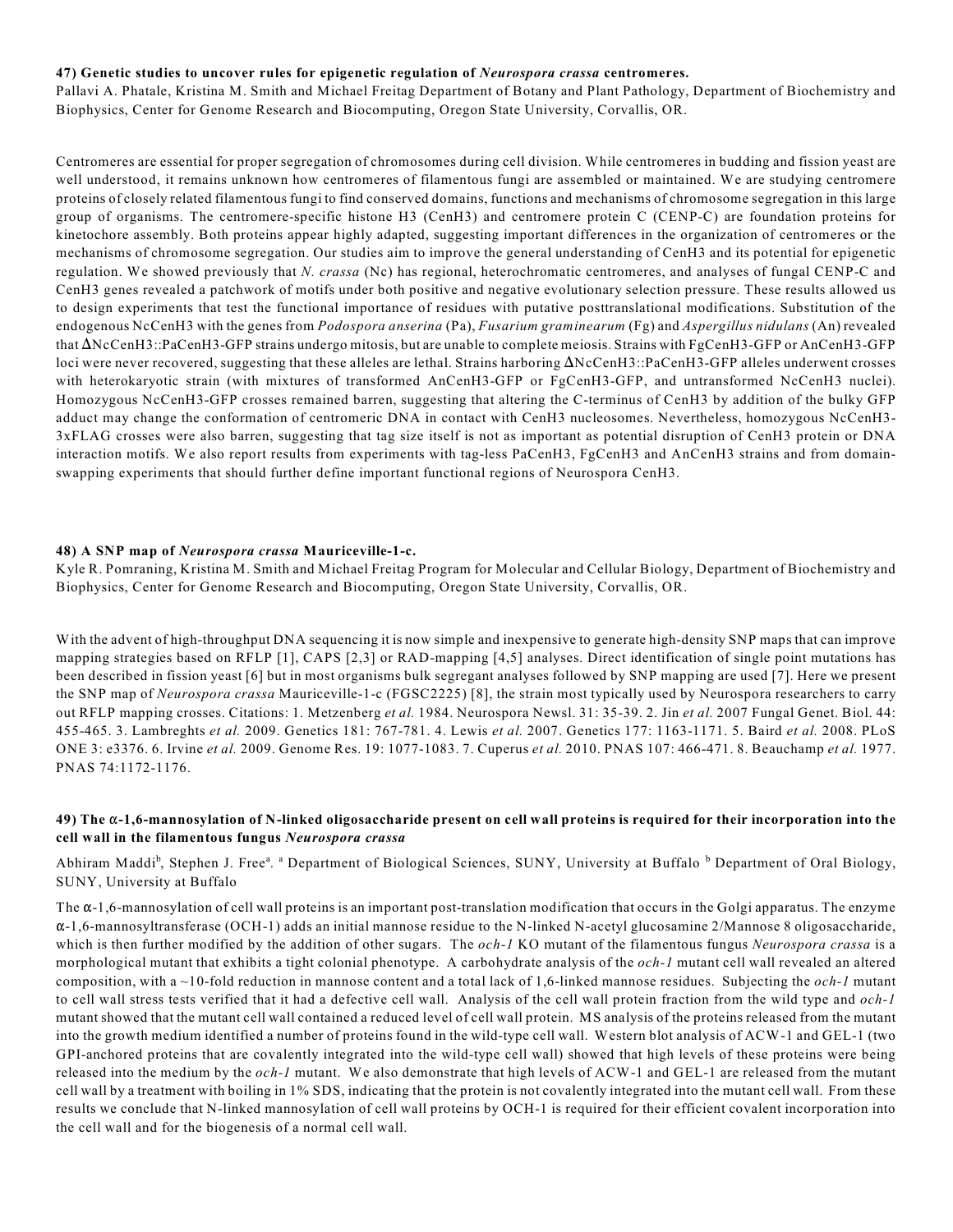## **50) The MAK-1 MAP Kinase Pathway: Identifying Targets and Defining Its Role in Circadian Output in** *Neurospora crassa*

Lindsay Bennett, Phillip Beremand, Terry Thomas, and Deborah Bell-Pedersen

In *Neurospora crassa*, the circadian clock impinges upon the Osmolarity Sensing pathway (OS), an evolutionarily conserved mitogen activated protein kinase (MAP kinase) pathway, to regulate clock controlled genes. The clock signal is transduced through the rhythmic phosphorylation of the MAP kinase OS-2. Neurospora contains two additional MAP kinase pathways and here we show that the MAP kinases, MAK-1 and MAK-2, are also rhythmically phosphorylated, and therefore activated, in a clock dependent manner. MAK-1 is a homologue of Slt2, the MAP kinase responsible for cell wall integrity in yeast; however, little is known about the function or the genetic regulon of this pathway in *Neurospora crassa*. Using a *mak-1* deletion strain, we performed microarray analysis and identified ~600 putative targets of the MAK-1 pathway, with ~200 of these transcripts also predicted to be under control of the clock. Using these results, we hope to further characterize the mechanism by which the clock is co-opting established signaling pathways, thereby allowing circadian oscillators to efficiently regulate multiple genes that prepare the organism for daily environmental changes.

#### **51) Chemical screening of protein kinase mutants in** *Neurospora crassa*

Fitz-Gerald Diala, Antonia Adeniji, Roxanne Sebeny, Susanne Barrios, Gyungsoon Park and Katherine A. Borkovich. Department of Plant Pathology and Microbiology, University of California, Riverside

Serine-threonine and histidine protein kinases phosphorylate downstream target proteins that carry out cellular work in response to various environmental stimuli. The goal of this project is to determine phenotypes for 91 viable protein kinase knockout mutants under circumstances that significantly inhibit (30%) growth of the wild-type strain. These mutants have been tested under six growth inhibitory conditions: sorbitol, FK-506, fludioxonil, tert-butyl hydroperoxide, cytochalasin A and elevated temperature (42°C). Continual work to further validate previous results is underway, along with the addition of two more chemicals, benomyl and sodium chloride. Previous analysis of growth and development phenotypes demonstrated that 50 of the kinase mutants had phenotypes (UCLA Neurospora Genetics and Genomics Summer Research Institute). In this study thus far, an additional 40 mutants have been found to have defects, leaving only one kinase mutant without a phenotype. These results will help elucidate the function of each kinase. Presented herein will be current data.

This is supported by National Institutes of Health/MARC U STAR Program

#### **52)Mating type specific differences in** *mat-A* **and** *mat-a* **strains of** *Neurospora tetrasperma* **and** *N. crassa*

Nicklas Samils<sup>1</sup>, Eric Bastiaans<sup>1</sup>, Magnus Karlsson<sup>2</sup>, Jeffrey P. Townsend<sup>3</sup> & Hanna Johannesson<sup>1</sup>. <sup>1</sup>Department of Evolutionary Biology, Uppsala University. <sup>2</sup> Department of Mycology and Forest Pathology, Swedish University of Agricultural Sciences. <sup>3</sup> Department of Ecology and Evolutionary Biology, Yale University.

Sexual dimorphism among plants and animals is widespread and allows distinction between mating types like males and females during mating. In many species these traits are apparent in secondary sexual characteristics like tusks, color, body size, etc. and gamete production. Even though these differences are strikingly apparent, the genomes of males and females are nearly identical with the exception of few genes on the sex chromosomes. In fungi, sexual dimorphism is not visible to the naked eye, and in filamentous ascomycetes sexual compatibility resides on a genomic level within mating type loci (MAT, which appears as *mat*-*A* or *mat*-*a*, i.e. they have a bipolar matingsystem). Our research turns to mating-type specific and mating-type enriched expression in *N. tetrasperma*, which is a pseudohomothallic species with a large region of suppressed recombination, spanning more than 6.6 Mbp around the *mat-*locus. This suppression of recombination results in numerous genes linked to mating-type in this species. Six different homokaryotic components (four *Neurospora tetrasperma* and two *N. crassa*) were grown on two different nutrient sources (SC and Vogel's medium, +/- forming of protoperithecia, respectively). The mycelia were harvested after five days and mRNA was extracted and used for competitive hybridizations on microarrays.

Our results show a larger total number of expressed genes in the protoperithecia-forming mycelium, than in the plain mycelia. Also, the total number of expressed genes per linkage group (LG) was significantly greater over all LGs in the strains grown on SC-medium when compared to the strains grown on Vogel's medium. The *mat-A* strains grown on SC showed a higher number of significantly expressed genes than the mat-*a* strains, suggesting that *mat*-*A* is more active than *mat-a* during protoperithecia formation. We are currently trying to characterize differentially expressed genes in *mat-A* and *mat-a* of *N. tetrasperma*.